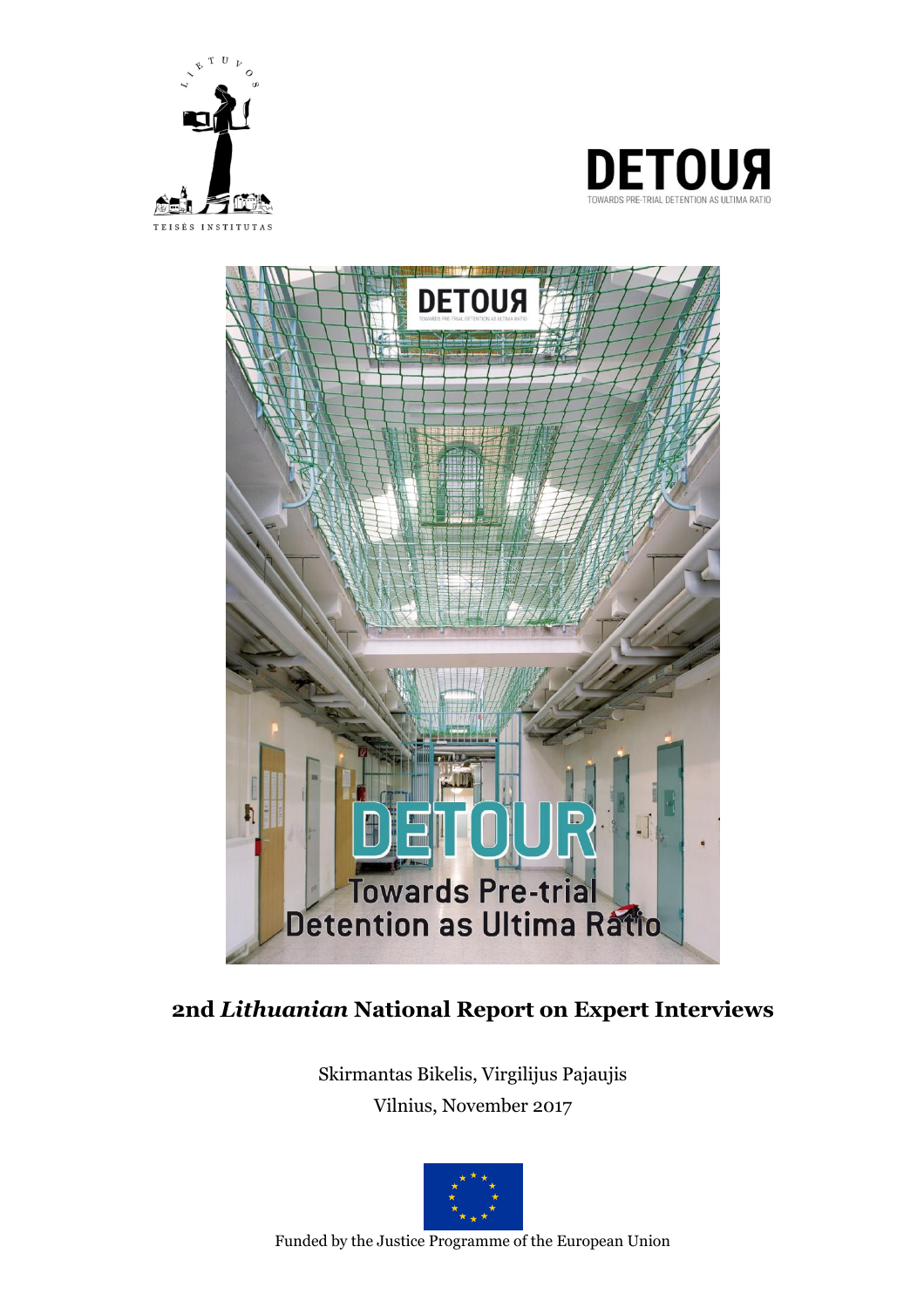# **Table of contents**

| 1. Research questions                                                               | 3              |
|-------------------------------------------------------------------------------------|----------------|
| 2. Methodology                                                                      | $\overline{4}$ |
| 3. Overall reflections                                                              | 6              |
| 4. Basis of decision making on PTD                                                  | 8              |
| 4.1 Risk of absconding                                                              | 8              |
| 4.2. Risk of re-offending                                                           | 12             |
| 4.3 Risk of impeding proceedings                                                    | 14             |
| 4.4 Other factors                                                                   | 16             |
| 5. Less severe measures than PTD                                                    | 19             |
| 5.1 Context                                                                         | 19             |
| 5.2 Net-widening effects                                                            | 20             |
| 5.3 LSM' potential to eliminate the need for more severe<br>measures, including PTD | 22             |
| 6. Role of players in the decision making                                           | 31             |
| 7. Procedural issues of decision making                                             | 35             |
| 8. Procedural safeguards and control                                                | 38             |
| 9. European aspects                                                                 | 40             |
| 9.1 The impact of the rulings of the ECtHR                                          | 40             |
| 9.2 European Arrest Warrant                                                         | 40             |
| 9.3 European Supervision Order                                                      | 42             |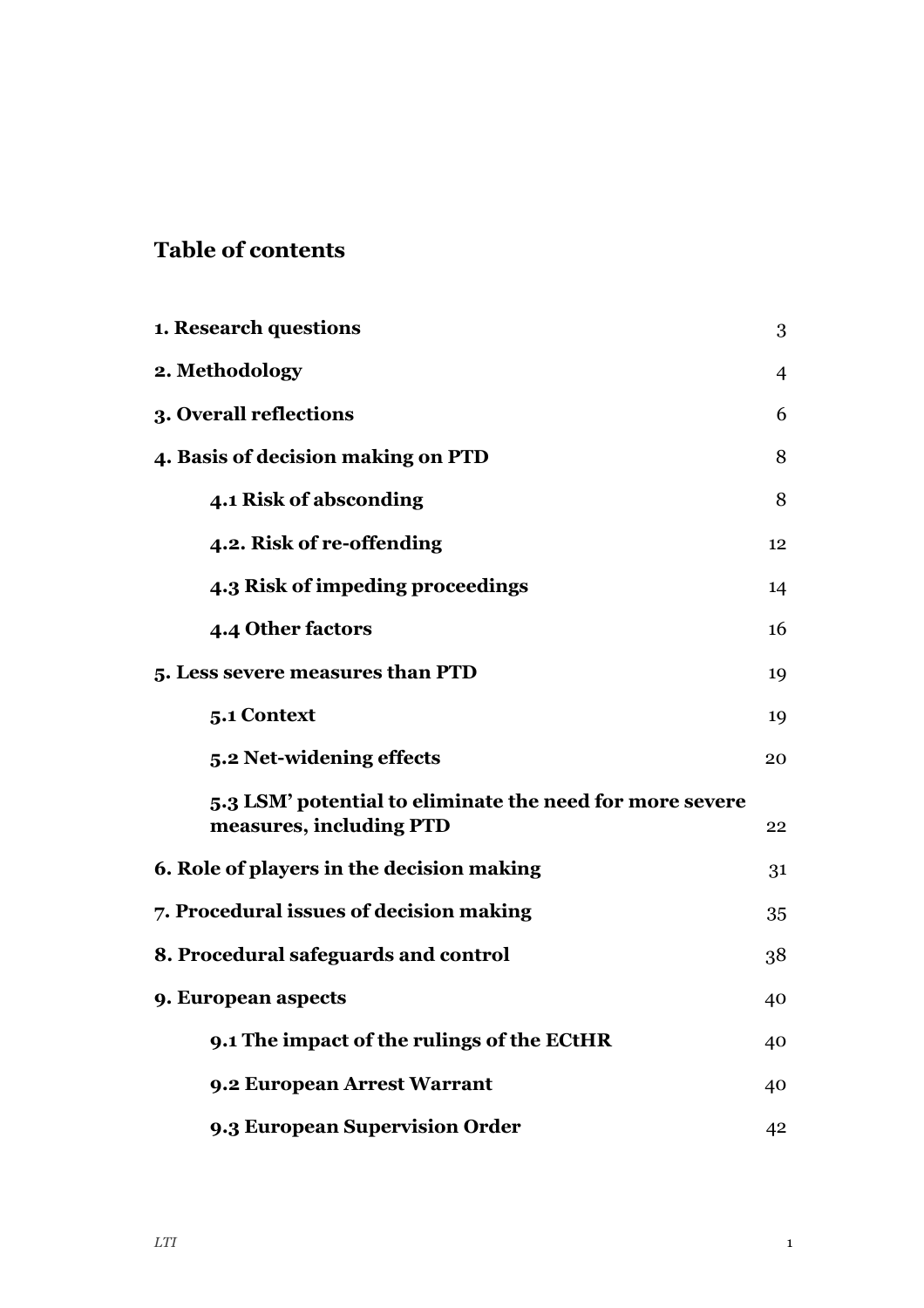| 10. Vignette                           |    |
|----------------------------------------|----|
| 10.1 Vignette and summary of answers   | 44 |
| 10.2 Risk of absconding                | 45 |
| 10.3 Risk of impeding proceedings      | 46 |
| 10.4 Risk of re-offending              | 47 |
| 10.5 Other (contextual) factors        | 48 |
| <b>10.6 Alternatives</b>               | 48 |
| <b>Conclusions and recommendations</b> |    |
| Literature                             | 56 |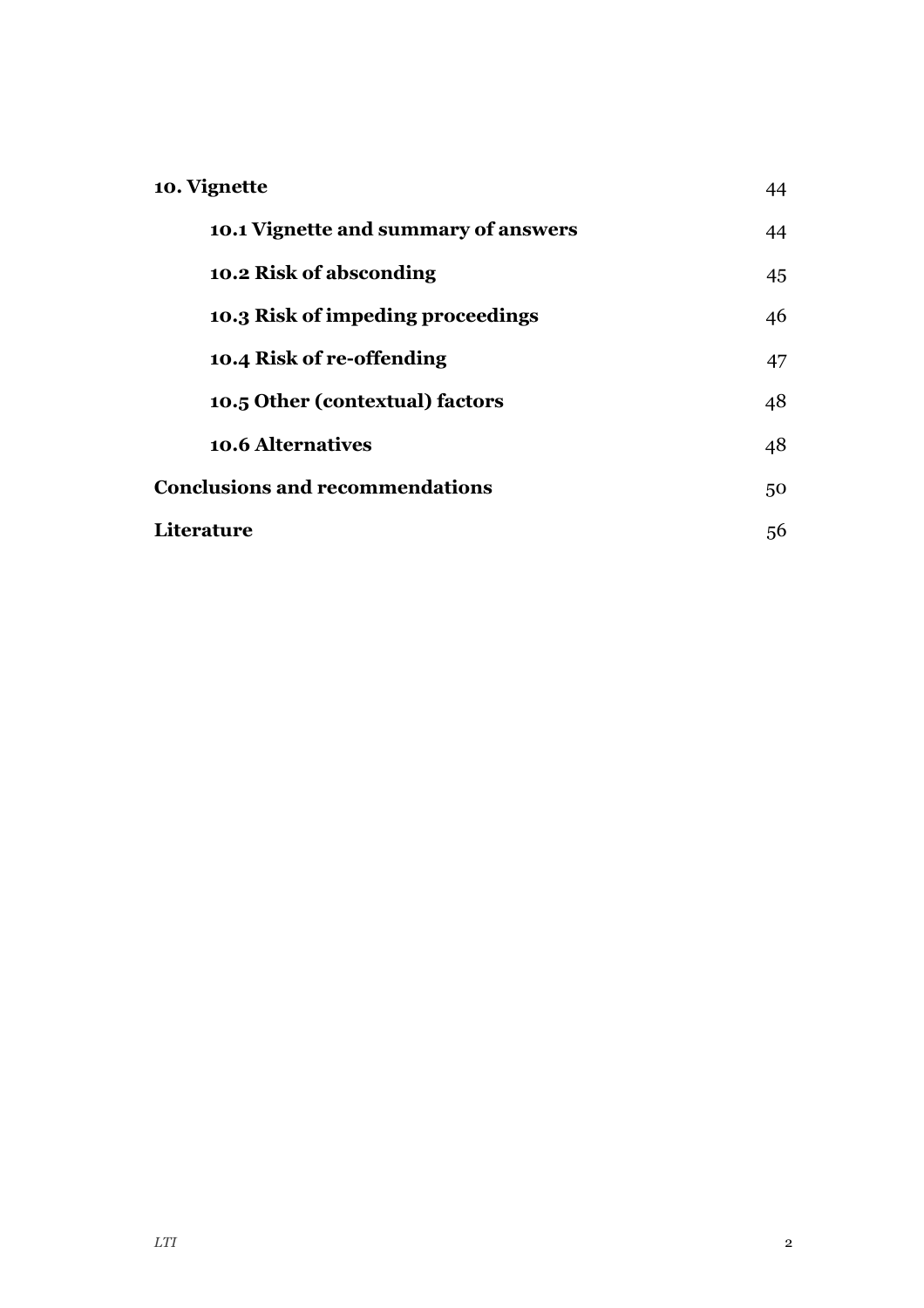## <span id="page-3-0"></span>**1. Research questions**

Main question: what are the reserves for more limited use of provisional measures and in particular pre-trial detention (PTD)?

Is there any shift in practices of application of provisional measures in recent years? If so, what are the drivers of the shift?

Do the choice of the measures and every measure in particular satisfy the needs of the practitioners? Is the list of measures comprehensive enough?

What are the practical limitations for the use of the measures, in particular other measures than PTD?

Are there any signs of over-use of PTD and other measures (incl. least severe measures)?

How do the practitioners interpret the risks that justify provisional measures (risks of absconding, re-offending, impeding the proceedings)? How sensitive (tolerant) are they to these risks? How do they draw a balance between the interest to avoid (minimize) these risks and the interest to minimize limitations of the rights of the suspects by imposing the measures?

How do the practitioners assess the effectiveness of the European Arrest Warrant (EAW) system? Does it influence their tolerance to the risk of absconding?

Does European supervision order (ESO) operate in practice? How the practitioners assess the effectiveness of the ESO? Do they see it as promising opportunity for decrease of the need to use PTD?

Who are the key players in the decision making and how effective are their roles?

What external or internal factors make influence on the decision making?

Is the control of the decisions on measures effective?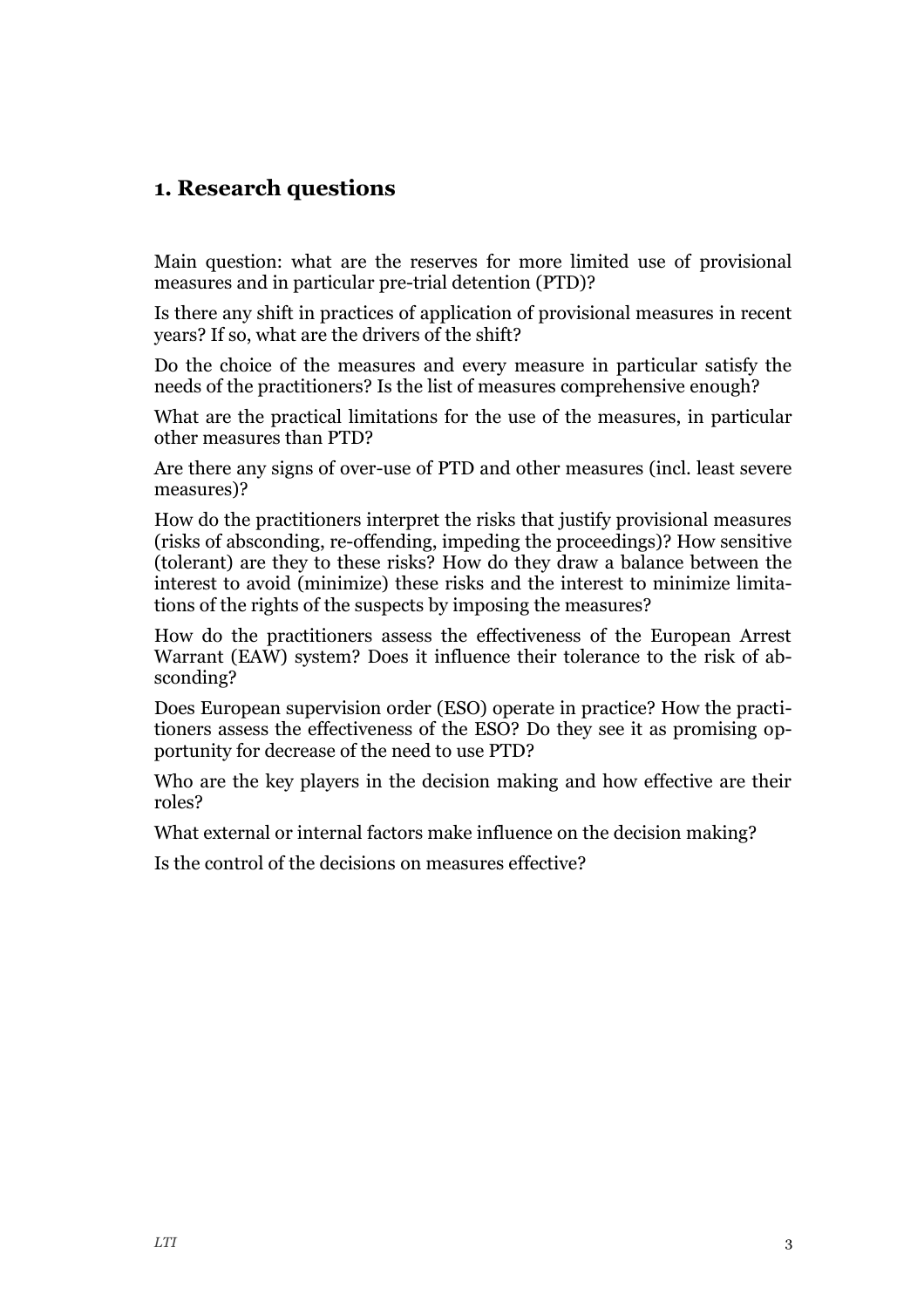## <span id="page-4-0"></span>**2. Methodology**

The second national report is based on results of 37 face-to-face interviews with the parties in the decision making on PTD and other measures: prosecutors, judges and defense attorneys.

In the pre-trial investigation, the prosecutors are the decision makers regarding the least severe measures, also they play the key role in decision making on other measures, including PTD. Therefore the number of interviewed prosecutors made the biggest share among the respondents – 18 out of 37. We interviewed one prosecutor from the office of Prosecutor General, who deals with international matters (we intended to learn about international execution of EAW and ESO), three prosecutors from the higher Vilnius district prosecution office (we intended to learn about measure application practices in the cases for serious crimes: smuggling, drug trafficking and murders) and 14 prosecutors from the lower prosecution districts, most of whom work with the common property and other offences. Geographically prosecution districts covered bigger part of Lithuania - districts in the biggest five cities and in two small towns. Three of prosecutors work in capital city Vilnius (the southeastern part of Lithuania), one in second largest city Kaunas (central part), two in third biggest city Klaipėda (western part, seaport), two in the fourth biggest town Šiauliai (western North), one in fifth biggest town Panevėžys (central North). Also, two prosecutors from the small town near Šiauliai – Radviliškis and three from the small town in the northeastern part of Lithuania Anykščiai have been selected. The respondents were appointed by the chief district prosecutors.

We interviewed 15 judges in total. Two of them sit in the Higher Vilnius court, they hear both appeals against PTD decisions of pre-trial investigation judges, also make decisions upon extension of detention for more than six months and hear cases and impose measures in the trials for serious criminal offences. The other 13 work in the first instance courts. The judges sitting in lower courts geographically also represented most of the territory of the State. We interviewed four judges in Vilnius lower district court – two pretrial investigation judges and two trial judges. Two of our respondent judges work as pre-trial judges in Kaunas district court ( the central city of Lithuania), two in Šiauliai district court (northern West), one in Klaipėda court (West). Judges from smaller district courts Anykščiai and Utena (both northern East) periodically switch their functions from pre-trial judge to trial judge. Contacts with Vilnius judges were made directly by the researchers, other judges were communicated via the presidents of the courts. Both judges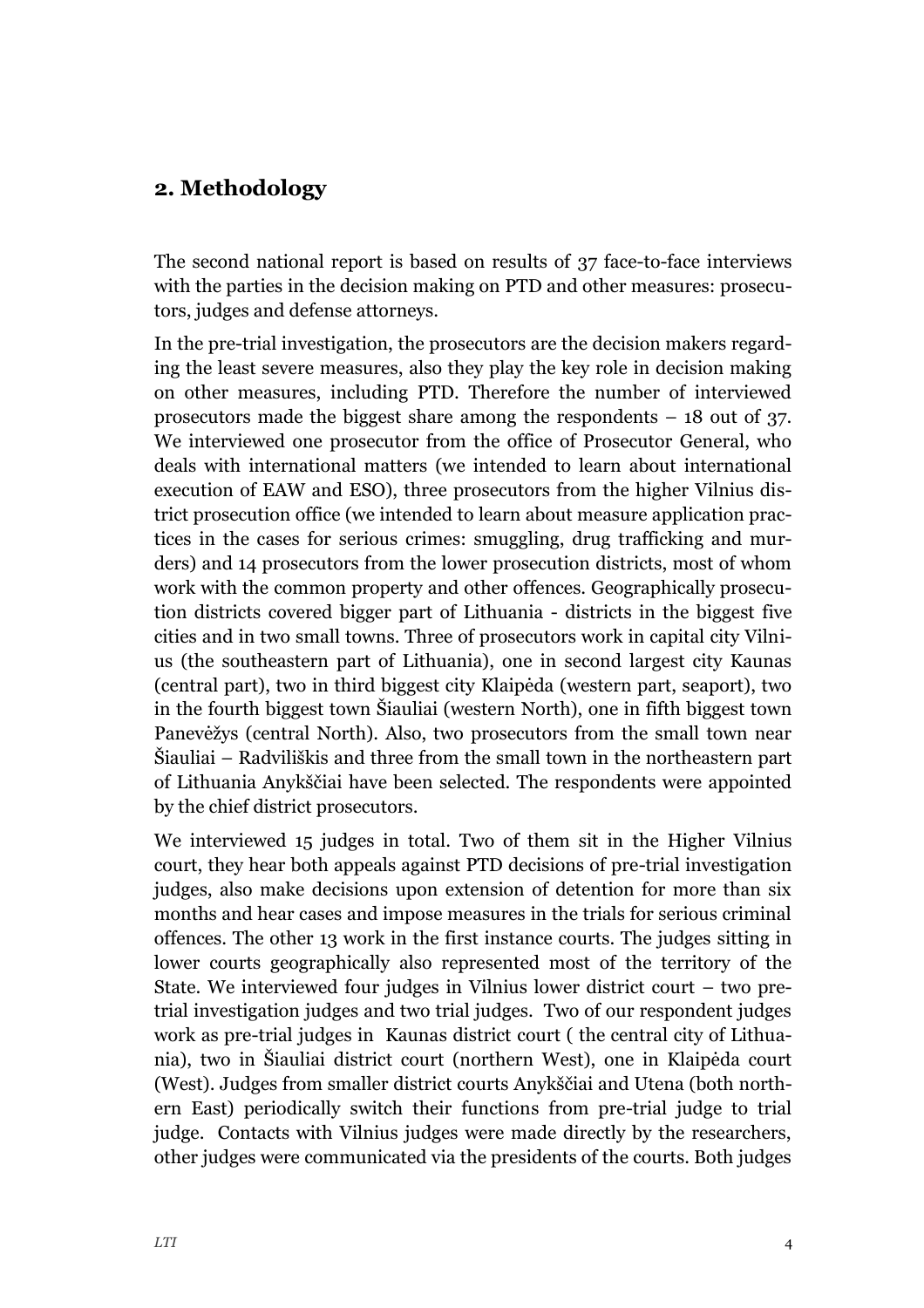and prosecutors have showed interest in participating in the research. There were no refuses among prosecutors to participate in the research and only two presidents of the courts refused to cooperate.

We contacted only four defense attorneys successfully. Many attorneys made excuses with reference to their workload or little experience in work with PTD and other measures.

However, our interviewed attorneys gave us very comprehensive interviews and fairly presented the attorneys' perspective in our research. Three of attorneys work mostly with serious offences (drug trafficking-related, economic, financial crime, corruption-related offenses). One of them works as Statepaid attorney. He is mostly invited to represent suspects in cases for property and State border infringement offences. One of the attorneys had rich professional experience as a prosecutor, and one as an investigator. That gave some additional perspectives to their experiences.

Interview questions were based on the uniform questionnaires, agreed and jointly prepared by the Project partners. The questionnaire consisted of two parts - the vignette with the particular hypothetical case, the list of vignette related questions and the list of general questions. The respondents were asked to answer questions following their direct professional experience. Every interview took place in the respondents' work office and lasted from 45 minutes to two hours<sup>1</sup>.

j

<sup>1</sup> We want to express special thanks to Ana Kozlovskaja, Agnė Lotužytė, Monika Naujalė, Kotryna Raulinaitytė and Skirmantė Sakalauskaitė for their valueable contribution to the project with thorough work on interview transcriptions.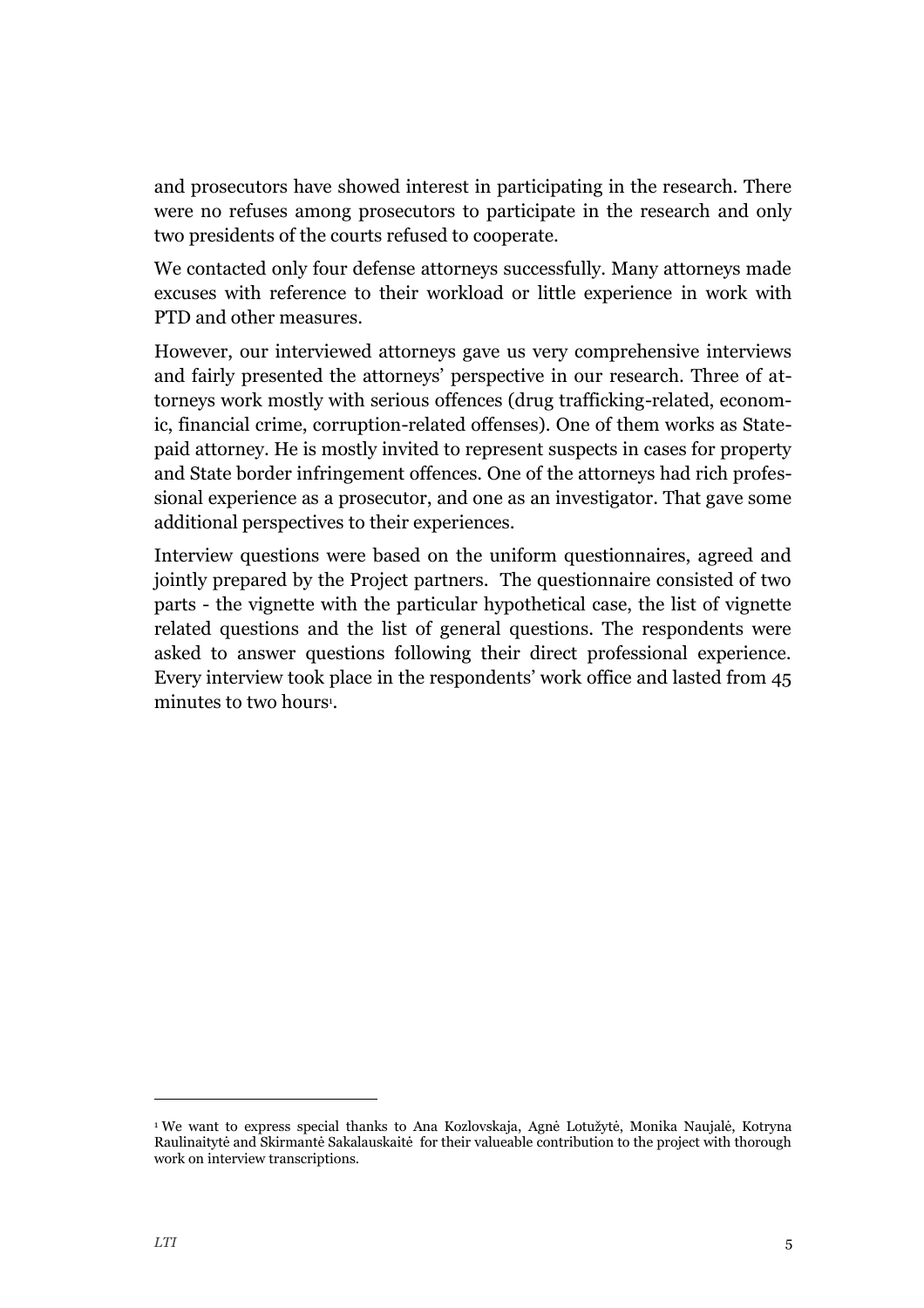# <span id="page-6-0"></span>**3. Overall reflections**

Statistics on the measures imposed during the pre-trial investigation in the period 2004-2016, provided by the Department of Ministry of Interior, show a huge decline of detained suspects. Absolute numbers of detainees, held in custody at the end of the year decreased more than by half (51,8%) from 1248 in 2004 to 602 in 2016. Due to the massive emigration, the population of Lithuania also decreased remarkably in this period, so the decrease of the detainees ratio per 100 000 population was lesser, but still very significant from 38,2 to 21,1 (44,8%). The decline by no doubt was affected by the decrease of numbers of registered criminal offences during this period by 21%. However we can still observe that decrease of the number of detainees outpaced the decrease of registered offences and therefore we can confirm significant changes in PTD application practices.

The absolute majority of respondents also noted downward trend of PTD application practices, except some respondents from smaller districts, who did not observe any changes in PTD practices. They also noted that numbers of PTD requests are very low in the province [judge 13, prosecutor 15]. We admit that with little numbers of PTD requests it is objectively difficult to observe if any substantial changes take place in practice.

Judges from bigger towns, especially from capital, noted that prosecutors make fewer requests for PTD and if they do, their requests are of good quality and are very rarely rejected.

"*I'd say, I can feel the decrease of requests for detention. Not a huge drop, but I receive less of doubtful, arguable requests. Of course, in the absolute majority of cases requests are approvable*" [judge 5].

"*In nowadays there are fewer decisions to detain suspects, the prosecutors request for PTD rarer, the grounds for PTD they provide are more substantial. Doubtful cases still appear sometimes, probably as the result of the pressure of police investigators. That's kind of stairs – police need PTD the most, prosecutors less, judges the least. Prosecutors filter the flow of PTD requests strongly, more carefully in recent years. I receive much less groundless requests for PTD*" [judge 1].

As a sign of improvement of the quality of the prosecution practices, some prosecutors noted that former practices to use PTD as a measure to force a suspect to confess are no longer employed [prosecutors 8 and 9].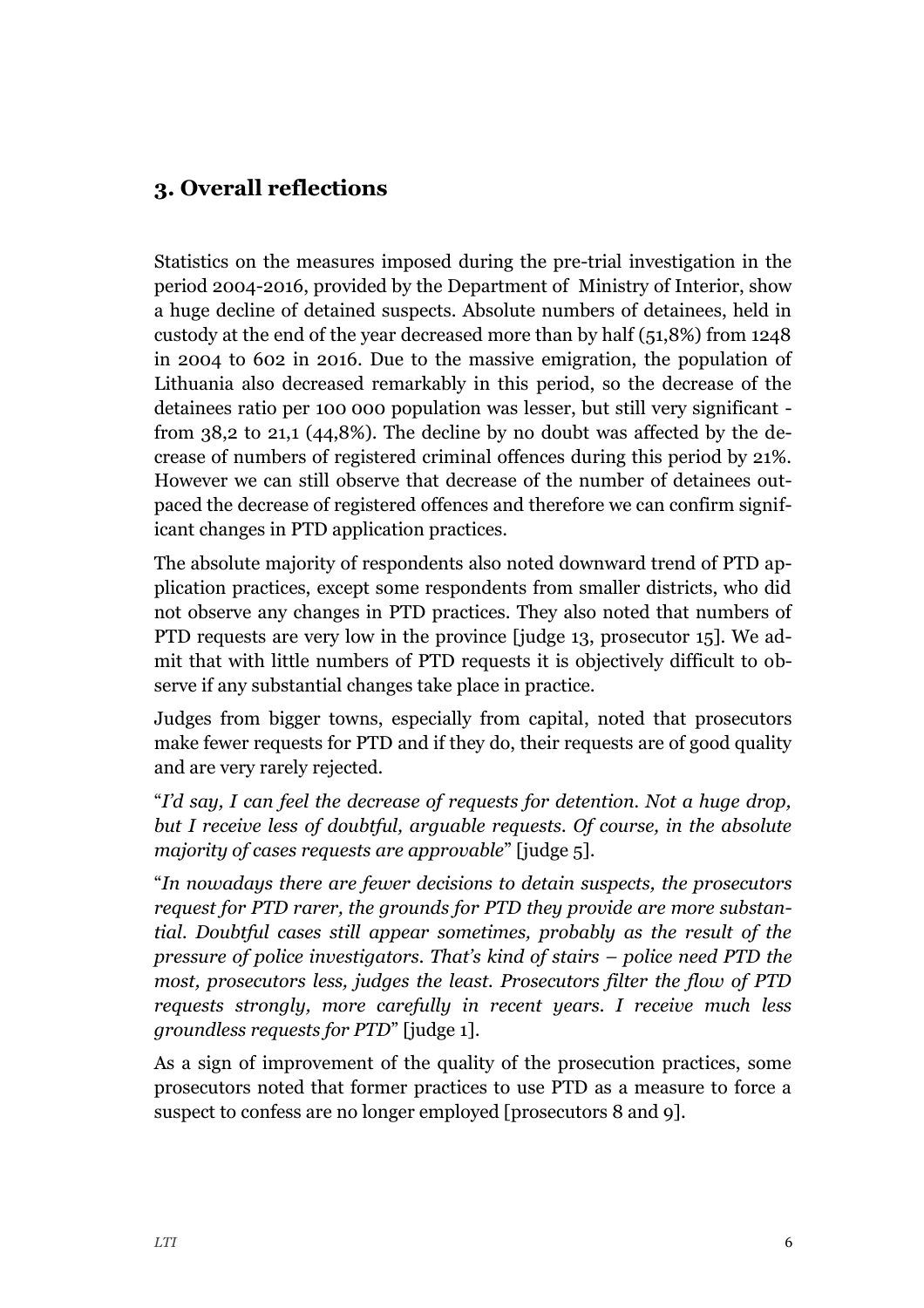Changes in attitudes of judges and improvement of their work quality may be also observed. One judge shared his impression that "*feels like judges are less afraid to release the suspect from PTD*" [judge 6]. Prosecutors admitted that it became more difficult to get approval for PTD in recent years, judges examine the factual grounds, the reasonability and proportionality of the PTD and other measures with more scrutiny. A formal approach where a judge might be satisfied with the plain statement of the grounds for the PTD and where he or she would not require for sufficient facts proving substantial risks for the proceedings is no longer frequent in practice [prosecutors 12 and 13].

Respondents shared their opinions what were the possible reasons for the aforementioned changes. First, change of generation of the practitioners has been mentioned. Judicial and prosecution systems received the substantial influx of the new young judges and prosecutors who have good knowledge of recent European standards for the protection of human rights and principles of rule of law and have no experience and ties with former (more restrictive) practices [judge 2, prosecutor 5]. As a rule, the position of pre-trial judge is a starting point for newly appointed judges, where they usually serve for the first couple of years. Secondly, respondents mentioned gradual overall development of Lithuanian legal professional mentality, it's transition from (post-Soviet) deterrent and security-focused attitude to more liberal, more human rights-focused approach, which is stimulated by the precedents of European Court of Human Rights and of the highest courts of Lithuania, also by the recommendations of the Prosecutor General and public academic discussions [attorney 1, judges 1, 2, prosecutors 5, 12, 13].

- The significant downward trend in PTD application practices might be observed during the last 13 years.
- Rise of the scrutiny standards in the evaluation of the grounds of PTD both in the prosecution and judicial practices might be observed during the period.
- Change in professional attitudes, shift to more liberal, human rightsfocused approach might be explained both by steady promotion of higher standards in the precedents of the ECHR and Lithuanian higher courts, in the inner communication of prosecution offices and also in the academic discussions on one hand and by the influx of young generation into the judicial and prosecution profession on the other.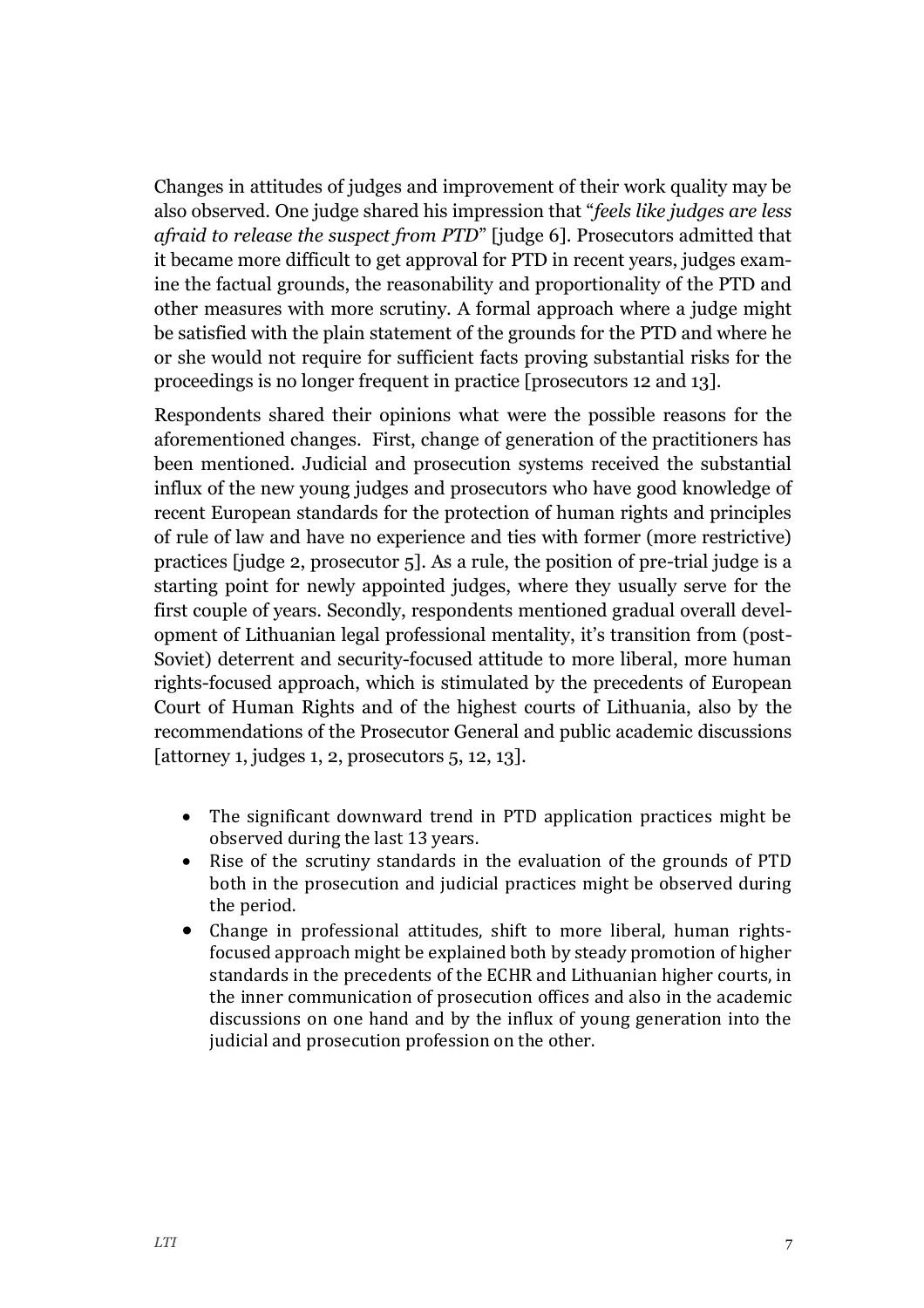# <span id="page-8-0"></span>**4. Basis of decision making on PTD**

## <span id="page-8-1"></span>**4.1 Risk of absconding**

Risk of absconding is most commonly used ground for detention in practice in Lithuania. It was most often mentioned as the most frequent amongst the interviewees. The file analysis of 63 court decisions on imposition of detention indicated that this ground was employed in 89% of the decisions to detain suspects (often in combination with another ground for detention – risk of re-offending, which has been referred to in 56% of court decisions)2.

Judges and prosecutors almost with one accord agreed on main circumstances that support the ground of flight risk: (a1) social bonds outside the country; (a2) poor quality of social bonds within the country, (b) unemployment; (c) lack of permanent residency, (d) prior criminal records and (e) perspective of long-term imprisonment sentence. The interviewees emphasized that any of these circumstances could hardly have decisive role. The circumstances must always be evaluated altogether.

Present or former social ties abroad (working place, close relatives, friends residing abroad, records of travels, criminal records abroad) have been indicated by the interviewees as important factors of the risk of absconding. Emigration level is very high in Lithuania (especially in province, where social situation and perspectives are often poor) therefore these circumstances appear rather frequently. One prosecutor commented with some irony that if the suspect's bonds abroad had been established "*written obligation not to leave would not prevent the suspect from fleeing*" [prosecutor 15]. A defence lawyer [4] regretted that this line of argumentation is often accepted too easily by the courts.

The social situation of the suspect (his or her bonds with family, employment status, place of residence) also plays it's role in the assessment of the risk of absconding. A need for qualitative assessment of relationships instead of formal one was emphasized by interviewed practitioners. Even in the case of

j

<sup>2</sup> By using National data base of the courts' files (LITEKO) we collected court decisions on either imposition or extension of detention. All decisions were made in the stage of trial, not pre-trial. We have collected 63 decisions on PTD, in 55 of them detention has been imposed or extended. The timeframe of decisions we collected was year 2014-2015. From the said range of time we randomly picked decisions from three categories of the cases – 1) theft (large scale excluded), 2) drug trafficking and 3) minor violence (that appeared to be mostly domestic violence cases). We also picked some additional random cases (driving accidents, illegal possession and distribution of alcoholic beverages, trafficking of goods etc).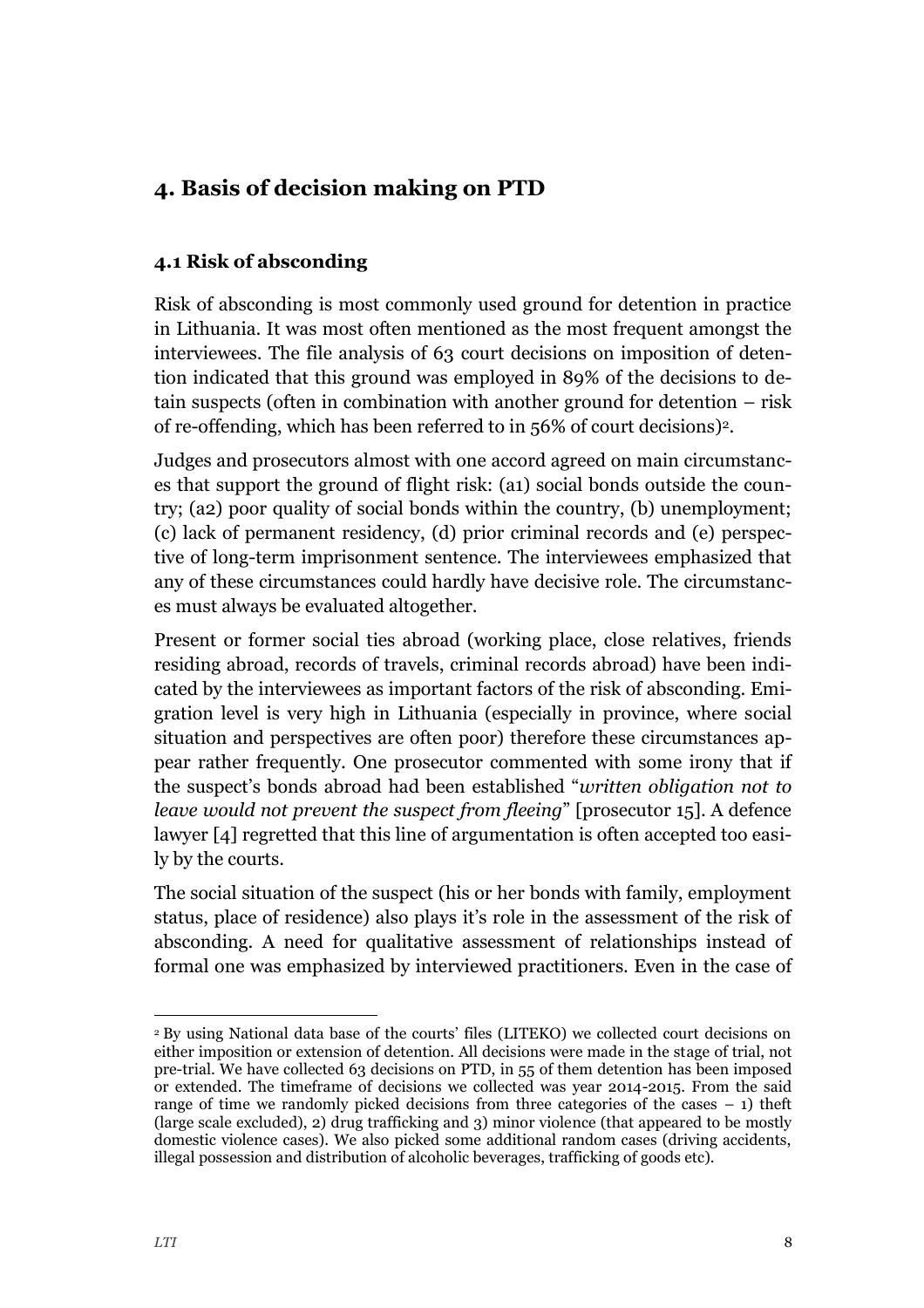joint residence with his or her family a suspect may live rather separate life without taking care of others and maintaining close personal relationships.

Unemployment of the suspected individual was also considered in the context of the flight risk and sometimes received very strightforward comments:

*"If the suspect is unemployed or works somewhere illegally in the construction sector, he/she will abscond on the first occasion" [prosecutor 12].*

On the other hand, if the suspect is unemployed, it does not necessary show lack of his or her effort to establish his or her social connections and consequently does not necessary indicate increased risk of absconding.

*"The suspect might be disabled or have any other reasons explaining his/her status of unemployment"* [judge 13].

We assume the same applies to the illegal work of the suspect. However few practitioners expressed their view regarding an illegal work of the suspect which was considered as "*a negative feature of the suspected person*" [judge 5].

The close look at the job situation of the suspect is often required as suspects sometime provide formal and suspicious evidence of their employment status.

*"The suspect signed his contract of employment a month ago, nevertheless, he could not even explain his functions at work. We also encountered the fact that his quality of life did not meet the size of the salary, which was two-three times lower"* [prosecutor 8]*.*

The practitioners viewed the importance of the suspect's permanent residency in different aspects. One judge considered the lack of permanent residency (including apartment rent or living with the relatives) as the evidence of incoherent lifestyle and therefore being in favour of detention [judge 8]. Some practitioners emphasized the importance of the possibility to contact the suspect. As long as the suspect was accessible, he/she might avoid being detained, even if he or she was homeless.

"*If they [homeless people] confess, registration to the police is a common measure. They can come to register from any place. Or even if they don't confess, registration to the police is also possible. If they do not come to register, then we consider stricter measures. But again, we evaluate entirety of the circumstances, not a particular one*" [judge 4].

Having bonds to foreign countries and commonly lacking of social bonds in Lithuania, foreign suspects face high risk of detention on the ground of risk of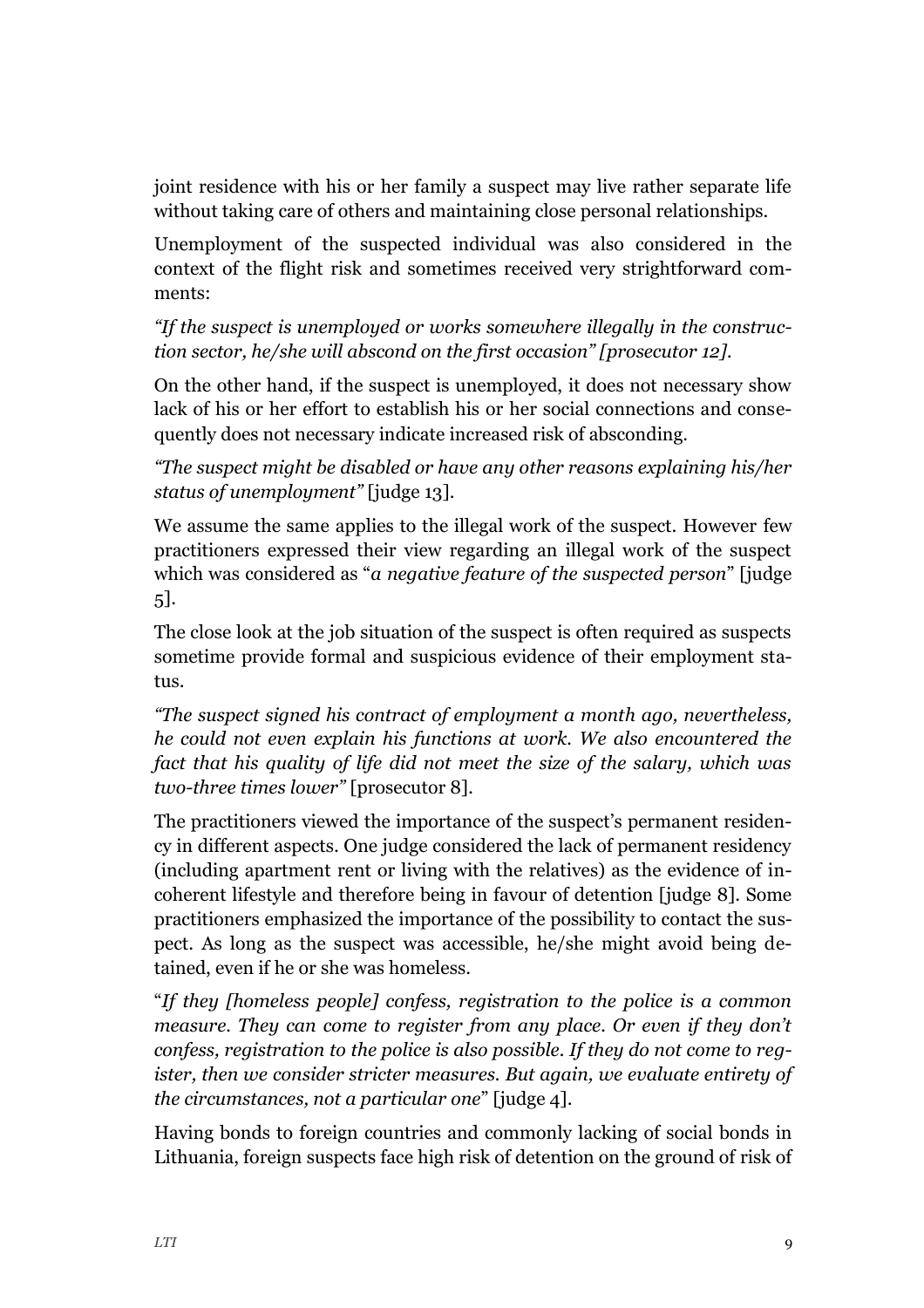absconding. With relatively low inflow of immigrants, foreigners make relatively small share of all suspects, no more than 2-3 percent. The main categories of suspects foreigners are 1) truck drivers from Belarus and Russia who transport illicit cigarettes, 2) foreigners from South and East Asia (Vietnam, India, Pakistan) also from Georgia, Chechnia (Russian Federation), who illegally cross State border with forged personal documents or without personal documents, usually with the intent to transit the country and aim to the Western Europe, 3) foreign students on students exchange programs, more often from African countries, 4) foreigners with permanent residence in Lithuania, 5) other visitors of the country.

The practitioners emphasized that permanent residence and established social bonds in Lithuania (family, business) play huge role in decision making regarding all suspects, including foreigners. If these circumstances may not be established, the likelihood of the foreign suspect's detention on the ground of the risk of absconding is very high. However, further scenario highly depends on the expected sanction. If the sanction is expected to be unrelated to imprisonment (most commonly it is a fine), the speedy proceedings are employed. If the facts of the case are clear, the investigation of the case might be completed within 48 hours of arrest of the suspect and detention might even not come into question. If the investigation takes more time, short term detention might be ordered (for a couple of weeks) and then foreign suspects apply for the financial bond and they are usually released as soon as they collect requested amount of money for the bail. It is common practice to demand that the person who offers the bail money (be it the suspect him/herself or other person) would also give written consent that the bail money would be used later to cover the expected fine. However, this highly effective practice (which has no explicit ground in the law), especially when *third person* is forced<sup>3</sup> to consent with giving up his or her money for the recovery of the expected fine, rises doubts of its legitimacy.

The prior criminal records of the suspect were also often mentioned as the circumstances that contribute to the establishment of the ground of the flight risk (unfortunately, often without any further explanations). Some prosecutors briefly grounded this assumption by their direct observations: "*suspects with prior criminal records abscond more often*" [prosecutor 3]. We may assume that on one hand it may be related to criminal bonds, skills and negative attitudes towards law enforcement which the experienced offenders might possess more often. On the other hand prior convictions and status of

-

<sup>3</sup> In case of refusal, the bail would be denied, and request for the detention of the suspect would be made and also longer proceedings would take place.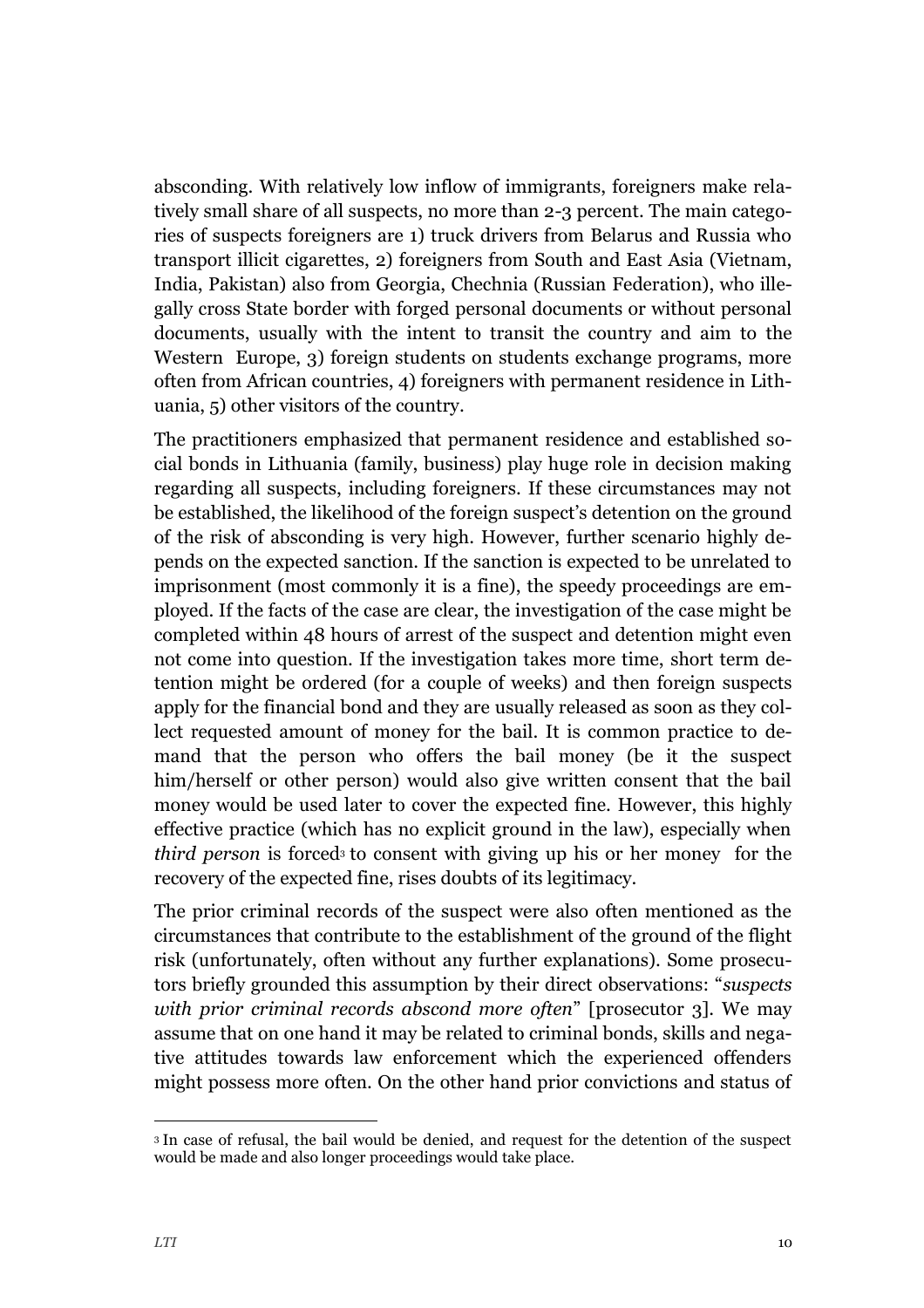recidivist of the suspect give more realistic perspective of imprisonment sentence and thus higher motivation to abscond while first time offenders may expect non-custodial sanctions. But one prosecutor made very interesting point to the opposite direction, that (national) suspects with prior criminal records and absconding experience may be more reluctant to abscond repeatedly because they are aware of the costs of the abscondment:

"*Well, in the situations of borderline decisions whether apply detention or less severe measures, I usually recommend to the investigator to explain to the suspect the consequences of the absconding in very detail. Often suspects with prior records understand very well what is the EAO and what are the costs of bringing the fugitive back to Lithuania. The consequences of bringing back the suspect are not limited to his or her immanent detention but also the costs of transportation might be recovered from the suspect. It may amount from 2000 to 4000 EUR. Probably that's why abscondments happen rarely, in my practice only once or twice a year. Providing of this information to the suspects makes huge preventive effect*" [prosecutor 13].

The perspective of long-term imprisonment sentence was specified as important factor in PTD decision reasoning based on the ground of the flight risk, mostly relevant in cases of serious and grave crimes (e.g. homicide and drug-related crimes). At the same time, it was emphasized that the probable long-term sentence *per se* may not justify decision to detain the suspect on the ground of risk of absconding [judge 9].

A higher court judge provided the examples where the suspects in the cases of homicide, criminal association or drug trafficking related offences did not receive detention and attended the court hearings nevertheless: "*we have got proceedings against criminal association which is charged with drug trafficking, overall 30 suspects, but only four of them are in custody. Others enjoy liberty and all of them attend hearings. They received seizure of personal documents in conjunction with a written obligation not to leave*" [judge 5].

The attorney [1] recalled his or her talks with clients who were charged with very serious drug offences and faced the perspective of long term imprisonment and had no motivation to abscond. The clients told they did not see any sense to abscond because it was too costly to live in hiding. The terms of statutes of limitation are very long, they simply could not afford to spend so many years in hiding. While living under cover one needs to pay for his or her liberty and security and it costs a lot.

The prosecutor [5] also made estimations of the chances of the suspects to flee justice successfully, especially if the suspect was not experienced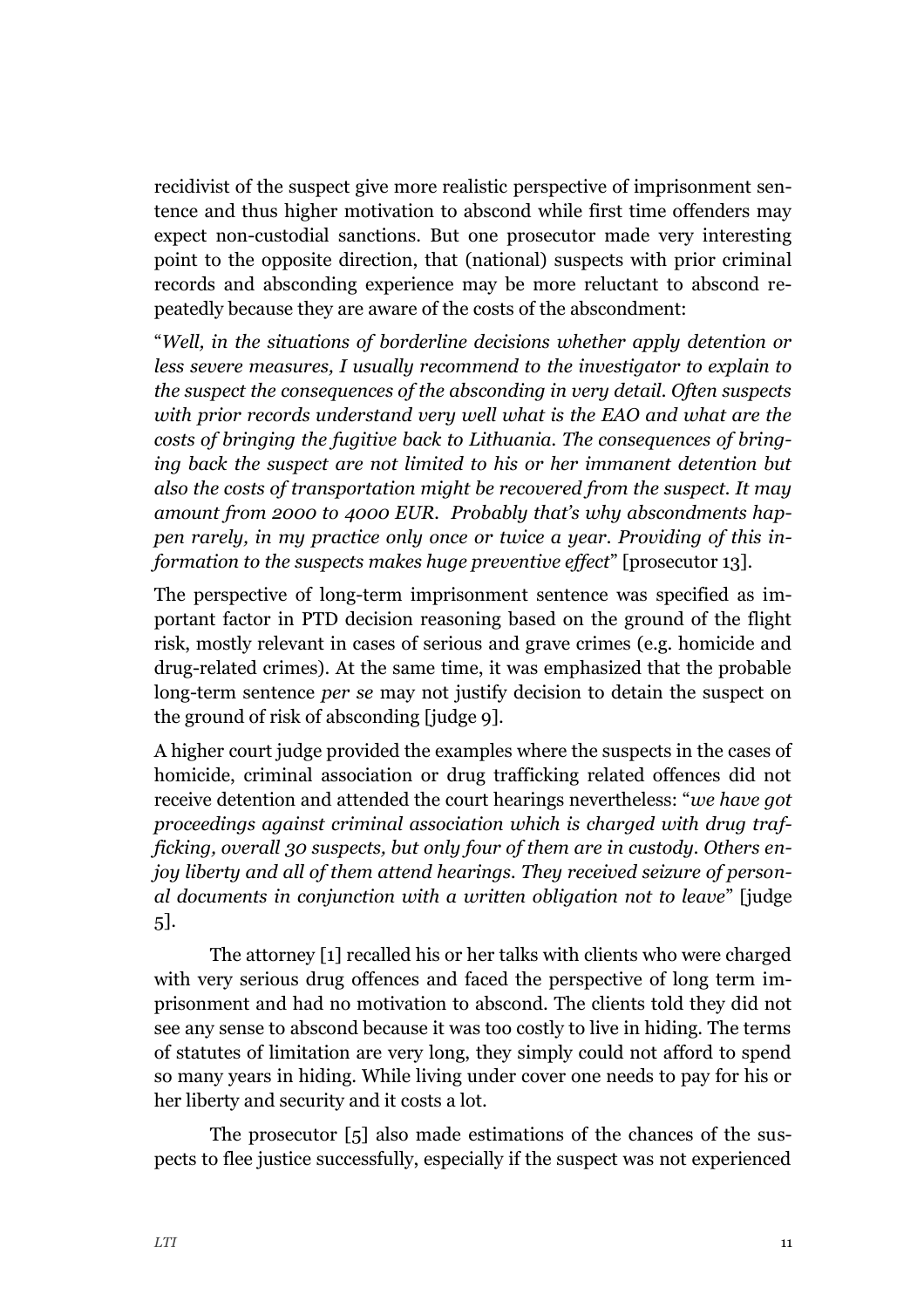and had no well-developed criminal bonds: *"It is difficult to flee to the third countries where he [the suspect] is basically alone and is in need of money and visas. Meanwhile here, in the EU [in the area of operation of EAW], law enforcement works well enough to find him/her. It could take a year but in the end, we would find him. I even see some advantages in absconding of the suspect because investigation gets no time pressure in such situation. Of course, we speak about the cases where the interests of the victims are not at stake"* [prosecutor 5]*.*

We need to add that thorough assessment of the costs of the absconding and of the suspect's chances to abscond successfully may highly contribute to the more restrictive use of this ground for detention and thus contribute to more trust in less severe measures and to the fulfilment of the principle of detention as ultima ratio.

#### <span id="page-12-0"></span>**4.2. Risk of re-offending**

The risk that a suspect would further commit certain crimes<sup>4</sup> (Article 122 of CCP) was considered as the second common ground by the majority of the interviewed practitioners. A few interviewees held the ground of re-offending even for the leading one, which is, however, being mostly established in combination with the flight risk. According to the file analysis, detention was motivated with the risk of re-offending in approximately 56% of the examined case-files and was the second most frequent ground after risk of absconding.

Practitioners distinguished the following arguments reasoning the risk of reoffending: (a) prior criminal records; (b) living from the illegal income, unemployment (in cases for offences committed for profit); (c) drug addiction (also in cases of offences committed for profit).

Prior criminal records were predominantly mentioned as the factors that indicate the risk of re-offending. Majority of judges and prosecutors emphasized that usually only systematic commitment of analogous (e.g. profit driven) offences allows establishing of serious risk of re-offending: "*If a person is* 

j

<sup>4</sup> When a person is believed to re-offend, detention might be ordered on condition that a person is suspected or accused for having committed one or several serious or very serious crimes, or aggravated theft, robbery, extortion or aggravated damaging of property, and might, before rendering of the judgement, commit a new very serious crime or one of the crimes mentioned above (Code of Criminal Procedure (2002) No. IX-785, Article 122 section 4).

See further in S Bikelis and V Pajaujis (2016). *1st National Report on Lithuania*, chapter 2.2 "Legal Prerequisites". [26 September 2017]. Available from: [<http://www.irks.at/detour/LT%201st%20National%20Report.pdf>](http://www.irks.at/detour/LT%201st%20National%20Report.pdf).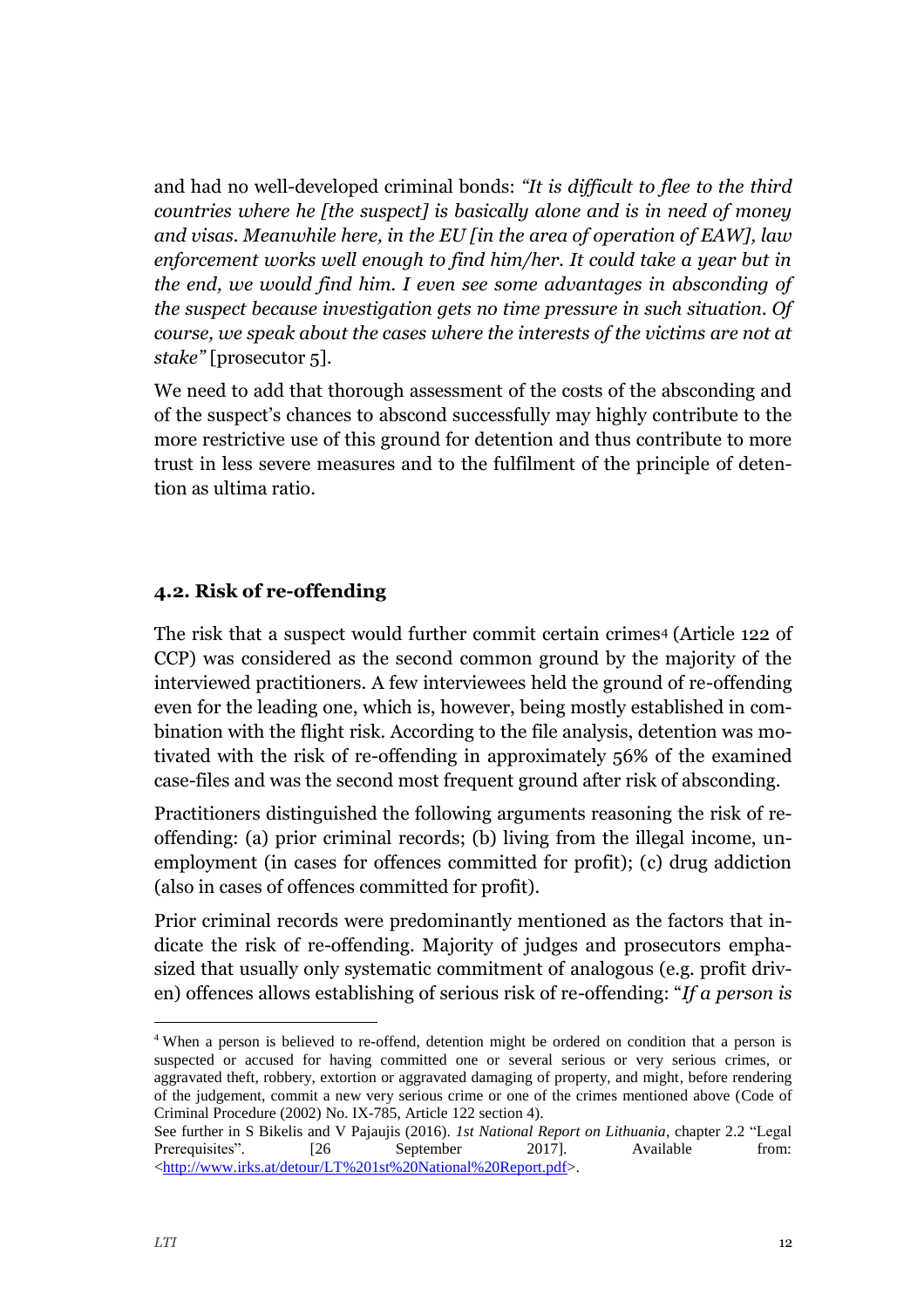*suspected for the same crime, the risk of re-offending is obvious*" [prosecutor 12], "*it would not be relevant if the suspect had committed unrelated offences before*" [judge 4]. A defence lawyer agreed that the prosecution were likely to highlight similar nature of previous offences when requesting detention due to the risk of re-offending [defence lawyer 3].

Also short time lapse between offences was commonly mentioned as direct indication of the imminent risk of re-offending. Typical examples were series of thefts committed by the suspects suffering from drug addiction, also drug trafficking, domestic violence, frauds via communications, typically committed by the prisoners via illegally obtained cell phones.

Unemployment and living from the legally unexplained income play significant role as the circumstances that prove the risk of re-offending in the cases for offences committed for profit.

Similarly drug addiction was claimed as an influencing aspect in pre-trial detention decision-making in the cases where need for money to acquire drugs was a motive to commit a crime, especially, a theft.

*"If the person who is a drug addict breaches the public order, that's not relevant to re-offending. But if suspect commits a theft because he or she needs money for drugs that is totally different case" [judge 8].*

Some practitioners related drug addiction to another ground for detention, namely, risk of flight. One prosecutor, who apparently thought of serious drug trafficking offences, claimed that drug addiction *per se* "*would not be a determinant factor [for detention] but would rather be combined with the potential long-term sentence*5" [prosecutor 5]. Other interviewee indicated very negative social picture of the drug addicts "*the drug addict suspect would be with no permanent residency or totally unreliable, i.e. difficult to reach in the sense of flight risk*" [prosecutor 3].

Though Lithuanian criminal procedure code does not provide for the measure of treatment of drug addiction, the determination of the suspect to undergo treatment was usually taken into consideration as the factor against detention. However sometimes it happens that judges lose their trust in suspect's willingness to undergo treatment:

*"It is often the case when the suspect has been a drug addict for a long time, i.e. for the last decade. He/she persuades you of finally having found a rehabilitation place. Then you review his/her previous judgements and notice* 

-

<sup>5</sup> See further in chapter 4.1 "Risk of absconding", p. 8.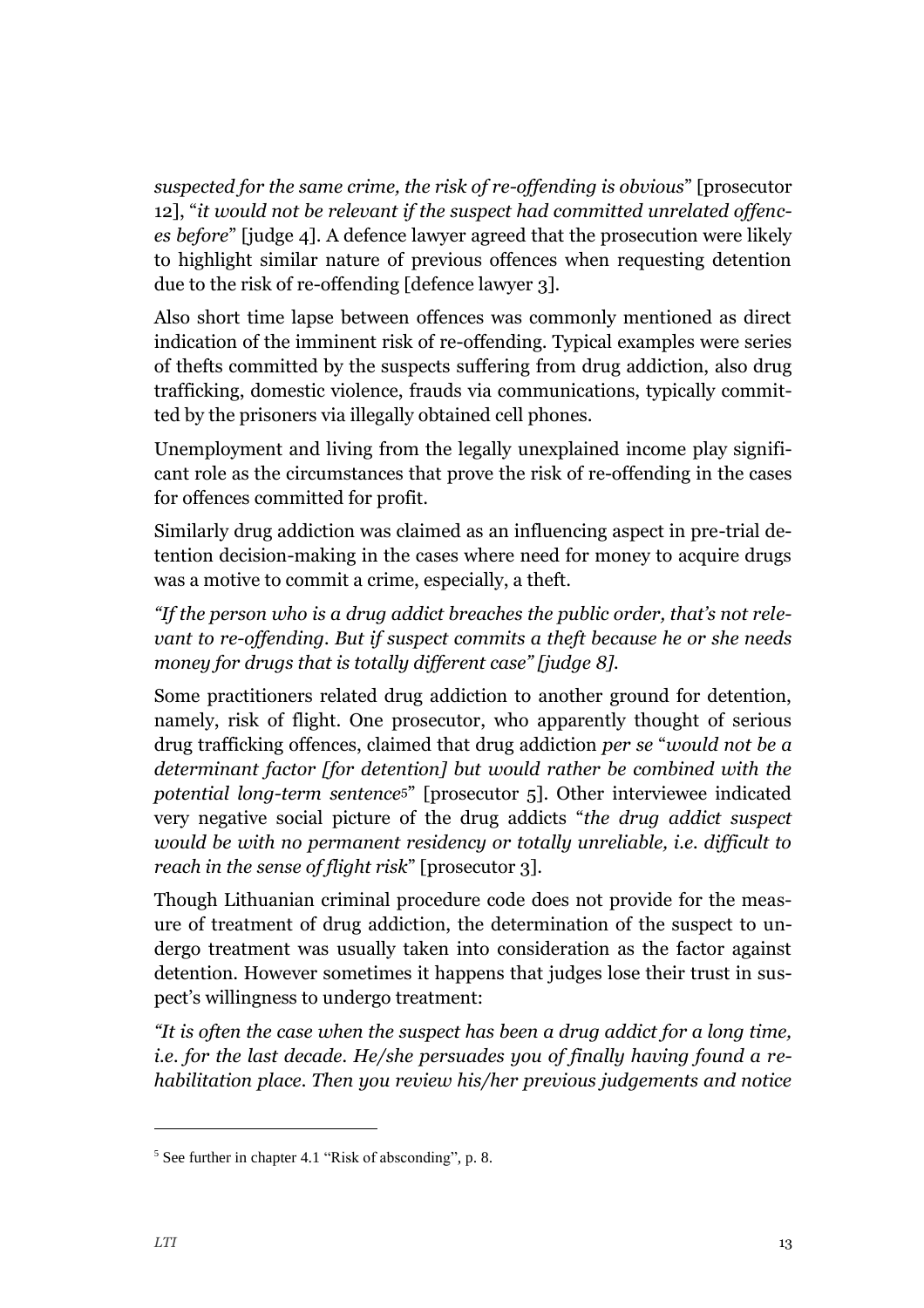*the same speeches in all the cases. I do not think I should believe such person for the tenth time"* [judge 5].

### <span id="page-14-0"></span>**4.3 Risk of impeding proceedings**

The least common ground in practice was the risk that the accused would take action to prejudice the administration of justice (Article 122 of CCP, point b). The results of the file analysis confirmed it, as only 13% of the decisions to detain suspects had made reference to the risk of impeding proceedings. The absolute majority of these files were domestic violence cases (6 from 7 case files, accordingly). Also one of the practitioners confirmed that ground of the risk of impeding proceedings is mostly employed in this category of the cases [judge 5]. However even in this category of cases it was by far not the most frequent ground for detention. From 18 domestic violence cases where suspects have been detained, this ground has been used in 6 cases, as much as ground of risk og re-offending, and risk of absconding has been established in 14 cases.

The judicial practice has made a turn towards very restricted interpretation of this ground recently. According to the recent practice the risk of impeding proceedings might be established only when evidence of already committed actions or attempts to interfere with proceedings exist. Mere assumption of potential influence on associates, witnesses, victim or of risk of concealment or damaging the evidence may not justify this ground. Thou judges supported the new interpretation of this ground for detention, some prosecutors held different opinion and advocated for broader concept of risk of impeding the proceedings.

For example the judge [2] claimed that in order to establish the risk of impeding the proceedings the suspect should have had either a history of impeding proceedings or should have been caught *in flagrante delicto*, *"for instance, when the suspect is caught burning the documents during the search in the investigation of financial crimes" [judge 2].*

There were some prosecutors opposing judge's view as "*it is often unrealistic to find evidence for impeding proceedings on the very first day of investigation*" [prosecutor 12] or because "*interference, as it has been established in the CCP, was projected for the future actions*" [prosecutor 15]. One prosecutor recalled that once the court dismissed the risk of impeding proceedings even despite the evidence of previous interference with procedure [prosecutor 13].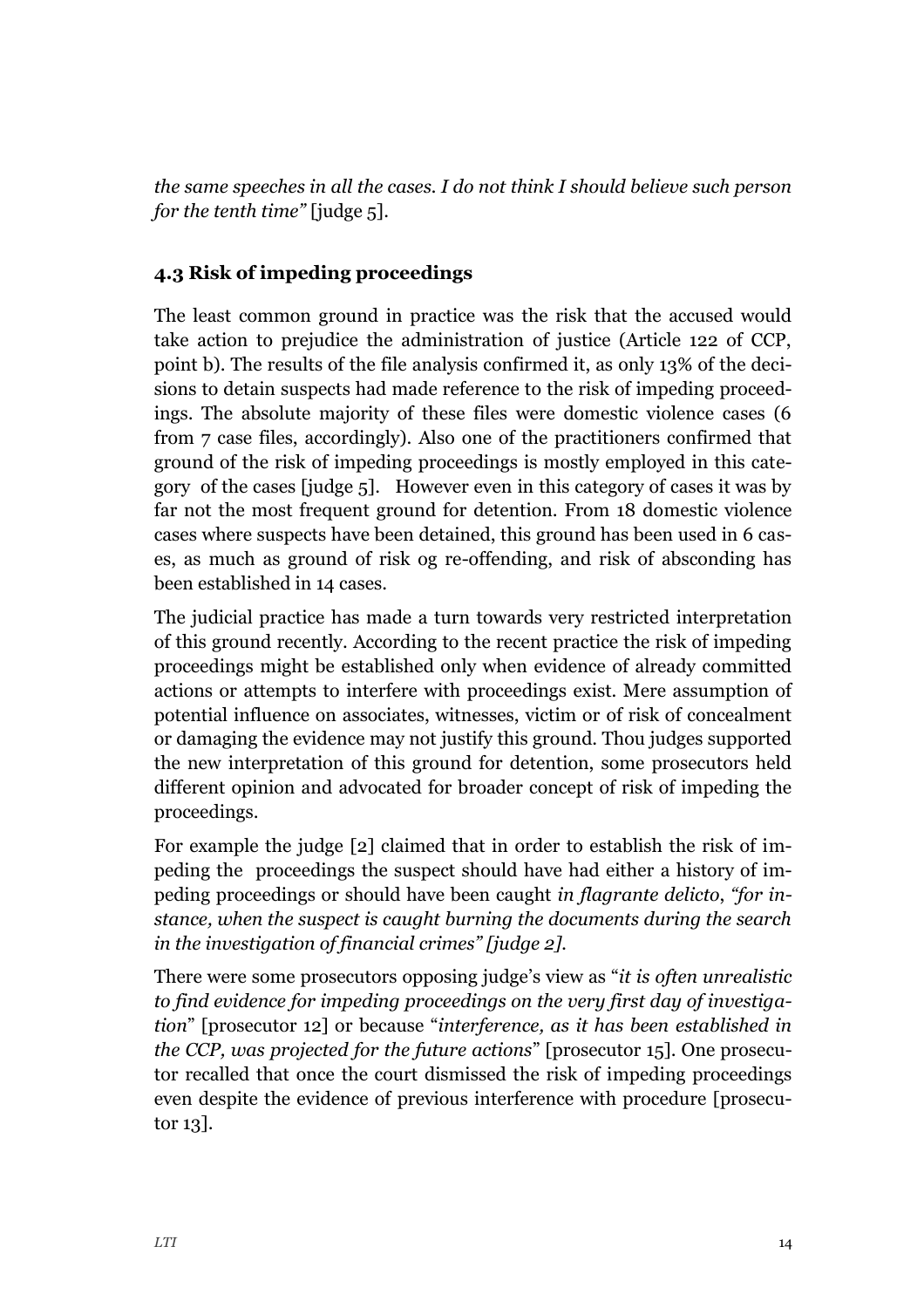Also one judge at some extent supported broader interpretation of this ground for detention in the context of involvement of another person into prostitution6. According to that judge, "at the very beginning after the crime has been committed, objectively there cannot be any evidence of already committed impeding of the proceedings but the risk may still exist" [judge 15]. The same judge continued that, however, "if a prosecutor indicates this ground later during pre-trial investigation with no prior records of impeding proceedings, we would dismiss this ground for detention" [judge 15].

Also a prosecutor confirmed that this interpretation already took place in practice:

*"In one of the cases of involvement into prostitution the victims were from a vulnerable group of a society. Hence, we based our arguments of the risk that suspect may make influence on victims due to their vulnerability i.e. their disadvantages in education, livelihood, personalities, income and similar features. The court approved our request" [prosecutor 7].*

Beside cases of involvement of another person into prostitution, practitioners also mentioned sexual offences (especially against minors) and domestic violence cases where broader concept of proof of the risk of impedement of the proceedings needs to be employed.

*"Sexual crimes are very sensitive ones. Hence, we try to apply for a detention in such cases in order to prevent suspect's negative influence on the victim" [prosecutor 9].*

Another turn in interpretation of this ground for detention is related with the interpretation of silence or non-confession of the suspect, his or her reluctance to give testimony about the location of the relevant items (e.g. stolen goods), accomplices etc. Some time ago non-cooperation of the suspect used to be commonly interpreted as impeding the proceedings and thus as the legitimate ground for the detention.

"*In nowadays prosecution and courts became modern – non-cooperation of the suspect and non-confession may not have any significance for the decision on detention of a suspect because a suspect has a right but not duty to testify*" [prosecutor 2]. This statement has been repeated by several respondents. However some of our respondents prosecutors and judges still interpret non-cooperation of a suspect as negative factor in favour of his or her deten-

j

<sup>&</sup>lt;sup>6</sup> We could add, that similar situation accur in cases for human trafficking.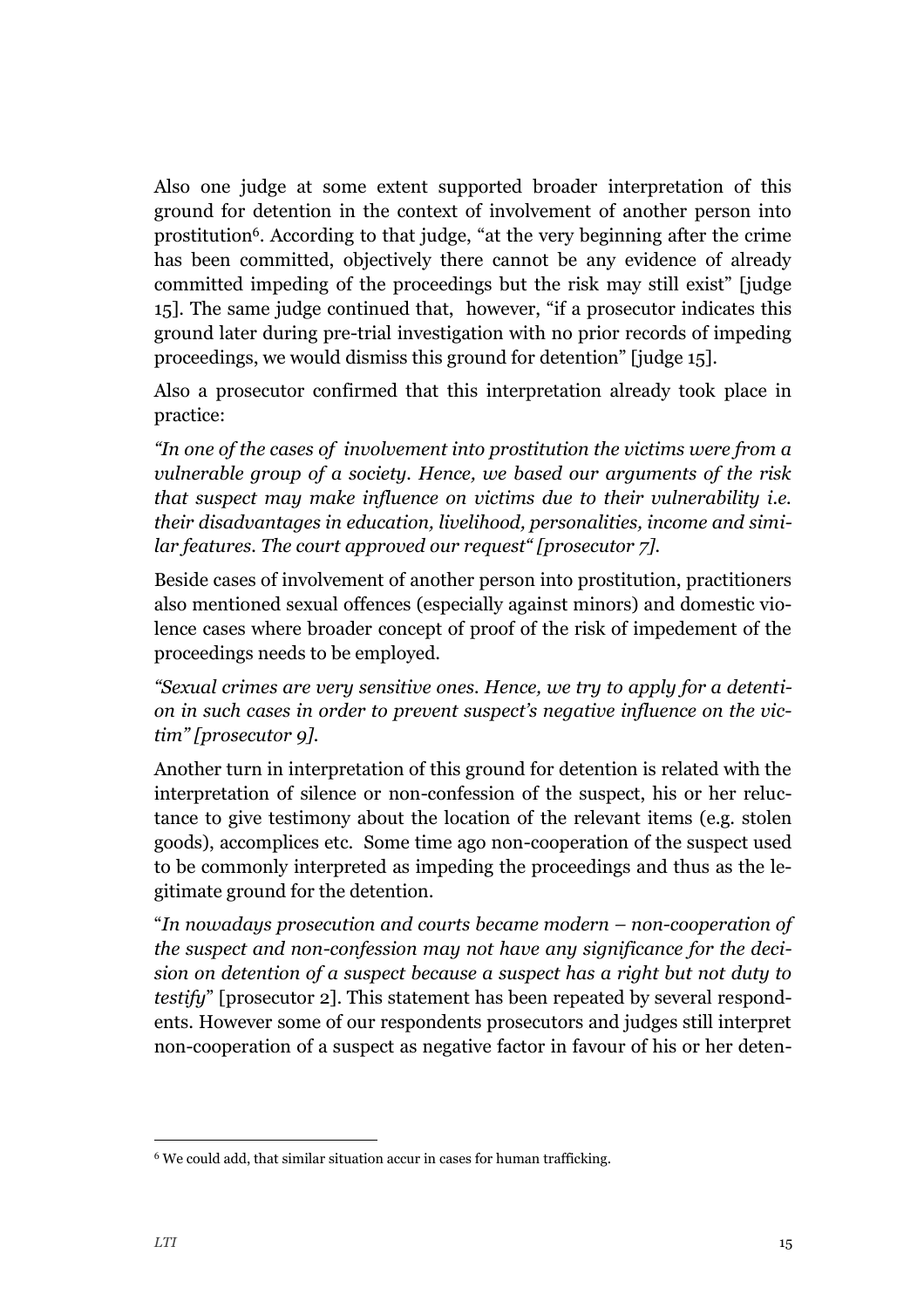tion. This has been also reflected at some extent in the interpretations of the vignette situation7.

Defence lawyer [2] also shared his observations that refusal to confess or make a statements for example about location of stolen goods or accomplices sometimes might be interpreted as circumstances supporting need for detention in order to secure the undetected stolen goods (to prevent their concealment or destruction) or prevent the communication with unestablished accomplices.

*"Probably, the suspect would not be detained in case of a confession and sincere cooperation with the police. It is a decisive factor in practice"* [defence lawyer 1].

The judge 4 shared his or her opinion that suspect's confession may play a role in the decision making on detention, however not in the context of impeding the proceedings, which would mean infringement of the right to remain silent, but in the context of risk of absconding. If the suspect confessesed, the judge explained, in return he or she would receive various legal privileges (reduction of sentence, possibility to be released from criminal liability etc.), which, in turn, would diminish suspect's motivation to abscond.

## <span id="page-16-0"></span>**4.4 Other factors**

Apart from circumstances that may prove the risks that are legally described as the grounds of detention, some other factors also play their role in the decision making. On one hand, these factors may indirectly support (or oppose to) judge's or prosecutor's assumptions that legitimate risks are serious enough (or in contrary – not serious enough) to reasonably justify the decision to apply for or to order detention. But on another hand, a risk exists that reference to the factors that are not listed in the law (of course, informal reference), may result in subjective decisions, it may open the gates for prejudices or punitive attitudes which are not compatible with the aims of the provisional measures.

We have found out that some practitioners admitted that suspect's general social (or anti-social) attitudes and his or her personal impression on a judge play significant role in the decision making.

j

<sup>7</sup> See further in chapter 10 "Vignette", p. 44.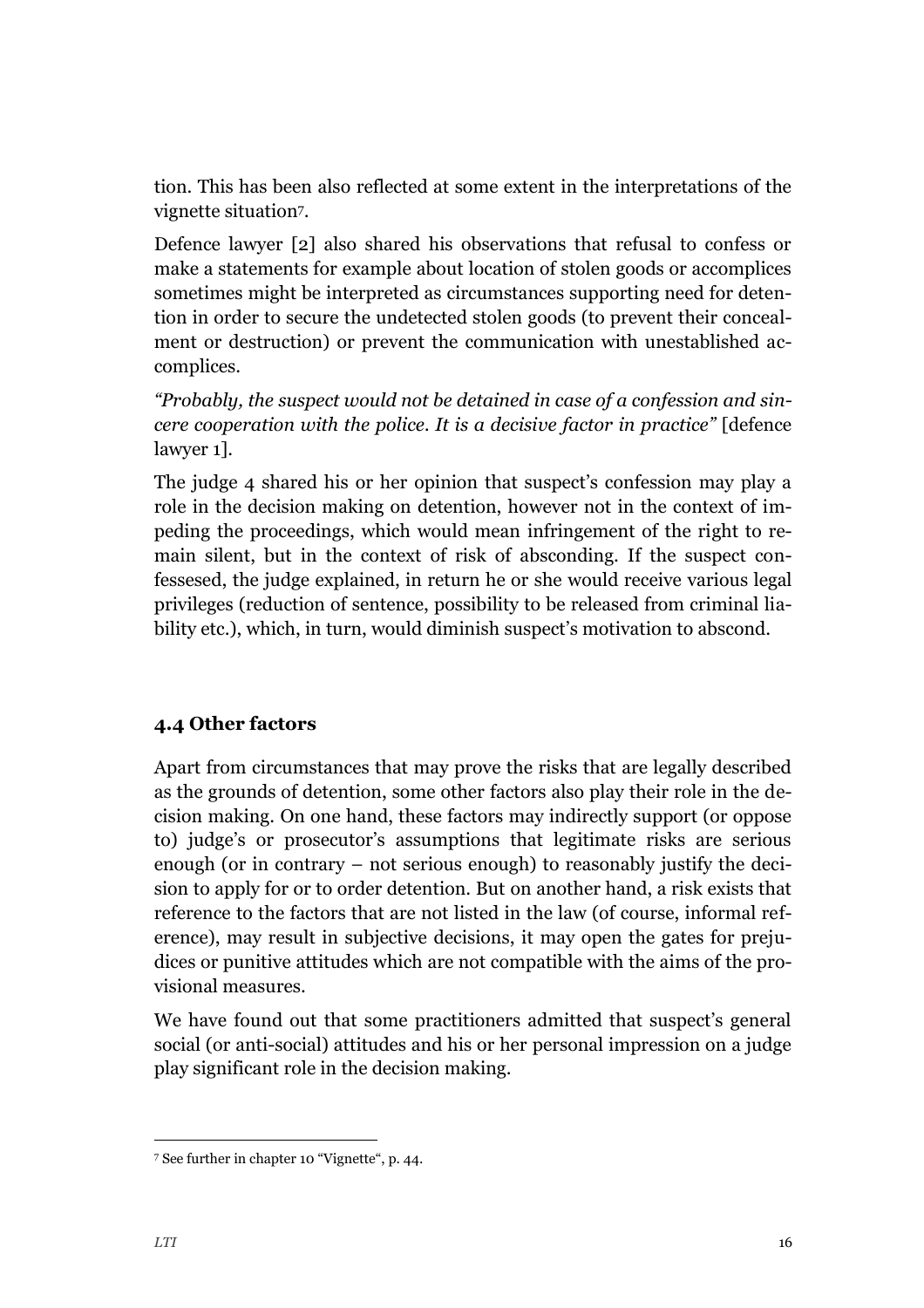One interviewed judge claimed he or she dedicates his/her time in the court proceedings to understand the suspect's philosophy of life, motives and personal attitudes towards the crime [judge 15]. Another judge, similarly, noted that he or she asks questions to reveal suspect's world-view, priorities in his or her life, motivation driving his behavior and added that he or she takes it as very important information [judge 12]. Another judge admitted very honestly that social bonds, employment or unemployment play only secondary role in the whole puzzle of factors of decision making, "*you simply see the person, how he or she speaks, what is his or her characteristics, what kind of offence he or she has committed. You get subjective impression and then you can "pull" the objective arguments to the relevant direction*" [judge 1]. One prosecutor admitted that suspect's arrogant stance may support decision to detain him or her [prosecutor 12].

A defence lawyer shared his impression that investigation agencies in "whitecollar crime" cases even deliberately use the tactics aiming to demonstrate the suspect being "ugly", being of lower class (being criminal), with the aim to alienate him or her from a judge and thus to eliminate moral barriers that a judge may face when making decision to detain socially well adapted person (e. g. businessman). Having been detained very unexpectedly, the suspect would be presented before a judge after 40 hours in custody, after long stressful and sleepless hours, being untidy and chaotic (i. e. unshaved, uncombed and with no good-looking clothes) [defence lawyer 1].

Some practitioners expressed prejudices regarding the nature of the offence. One prosecutor mentioned that some colleagues regard thefts as the offence where the suspect deserves pre-trial detention and they put much effort to justify the grounds of detention, especially practitioners who were the victims of such crimes themselves in the past [prosecutor 5]. One judge noted that in the vignette situation the nature of the offence (burglary) speaks by itself in favour of detention [judge 4]. A prosecutor referred to suspects in violent, sexual offences, crimes against minors as more liable to detention [prosecutor 16].

But we also have got the opposite opinions, where practitioners denied the role of the nature of an offence as a factor in decision making. The prosecutor who works with murder cases admitted that he or she carefully examines how realistic are the risks described in the law and denied that the nature of the offence (murder) could lead to automatic imposition of detention (also providing examples where suspects in murder have been released on conditions) [prosecutor 4]. A judge also expressed the same attitude and gave an example where many of suspects in drug trafficking related criminal organization have been released on conditions [judge 15].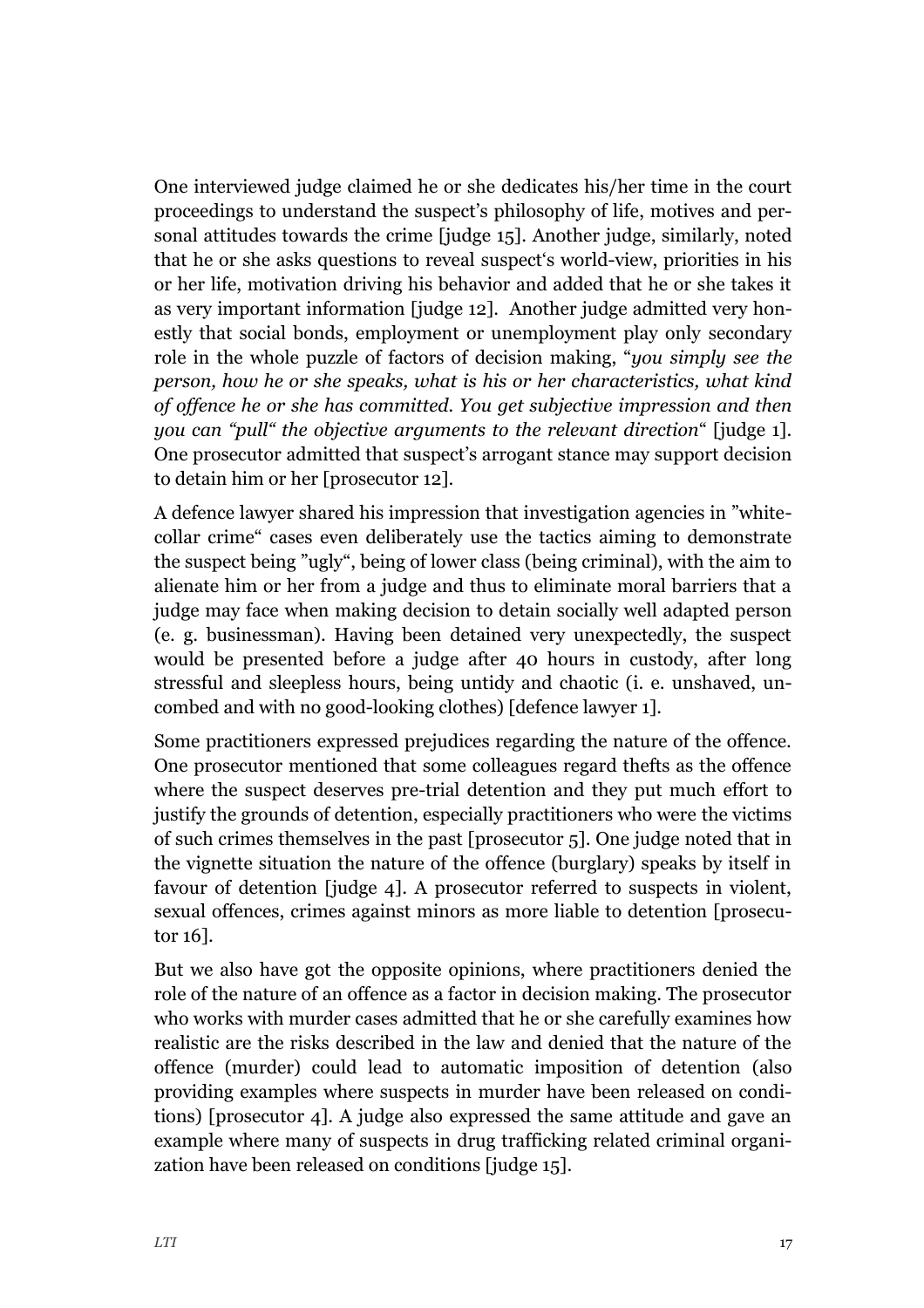Practitioners were also inquired regarding the ethnicity and origin of the suspect. This role of this factor in decision making has been generally denied, the emphasis on social ties and permanent place of residence has been put<sup>8</sup>. Yet one practitioner distinguished the Roma people as being problematic in respect of social adaptation and noted their ignorance of public norms [prosecutor 11].

- Overall, the risk of absconding is the most frequently cited ground for PTD. It is common that more than one justification for PTD is established.
- The risk of impeding the proceeding is the rarest justification for PTD in practise. This justification is interpreted in a very restrictive way; usually, an actual attempt to obscure evidence must be established. Our respondents differed in reports of whether the silence of a suspect, e.g. his or her failure to reveal the location of the stolen goods, can be used to prove an act that impedes the proceedings. Among judicial respondents, this was generally considered an invalid justification for PTD.
- The judge's personal impression of the suspect's motives and general social attitudes expressed during the hearing, appear to play an important role for the decision to implement PTD.

-

 $8$  See further in section 4.1 "Risk of absconding", p. 8.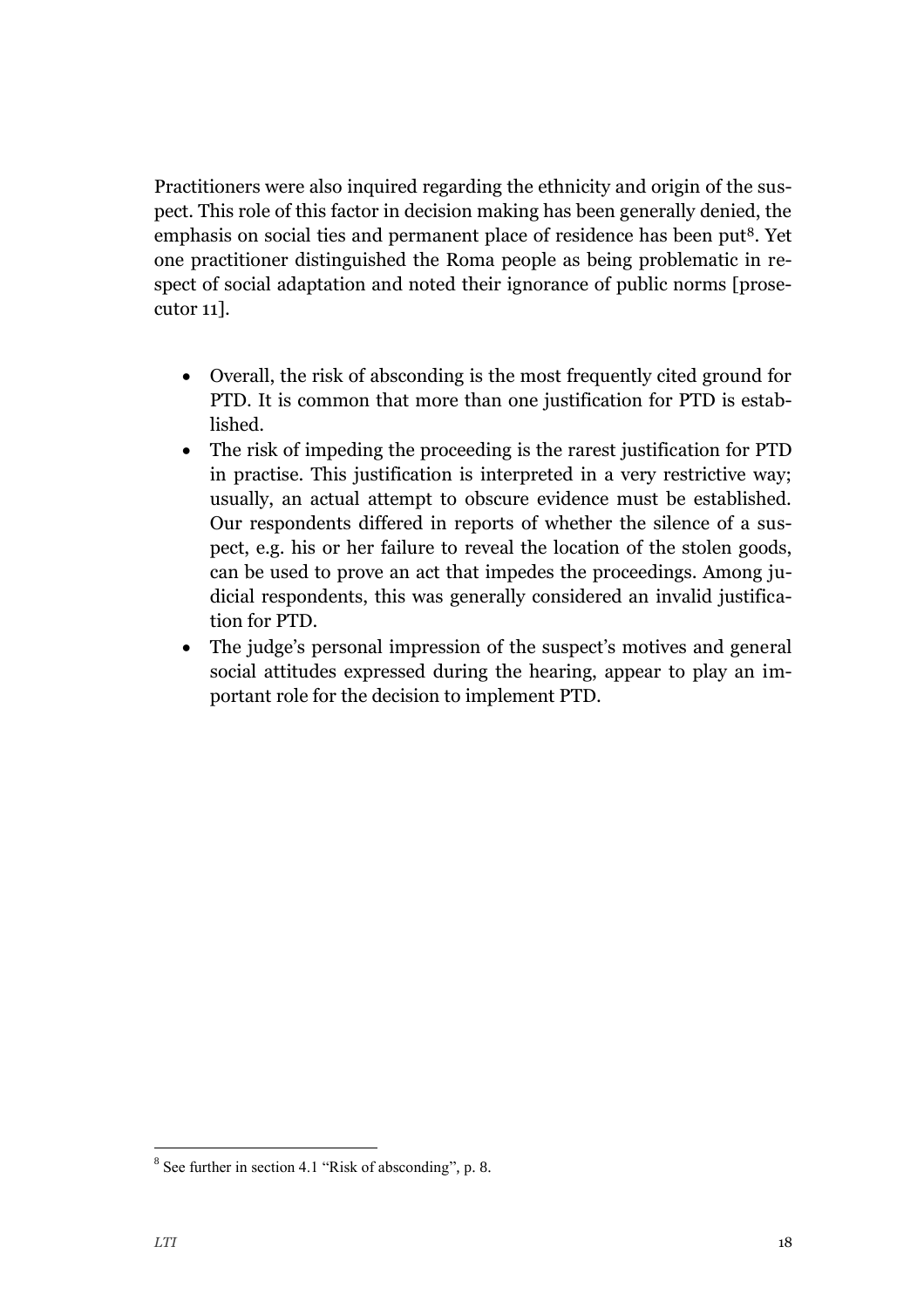## <span id="page-19-0"></span>**5. Less severe measures than PTD**

#### <span id="page-19-1"></span>**5.1 Context**

Lithuanian criminal procedure law provides for a rather long but exhaustive list of less severe measures (LSM): 1) intense supervision (electronic monitoring), 2) house arrest, 3) obligation to live separately from or stay away from the victim, 4) financial bail, 5) obligation to report to the police, 6) commitment not to leave, 7) seizure of personal documents, 8) for a soldier observation/supervision by the command of the unit where he or she is s doing his or her service, and 9) for a minor – committal to the supervision of parents, guardians or foster parents or the administration of a children's institution.

The latter two can be applied to the specific groups of suspects only and thus fall out of the scope of our research. Application of obligation to live separately from or stay away from the victim in practice is mostly limited to the specific category of cases – to the domestic violence cases.

During the pre-trial investigation, the prosecutor has predominant role in the imposition of LSMs. He or she has authority to decide to impose the bail and more lenient measures. Intense supervision, house arrest and obligation to live separately might be imposed by the court upon the request of the prosecutor. The court has authority to impose any less severe measure instead of a measure requested by the prosecutor. However, in practice, it almost never happens. If the judge disapproves the request of the prosecutor, in most cases he or she leaves it for the prosecutor to impose less severe measures if they were deemed necessary.

During the trial phase, a judge is fully responsible for the imposition of measures on a suspect.

The generally applied LSMs might be divided into three groups by their practical relevance:

a) intense supervision and house arrest,

b) financial bail and

c) the "trinity" of the least severe measures (obligation to report to the police, commitment not to leave, seizure of personal documents).

During the interviews, we focused mainly on the potential of the measures to satisfy the variety of practical needs and thus eliminate the need for imposing more severe measures, especially PTD. On the other hand, we also tried to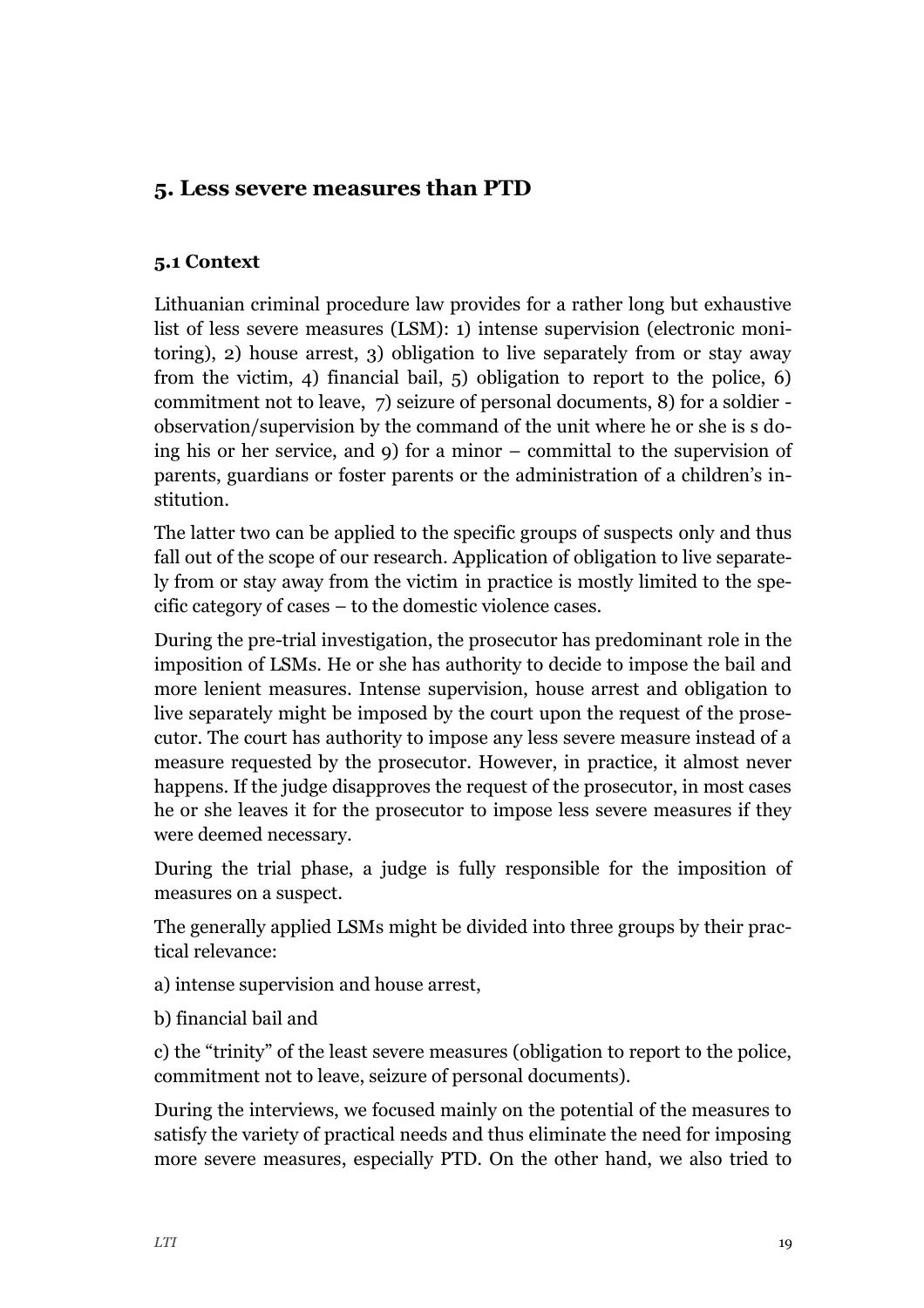detect the indicators of possible net-widening effects – if some measures were applied quasi-automatically, without proper considerations of their necessity.

### <span id="page-20-0"></span>**5.2 Net-widening effects**

Some practitioners indicated the tradition of very wide, quasi-automatic use of the least severe measures ("trinity"). Often substantial motives why it would be necessary to impose or continue a measure are not given. As the result, excessive application of the "trinity" measures, especially the least severe measure commitment not to leave, occur in the cases where very low risk that suspect might abscond exists.

Judge 1, prosecutor 8 and also attorney 1 shared their opinions that overuse of the measures, possible quasi-automatism in ordering the measures without proper consideration of their necessity in securing the proceedings does indeed exist.

The prosecutor [8] gave the example where the police investigator ordered a measure commitment not to leave to a suspect who agreed to participate in the proceedings of mediation with expected release from criminal liability. The circumstances of the case showed that the suspect had no reason to flee justice: the facts of the case were clear and he or she demonstrated goodwill by active collaboration with the victim and the authorities to settle the negative effects of the offence.

On the other hand, the attorney [1] admitted that imposed measures are applied in a flexible way. Usually, prosecutors agree to give permission for a suspect to leave if some reason exists (business travel etc.) even for a prolonged period (e. g. even for a month) on condition that suspect's leave would not affect the proceedings. The flexible attitude at some extent "compensates" excessive restrictions of suspects' rights.

Some respondents (attorney [1], prosecutor [5]) shared their opinion that the strictest of the "trinity" measures - obligation to report to the police, which is applied rarer than commitment not to leave<sup>9</sup>, sometimes is also imposed without reasonable procedural purpose and necessity, especially in later stages of proceedings.

-

<sup>9</sup> According to statistics provided by the Ministry of Interior, in the period of 2004-2016, the number of suspects who received measure of reporting to the police varied from 1009 (in 2016) to 3310 (in 2009). Range of the number of the suspects who received commitment not to leave was between 7526 (in 2016) and 18126 (in 2014) in the same period.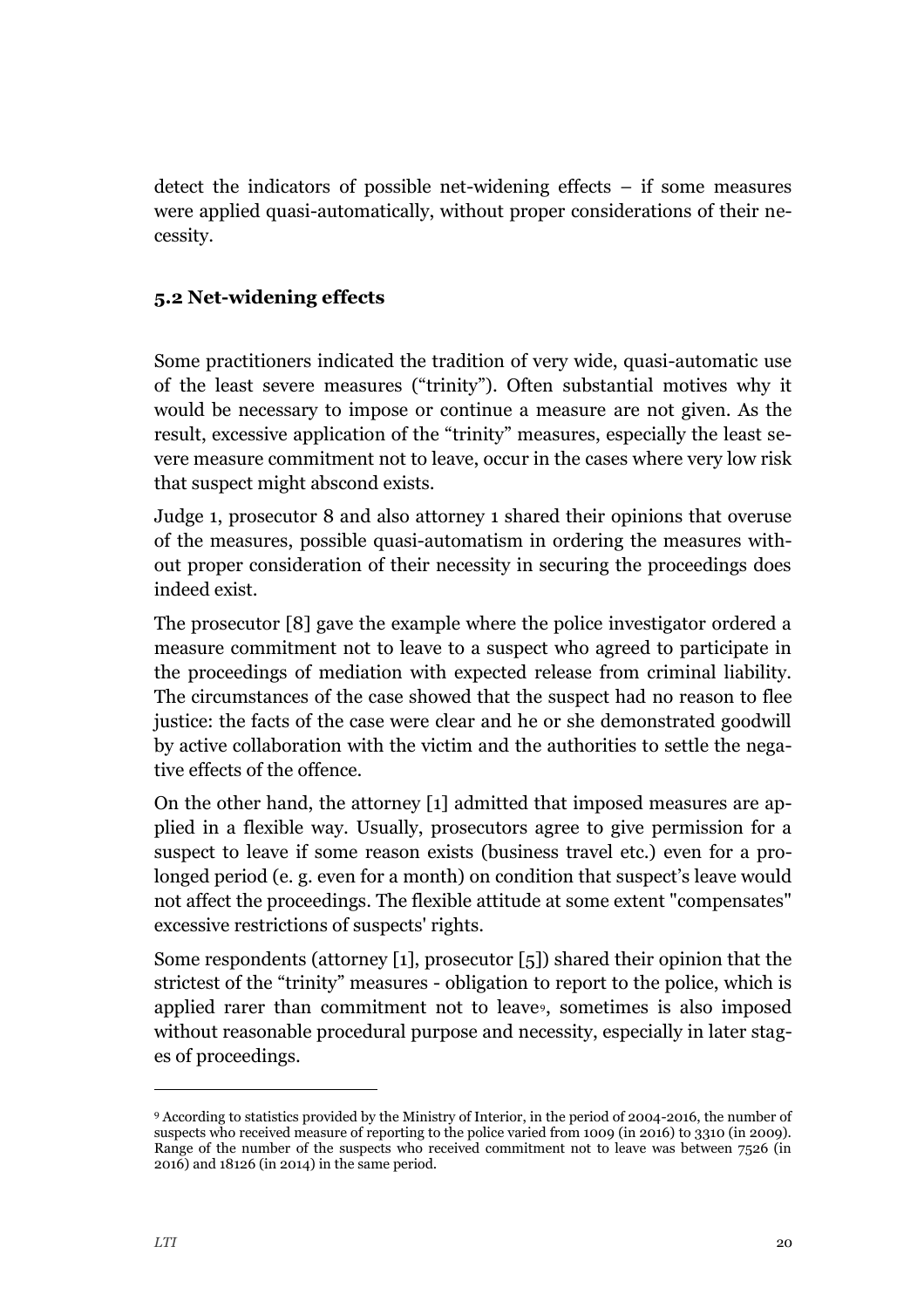On the other hand, excessive use of this measure may provoke weaker control and tolerance of the breaches of its conditions. The attorney [1] shared his experiences that routine (especially prolonged) application of the measure sometimes is negligently controlled by the police, as the police might regard it as kind of a waste of their time. He told us about some occasions where after a prolonged time of application of the measure the police even agreed to register his clients by phone or for some scheduled reports in advance. Prosecutor [8] also shared some doubts about proper control of this measure.

Reported breaches of the duty to report to the police (especially if the infringements of duty were occasional) might be tolerated and ignored by the courts or prosecutors as far as suspects appear in the proceedings. The judge [3] gave as an example where during the trial stage the suspect did not appear for a single registration at the police but properly attended court hearings. The judge ignored the fact of infringement of the imposed measure until he or she decided to terminate the measure.

Prosecutor [5] commented that routine, quasi-automatic application of the least severe measures for suspects in low-risk situations is the issue of professional mentality. Many practitioners take it as self-evident that nearly every suspect must receive some measure. On the other hand, we assume that legal regulation also facilitates this situation. The art. 121 CCP authorizes the police and other officers of pre-trial investigation to impose "trinity" measures with later notice to the prosecutor. No authorization of the court or of the prosecutor is required. The pro-restrictive mentality of the investigators (that has been noticed by our respondents) together with tolerance of this practice by the subjects who have authority to terminate unnecessary measures (prosecutors during the pre-trial investigation and judges in the trial phase) contributes to the net-widening effect.

As a result, the situation where the suspect does not receive any measure was described as "very rear" [attorney 2], "very unusual" [prosecutor 8], "appeared in only very few cases" [attorney 1]. The prosecutor [5] and the former prosecutor, present judge [1] also indicated that cases, where suspect received no measure, could make only approx. 10-20 percent of all their cases.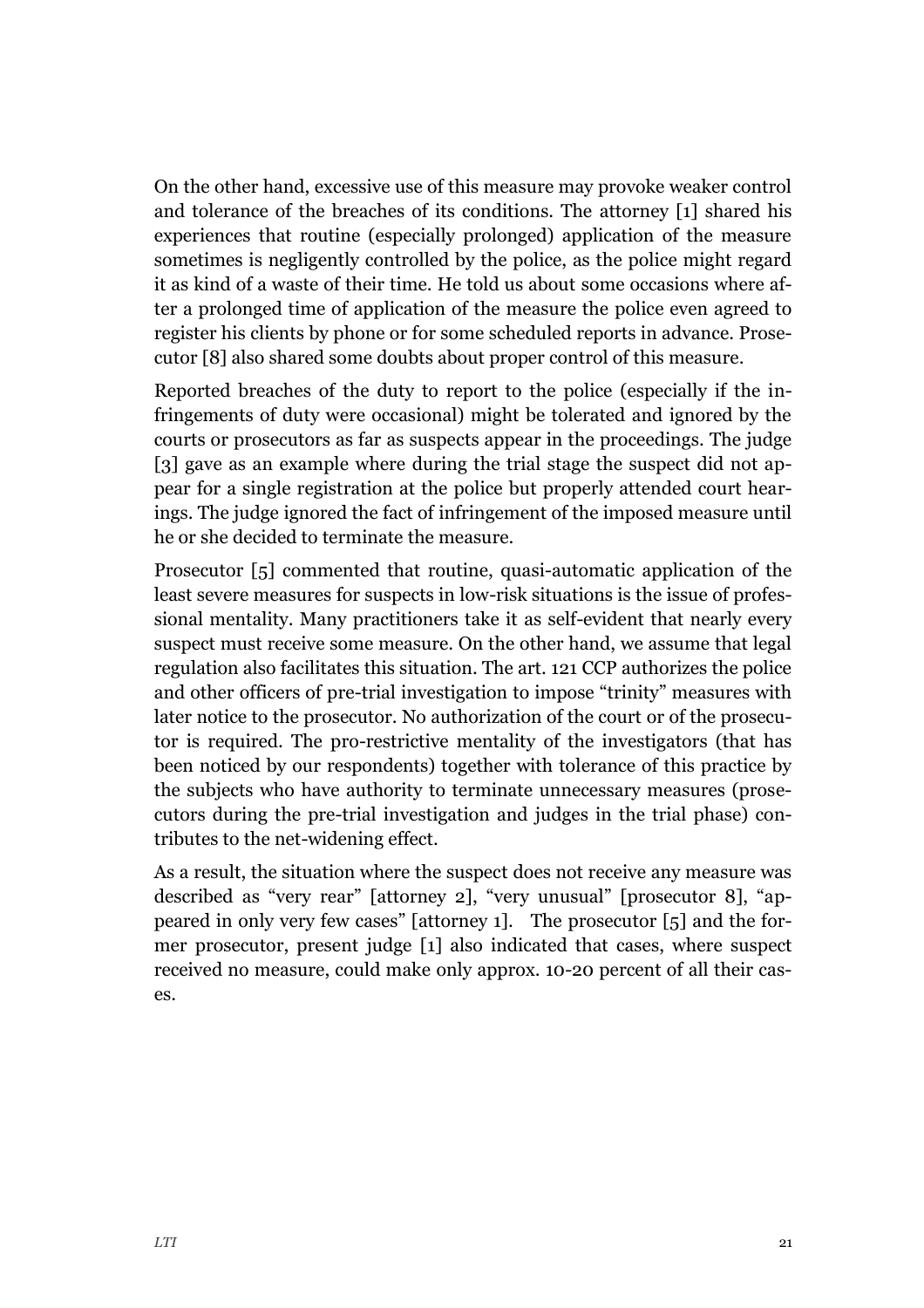<span id="page-22-0"></span>**5.3 LSM' potential to eliminate the need for more severe measures, including PTD**

## **5.3.1 Financial bail**

Practitioners assessed the financial bail mostly very positively. They described financial bail as "the most promising measure", "most effective alternative to PTD", especially comparing to others relatively severe measures (house arrest and electronic monitoring). On the other hand, serious limitations were indicated, which prevent the extended application of the bail.

Available statistics on measures show that financial bail is second rarest measure (after house arrest). In the period 2004-2016 was applied from only to from the min. 74 to the max. 162 times in the pre-trial investigation stage (the range of cases where PTD had been applied varied from 1202 in 2015 to 2708 in 2004). Some prosecutors, working in other locations than the capital, told us that they have never ever applied financial bail (prosecutor [17] has never applied it in his or her 24-year career), others told us they have applied it 1-2 times in their career, some apply it maybe once a year. The prosecutors working in the capital also rarely apply financial bail unless they work with specific categories of cases: "white collar" crimes and smuggling of cigarettes.

During interviews, a common explanation of rare application or even no application of financial bail was poor **financial situation of suspects** and of people in Lithuania in general. "*Suspects of the crimes we deal with, like thefts, domestic violence etc. do not have money*" [prosecutor 6], "*people here in the province do not have money, probably it is different in the capital, maybe there it might be applied*" [prosecutor 17]. Only a few categories of cases have been indicated where financial bail is applicable in practice: "white collar" crime (economic and financial offences, corruption cases) and cigarettes smuggling committed by foreign truck drivers.

One might assume that taking the financial situation of the suspect into serious consideration could contribute for application of bail for a broader range of suspects. However, in practice, other criteria for the establishment of the amount of the bail come into first place. Crime nature and harmfulness and (or) expected amount of sanction (fine) have been mentioned as prime criteria during interviews. We need to note that as far as the practice of application of bail is very rare, it is difficult to speak of any common standards for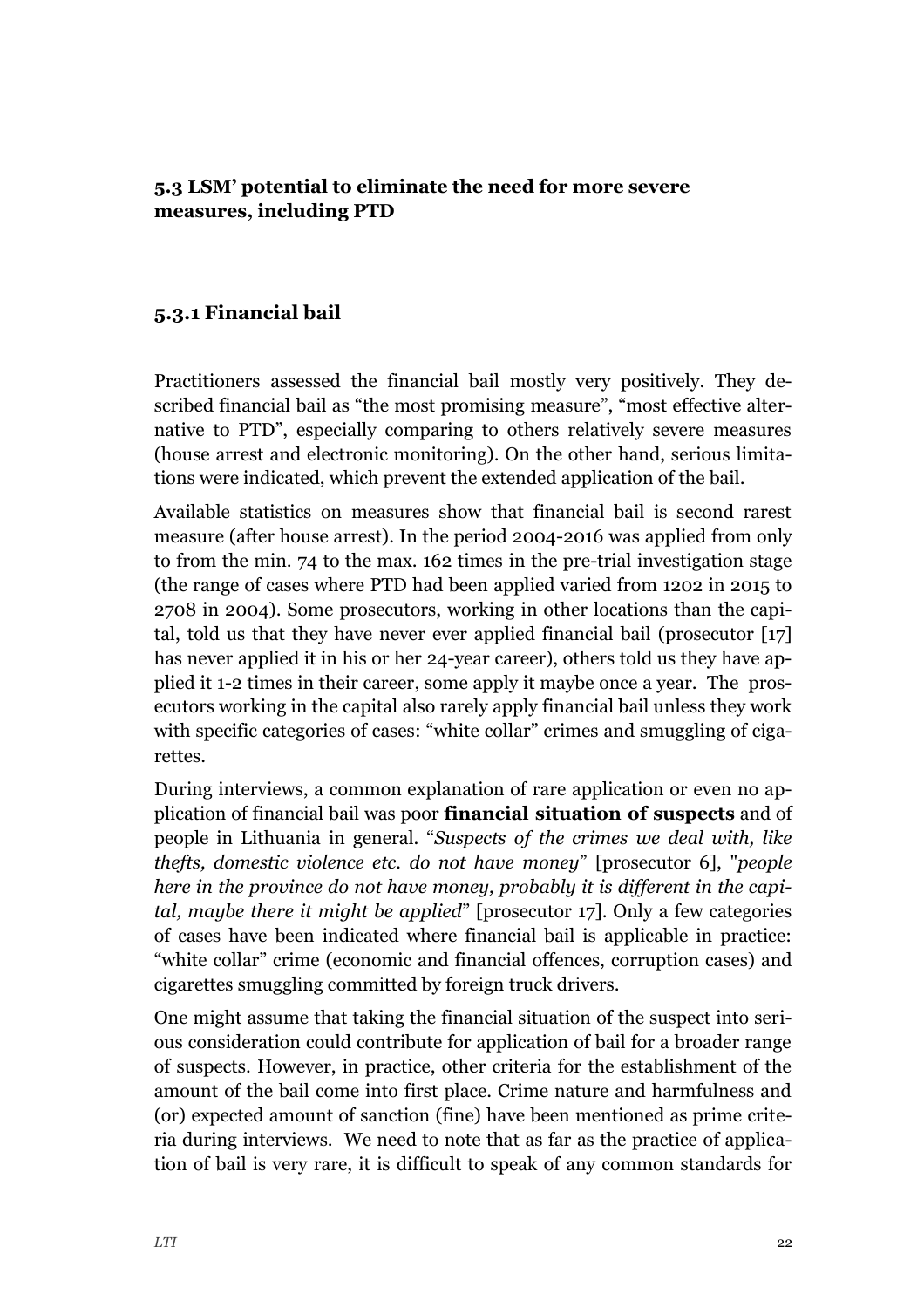setting the amount of bail. Our respondents mostly admitted that either common standards do not exist or they are unfamiliar with them. Prosecutors rather referred to the guidelines, developed by themselves and colleagues they work with.

In some of the interviews the respondents emphasized that financial bail must be **substantial**. The recommendations of the Prosecutor General (2015) provide that minimum amount of financial bail should be 30 standard units of fines (SUF)<sup>10</sup>. Currently the SUF is  $38$  EUR and it will increase to 50 EUR from the  $1<sup>st</sup>$  of January 2018<sup>11</sup>. Subsequently minimum recommended bail is 1140 EUR, and shall increase to 1500 EUR. Some prosecutors apply even higher minimum sums for the financial bail. The prosecutor [13] stated that he would never consider financial bail of less than 3000 EUR. It must be a rather high threshold, which indeed might be unaffordable for suspects in many cases. The prosecutor [3] working with smuggling cases indicated standard amount of bail 3000-5000 EUR or more. He or she also indicated the specific criterion – approximate sum of the expected fine. This criterion goes in line with common practice in this specific category of cases where the bail money are being used for assure future payment of imposed fine. It is a recent practical solution for the problematic recovery of the fines imposed to suspects – foreigners truck drivers, who reside in Russia or Belarus. The specific feature of smuggling cases is that bail is often payed not by the suspect himself (suspect probably could not afford it) but by some "patron" (the owner of the truck, the owner of transport firm, who hired the suspect, or (and) even secret owner of the smuggled cigarettes), so the problem of affordability of the money required for the bail often does not occur.

The substantial sums of bail money contribute to the reluctance of the suspects to agree on bail even if they had sufficient financial means. Bail (when the sum is substantial) is rather a strict measure which might place the financial burden on a suspect or other people who provide bail. Providing money for bail results in freezing the substantial amount of assets for a prolonged time with a relatively high risk of losing it. Moreover, once agreed, the law does not provide for possibility for a person who paid the money to revoke bail (however some prosecutors sometimes agree to return bail if bail provider faces hardship situation [prosecutor 3]). Attorney [1] told us of a case were relations between the suspect and the person who provided the bail money have failed, but the bail provider could not revoke the bail. In the end, the suspect absconded and the bail was forfeited.

j

<sup>10</sup> Prosecutor General, Recommendations on application and supervision of the measures, except detention, in the pre-trial proceedings (2015) No. I-306.

<sup>&</sup>lt;sup>11</sup> The Government of the Republic of Lithuania, Order No. 707 (2017).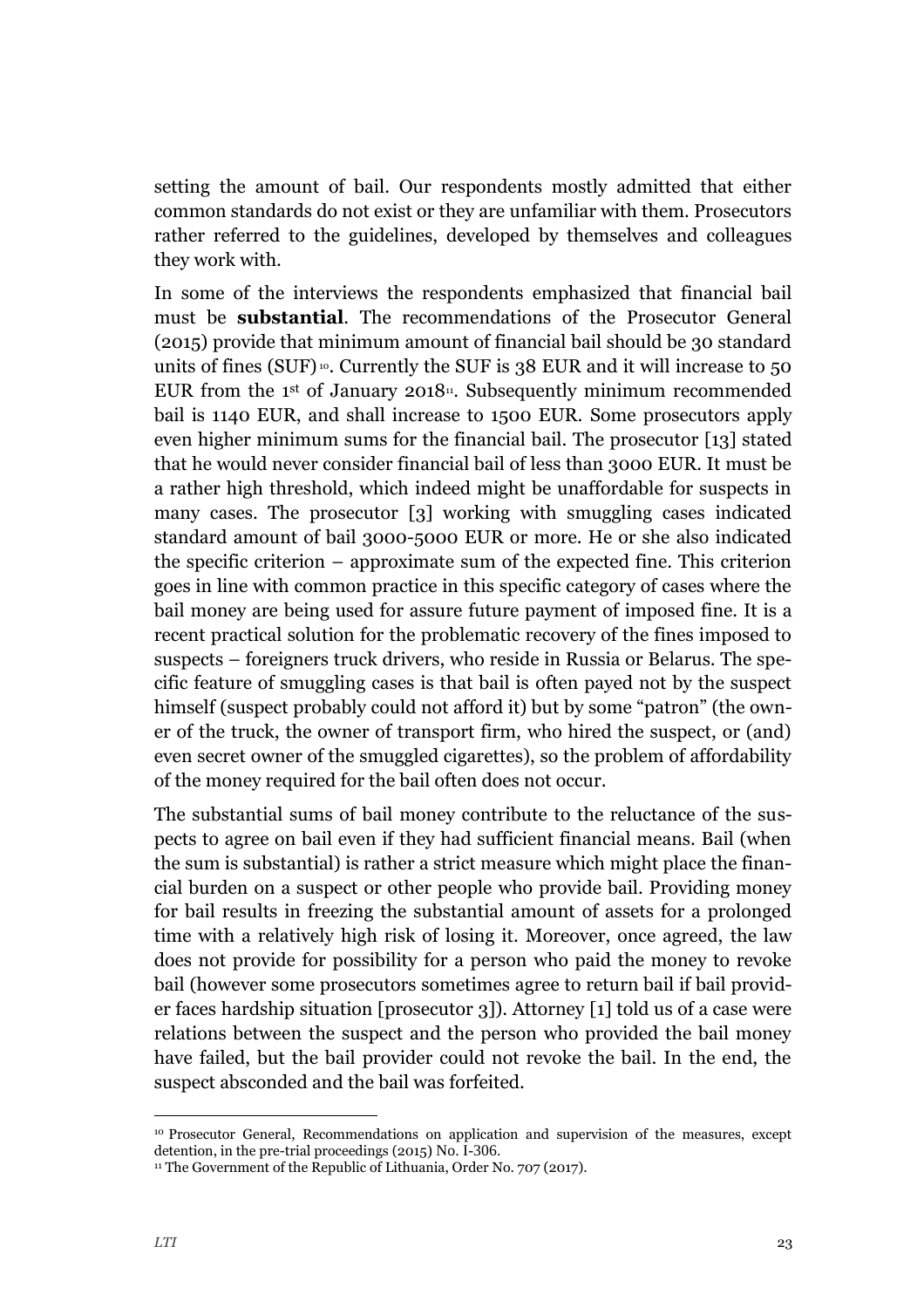Due to its severity, imposition of a bail usually comes into question only where the sufficient grounds for PTD are present. Prosecutor [3] expressed his or her conviction that no suspect would ever agree on bail if the perspective of PTD would not be very realistic.

Only in very exceptional cases a bail appears to be an alternative for measures other than PTD (i.e. there were cases where traveling businessman requested to replace commitment not to leave with a bail). In practice, prosecutors do not even offer the bail. The request for a bail usually comes from the defense side as the response to the prosecutor's intent to request for PTD.

Procedural complications for a judge to express his opinion about the right amount of the bail sometimes become an obstacle for application of a bail. This problem was noted by both judges and attorneys. During the pre-trial investigation, the defense is free to contact the prosecutor and discuss the proper amount of the bail. If they reach the agreement, prosecutor imposes the agreed bail. If the agreement is not reached or defense wants to skip the discussion with the prosecutor and shift decision to the court (prosecutors described it as "irritating" practice which is not uncommon [prosecutors 2 and 3]), or the proceedings are already in the trial phase, then the judge decides whether impose bail or not. In all these cases defense has no opportunity to contact the judge and figure out the satisfactory amount of money for the bail. Therefore suspect and defense makes a nearly blind guess for the right amount of money for the bail. If the court is satisfied with the sum, it refuses to impose or extend PTD and grants the bail. If not – it refuses the bail and imposes or extends another measure (e.g. PTD). In fact, it is not possible for a judge to indicate satisfactory sum for a bail and request to pay it later. Unwritten practice rules require the defense to secure the possible bail by paying money in advance before the court hearing, otherwise, the bail would not be granted. The judge [9] suggested that a judge might postpone hearing for a half an hour or for an hour until satisfactory sum for the bail would be collected and deposited. We may assume that in most cases it would be difficult to collect money within that short period of time. Judge [5] suggested that the problem could be solved by the law amendment which would allow imposing measures conditionally. If the suggested amount of the bail money would not satisfy the judge, the bail would be denied and other measures (usually PTD) would be applied until the suspect or defense pay the right amount of money for the bail. Once the right amount of money is paid, the decision to impose the bail would come into force. However, present law does not provide for this option.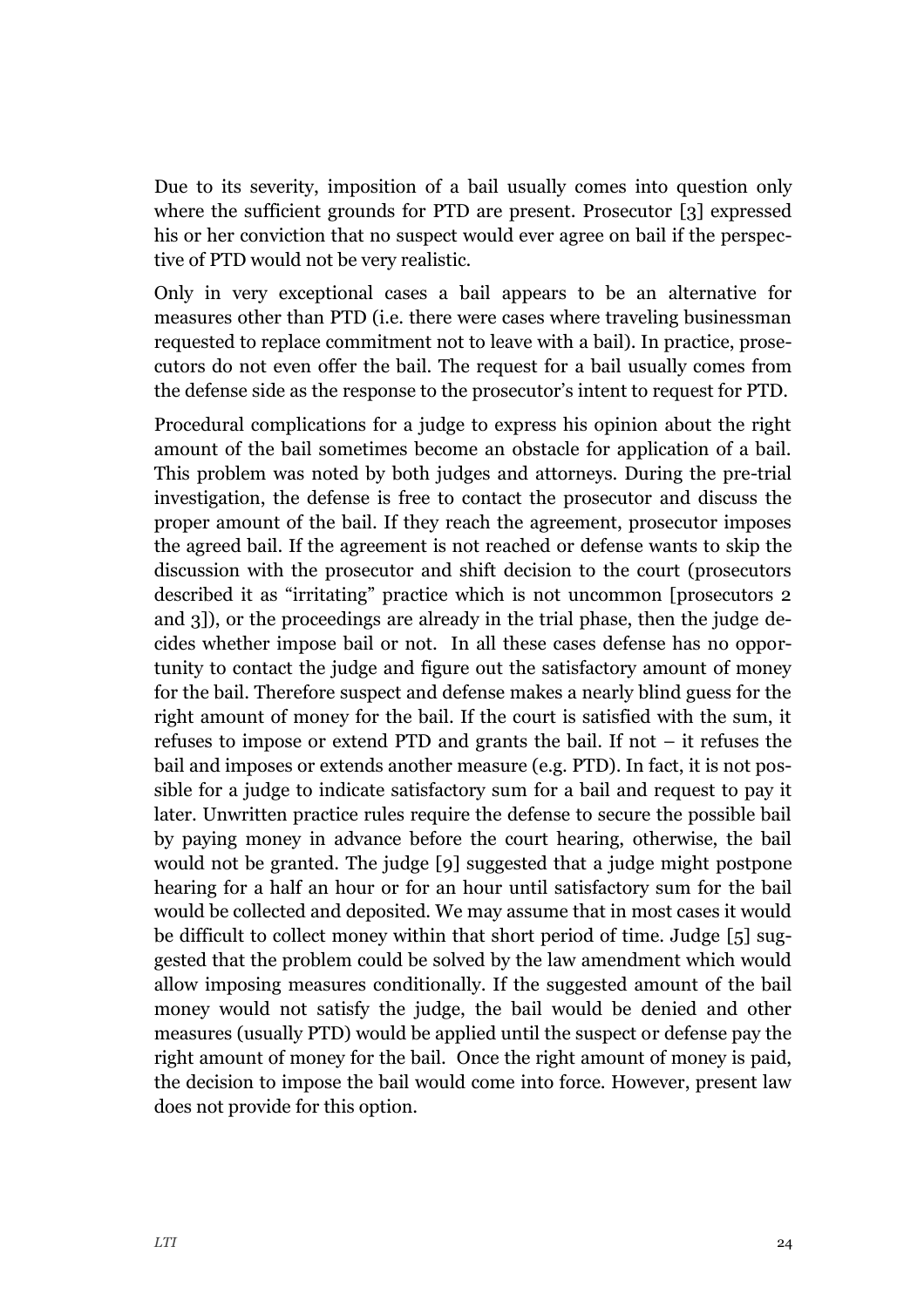#### **5.3.2 House arrest**

House arrest and electronic monitoring (EM) are listed in the top of the statutory list of provisional measures, just below the PTD. They are deemed to be most restrictive measures after the PTD and therefore one could assume they might serve as primary measures for decreasing use of PTD. But the picture in the law appears to be very different from the situation in practice. House arrest is the rarest measure in practice. Statistics show that numbers of applications of house arrest during pre-trial investigation dropped from 357 in 2004, to nearly nothing, to 25-44 per year in last 7 years. Statistics on electronic monitoring are still unavailable due to the recent introduction of this measure.

These statistics go in line with the unanimously very skeptical assessment of house arrest among the prosecutors and attorneys we interviewed. Opinions were more diverse among judges but we must note that pre-trial judges do not follow the cases and thus they can not evaluate the effectiveness of the measures they impose. Procedural and other practical issues are not relevant for them as well. Thus their assessments are rather theoretical. Moreover, pre-trial judges mostly admitted that they never or very rarely imposed different measure than that requested by the prosecutor. If a judge disagrees with the request, he or she usually dismisses the request without imposing other measures thus leaving for the prosecutor to make the decision on a proper alternative. Thus almost without exceptions, a pre-trial judge granting house arrest or EM relies on the prosecutor's opinion that the requested measure might be effectively executable.

Where are the roots of skepticism of the respondents about the house arrest?

In the law and in the books a house arrest is deemed to be "transitional" measure between PTD and measures of lower severity. However, in fact, it is by far less effective than the PTD and does not bring more effectiveness than the complex of less severe measures (LSM) could. In addition, it is more complicated for a prosecutor or judge to organize it and it is more restrictive to a suspect comparing to the LSM.

Can house arrest effectively replace PTD in the cases, where the high risk of absconding, impeding the proceedings (e.g. via communication with witnesses, accomplices) or re-offending exists? Can it effectively prevent these risks? The answer of respondents was "no". As prosecutor [16] told us, the title of the measure "house arrest" sounds nice and promising, like it is capable to secure the proceedings, but that's not the case.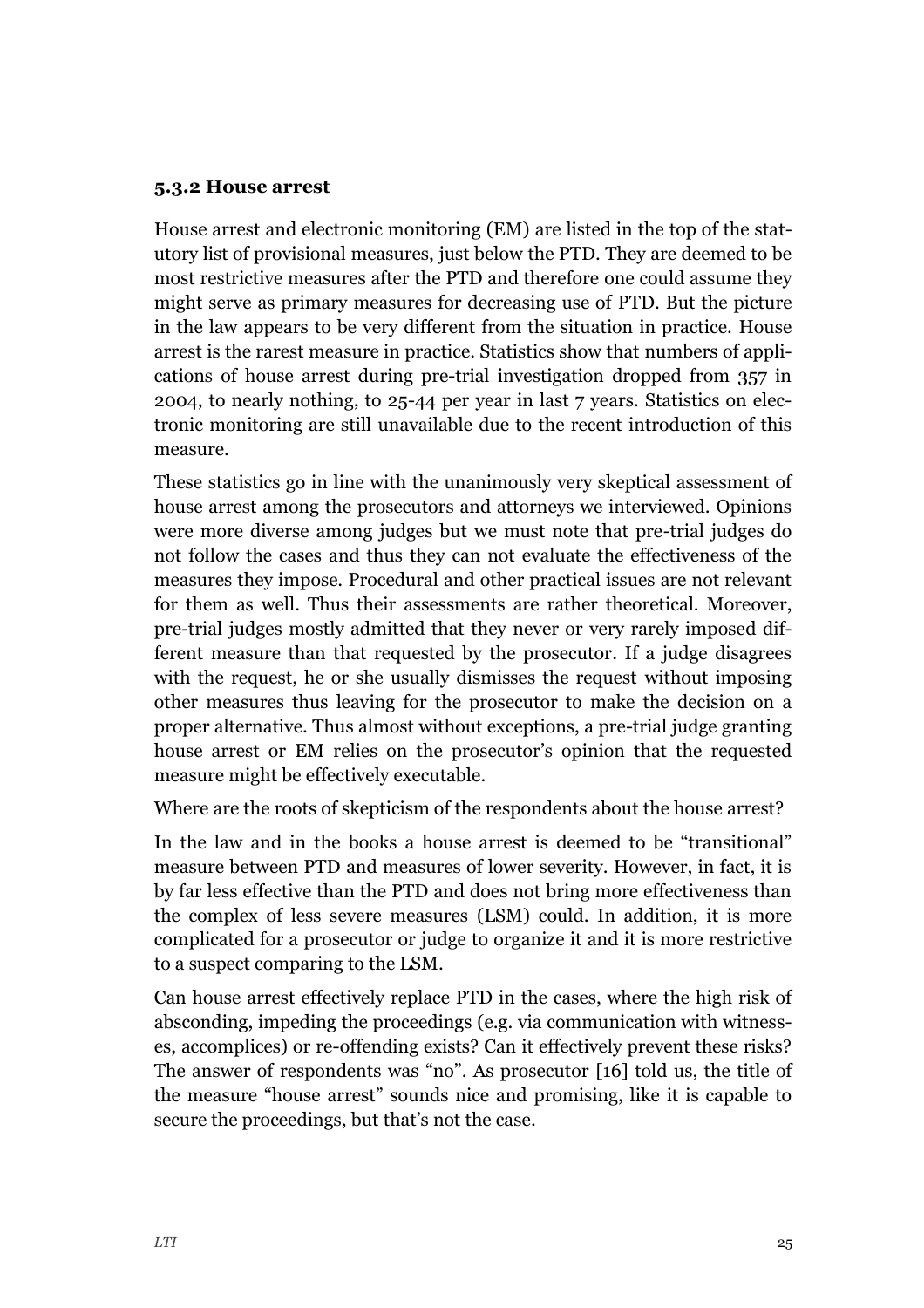Besides the noted general lack of house arrest's potential to prevent the risks, respondents doubted in the effectiveness of the police capacity to control this measure. They shared the view that it would be not very difficult to avoid imposed restrictions [attorney 1]. Police do not perform checks at night. The respondents also doubted if police are capable of performing checks regularly as the police reform is underway, a lot of officers leave police system and thus police is lacking human resources and capacities [prosecutor 6]. Also, respondents mentioned troubles in dealing with routine suspects' defenses against the measure breach reports. Reported suspects give variety of excuses (e.g. they did not the police at the door as they were asleep etc.), which are difficult to disprove. This also diminishes the effectiveness of the control of the execution of this measure.

Prosecutors noted that keeping suspect restricted at home does not help for investigation in any way [prosecutor 4].

In fact, the effectiveness of house arrest is very similar to the effectiveness of the complex of less severe measures. Risk of absconding might be limited by the seizure of documents and more frequent regular reports to the police, also by the commitment not to leave. The latter measure may include an injunction to communicate to certain people and appear in certain places, which might lower risk of impeding proceedings and reoffending.

An obvious limitation of the application of house arrest (also EM) is the situation were homeless or foreign suspect has no residence in Lithuania. Our respondents told us that registration to the police works well with homeless people [judge 4]. Prosecutor [3] told us of rare practice where law firm offers temporary residence (cheap hotel room) for their foreign clients to enable them to seek EM or house arrest and avoid PTD. However, this solution has never been approved by the courts so far.

Minors were the only category of suspects to whom a house arrest was deemed to be an effective measure. House arrest may help to prevent minor (at least temporary) from joining circles of people which may make him negative influence and it may even force parents to pay more attention to their child and to make more effort to control him or her [prosecutors 7, 9, 13]."

Considering little or even absent added value of the house arrest in comparison to LSM, application of this relatively strict measure might be seen as unjustifiable from the perspective of the principle of proportionality.

Respondents emphasized that if compared to less severe measures the house arrest adds more burden on the management of the proceedings [prosecutor 2, 6 and 7]. In contrast to the less severe measures, which might be imposed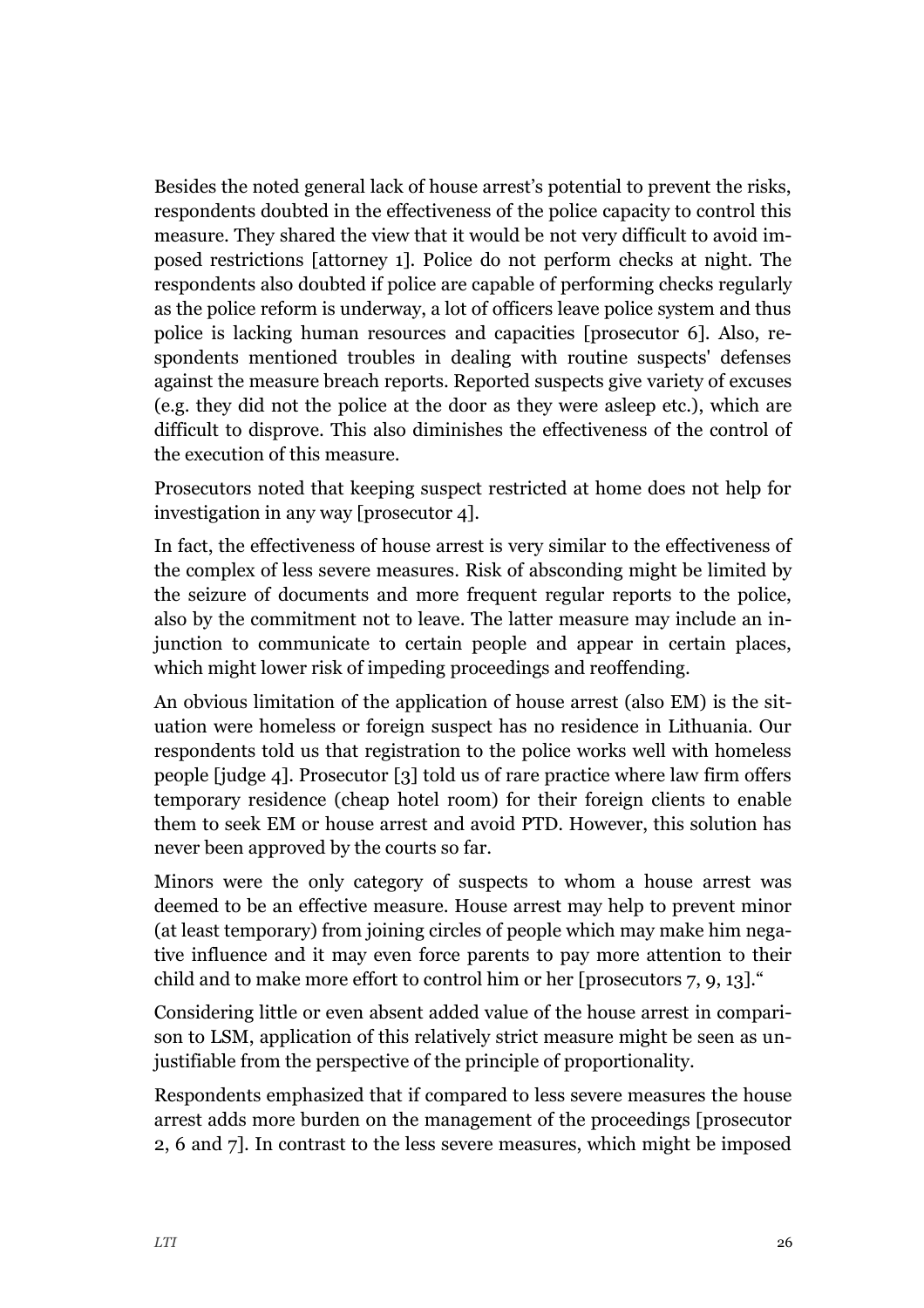by a prosecutor or even a police investigator, a house arrest requires authorization by the court. In addition, the length of house arrest is limited and (repeated) extensions might be needed. Going to the court and following the deadlines of house arrest consume time and energy of the prosecution. In addition, house arrest is usually followed by multiple requests of the suspect and defense for a leave (for a work and/or for other reasons) [judge 6]. Also established breaches of conditions of house arrest require time to be dealt with. Dealing with the breaches might appear pointless if strong grounds and necessity for application of PTD do not exist [prosecutor 3]. Altogether it may place unwanted additional administrative workload on a prosecutor or a judge.

All in all the verdict of the respondents (prosecutors – unanimously), was that in most of the cases (except some cases of minors) as far as PTD is not needed, costs/effect balance and principle of proportionality favors implementation of less severe measures other than house arrest [judge 1, prosecutors 2, 6, 7, 16].

#### **5.3.3 Intense surveillance (electronic monitoring)**

Electronic monitoring became technically available from April 2016. Statistics are still unavailable. Our respondents indicated that EM was applied rarely. Only one of 18 interviewed prosecutors and 5 of 13 judges had experience of application of EM at least once during the last year.

The attitudes towards electronic monitoring among respondents were just a little bit more positive than to the house arrest (there were few prosecutors who, at least theoretically (without having experience in application) shared positive expectations), but still, skepticism or uncertainty prevailed.

First, not a small part of prosecutors were uncertain about the EM technology (if it were radius or GPS). Some were uncertain if it could work in distant (rural) locations. Naturally, prosecutors are not ready to apply complicated measure if they were not familiar with it and consequently could not trust it.

Judges expressed little interest in technological aspects of EM. Some of them explained that they would never apply EM on their own initiative, but if the prosecutor requested for EM, that should mean prosecutor was sure it would be possible to execute EM in the case [judge 9].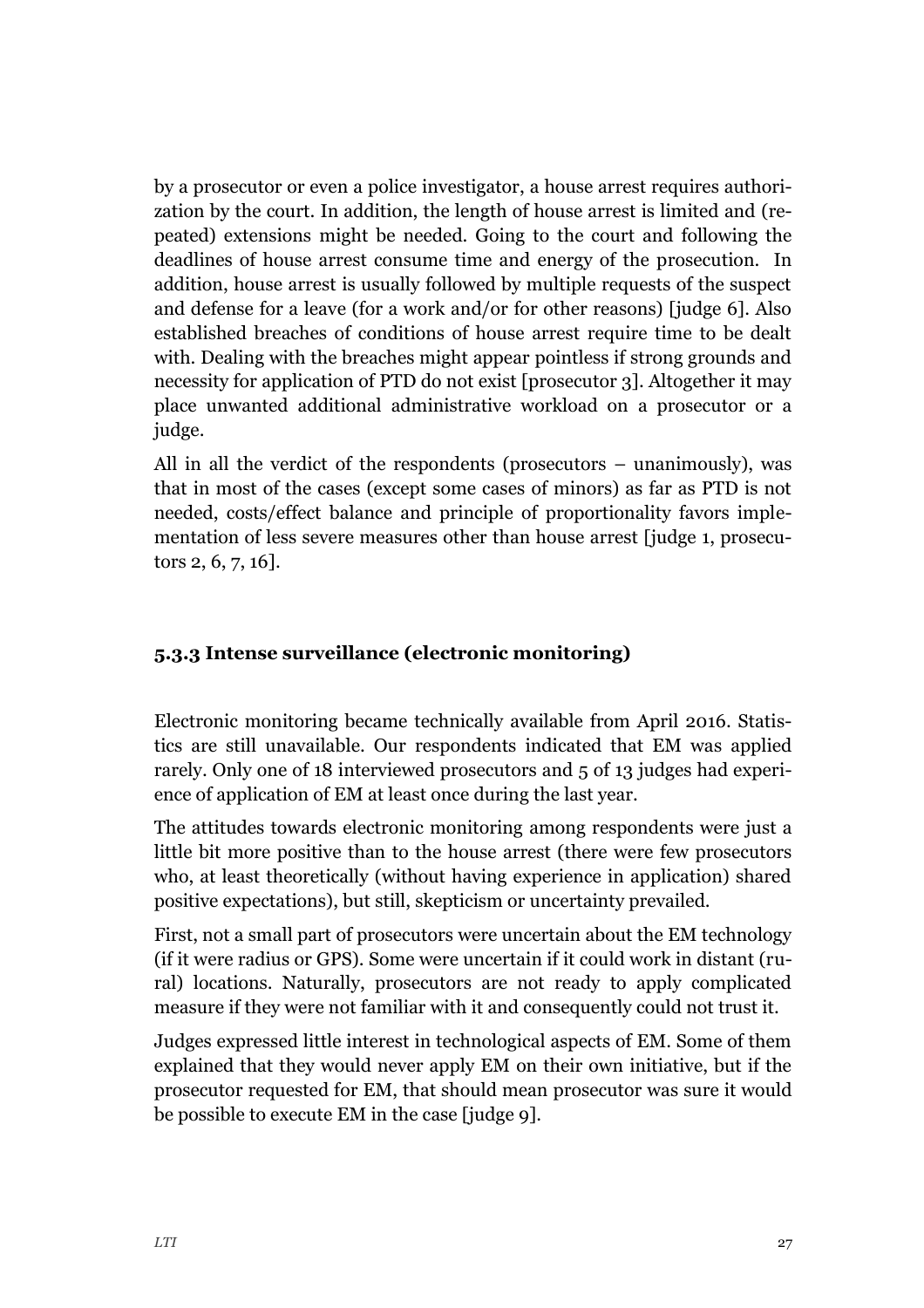Prosecutor [3] assessed the procedure of EM implementation as very complicated. Before presenting request for EM at the court, the prosecutor needs to receive affirmation from the police that EM is technically available at the residence of the suspect. Check of the suspect's residence and affirmation takes time and the risk that EM availability may not be confirmed exists. As far as at the beginning of the investigation (within the 48 hours of arrest) prosecutor works under huge time pressure, it is more convenient and safer for him or her to request for detention than for EM.

It goes without saying that EM offers advanced control of the suspect. If the suspect violates the conditions and absconds, the period of detection of violation is the shortest compared to the house arrest or report to the police. However, respondents noted that EM still does not prevent suspect from absconding. Also, it does not prevent suspect from contacting other suspects or witnesses and thus impeding of proceedings. Neither it has the capacity to prevent re-offending if the suspect was determined to commit a new offence. Therefore EM was not regarded as alternative to PTD in the first stages of the proceedings. However, some respondents saw it as acceptable option for gradual transition from PTD (especially from long-term PTD) to less severe measures in the cases where relatively high risk of absconding still exists.

However, one more limitation on EM has been noted during the interviews. This measure requires some discipline and organized routine from the suspect. Some socially underdeveloped people do not have skills of selfdiscipline and self-organization and it would be very likely that they would be unable to comply to the conditions required by the EM.

"*The suspect should have kind of interest in receiving this measure so he or she could comply with it. The suspect must execute some necessary diligence. Some advanced mentality is needed. My "clients" often do not possess it. Some cases might be unpredictable. Maybe they would not abscond, but it is likely that equipment might be damaged, they would fail to charge it on time, would act irresponsibly, would cause lots of problems*" [prosecutor 13].

 The professional mentality that 'every suspect should receive a measure' is still prevalent. We may assume that it stems from a couple of considerations: the belief that 'every suspect naturally deserves a measure', and the excessive hedging of the risks and from the possibility of reproach for failing to prevent those risks from occurring. These considerations result in very widespread and quasi-automatic application of the least severe measures, often without giving substantial justifications for why these measures are necessary. In addition, the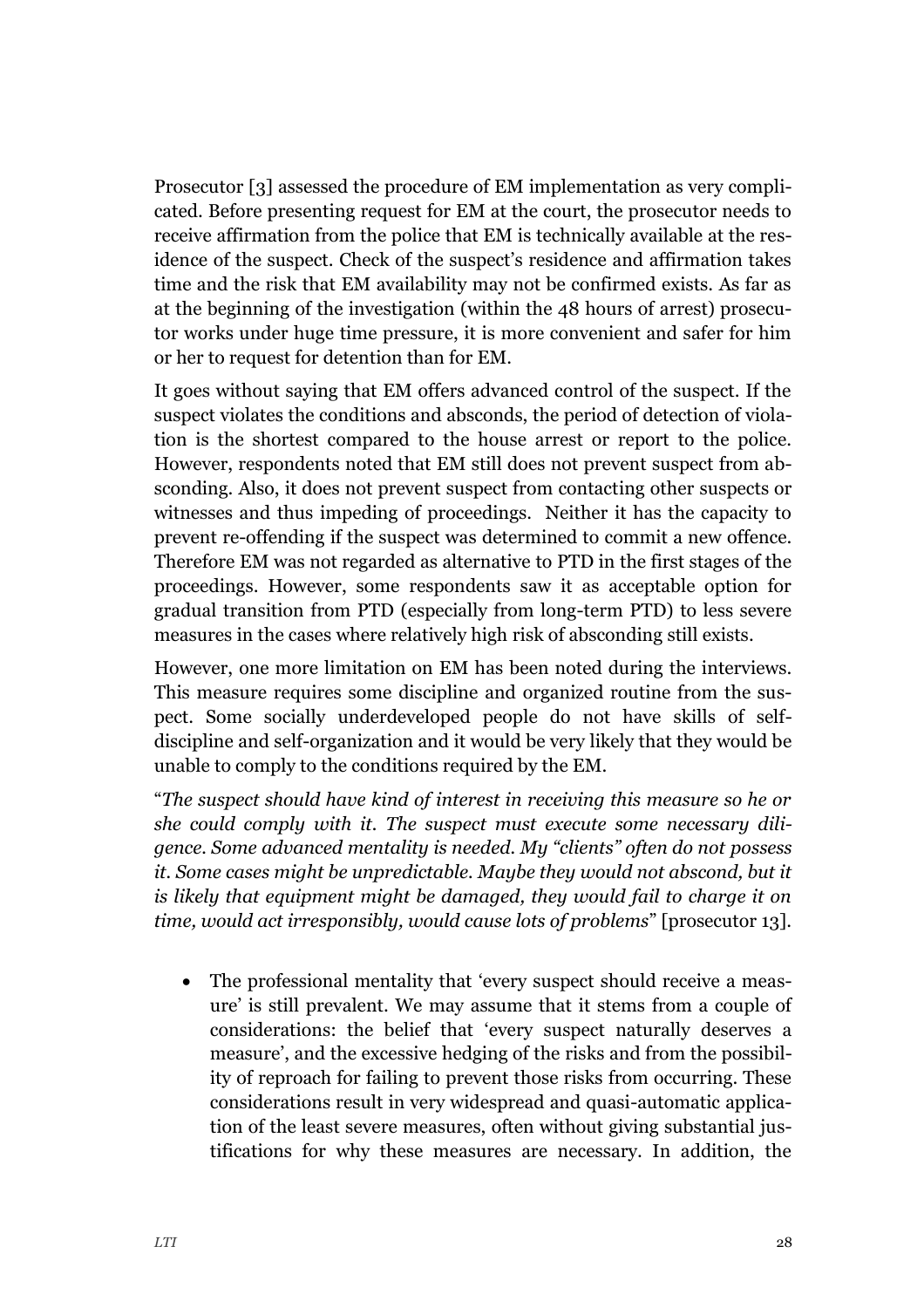overuse of the least severe measures (LSM) is facilitated by providing police investigators the authority to apply LSM.

- **We recommend restricting the authority to impose the LSM (except seizure of documents) to only prosecutors and the courts and promoting the importance of diligence in reviewing the necessity of the LSM.**
- The application for bail is mostly limited to suspects of 'white collar crime' and smuggling cases. Other suspects usually have no financial means or refuse to pay the substantial sums requested for the bail. Recommendations of the Prosecutor General provide that minimum standard bail should start at 1140 EUR. However, some prosecutors demand substantially higher minimum bail sums.
- In smuggling cases, where the suspects are foreign truck drivers, bail is a common alternative for PTD. The bail money is often used to guarantee the recovery of imposed fines. This relatively recent, but already common, practise allows the State to recover otherwise unrecoverable fines. However, prosecution practice to force the provider of the bail to sign up an agreement to give up the bail money for the recovery of a fine is deemed to be illegitimate.
- Some procedural complications (lack of pre-hearing communication between bail providers and the judge and also lack of a set timeframe to collect the requested sum for the bail) may hinder more frequent applications of bail. **Therefore, it is recommended that the law be amended to allow conditional PTD, i.e. a rule which would allow the automatic release of the suspect from detention as soon as the ordered sum of financial bail was paid.**
- Most respondents were sceptical about the use of house arrest. It is by far less effective than the PTD and is no more effective than the combination of LSM's. In addition, it is more complicated for a prosecutor to arrange house arrest and it is more restrictive to a suspect when compared to other LSMs. Some practitioners believe that house arrest provides no added value to the proceedings, but is instead punitive. **Therefore, it is recommended that the prosecution and judiciary critically reconsider the reasonability of use of house arrest.**
- Starting in April 2016, electronic monitoring (EM) became available. It might be executed using either radius or GPS technology. The respondents' attitudes towards electronic monitoring were just slightly more positive than towards house arrest, but they remained sceptical about effectiveness and complicated implementation. Additionally, the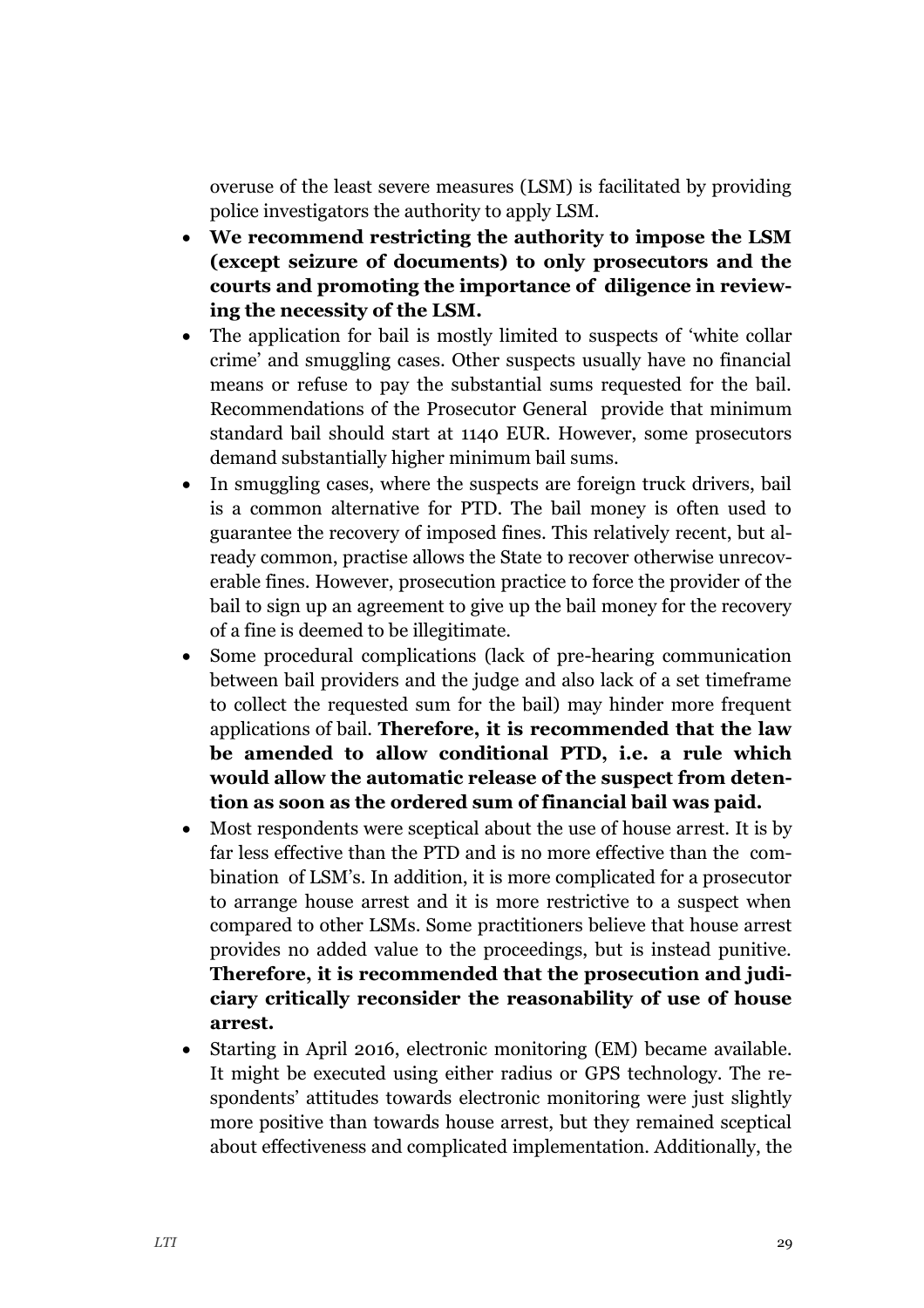respondents lacked knowledge about the technical details of the measure.

While EM is impractical to apply in the initial stages of the proceedings, it might serve as attractive alternative for PTD for serious offences where PTD has already been applied for prolonged period of time. However, due to the severity, complexity and limited effectiveness of EM, other less severe measures, i.e. financial bail, should be considered as prima facie alternatives for PTD.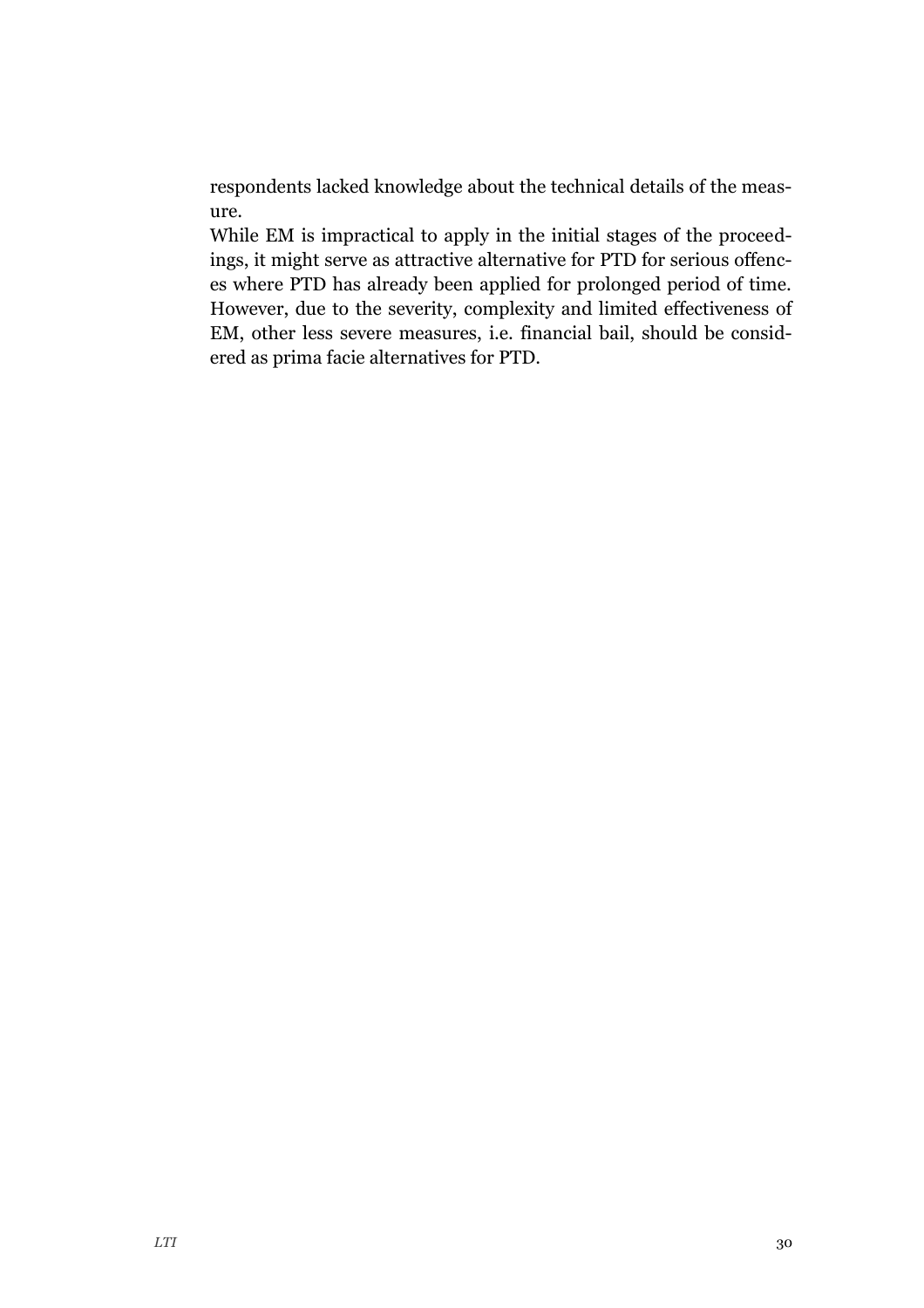## <span id="page-31-0"></span>**6. Role of players in the decision making**

In the pre-trial investigation phase **prosecutors** are the key decision makers. A prosecutor has authority to apply any measure without authorization of pre-trial judge except detention, EM, house arrest and obligation to live separately. A prosecutor has also authority and duty to terminate any measure as soon as a measure is deemed to be not necessary any longer (incl. those measures, that were authorized by a pre-trial judge and those imposed by the police investigators). The rate of prosecutors' requests for PTD, approved by pre-trial judges is very high (over 90%)12. During interviews, we did not receive any information that would allow us to relate that high rate of approved requests with the alleged dominant position of the prosecutors over the pretrial judges. Judges emphasized their independence from any external influences. The respondents shared their opinions that high approval rate rather reflects high quality of the requests.

**Police investigators** have authority to impose the most lenient measures (obligation not to leave, seizure of documents and obligation to report to the police). They also collect most of the material which might become background for the decision on PTD. The police investigators also play some informal role in decision making. Several respondents noted prevailing "punitive" attitudes among police investigators and their pressure on prosecutors to impose PTD (it was more common some years ago).

"*Police have no authority to request for PTD but the invisible side is that "half of the police office" might come to assure you that PTD is really necessary and to tell you, that they can get evidence to prove grounds for PTD, that they know how to do it*" [prosecutors 9,10].

"*Police investigators and I have very different views in what circumstances PTD is really necessary, we follow very different principles. For police PTD looks like "deserved" measure for a suspect for (allegedly) committed offence, they take it as some "message" of power and authority to a suspect"* [prosecutor 5].

-

<sup>12</sup> This number comes from estimations of Fair-trial project research (2015) and also from estimations of our respondents, i.e. pre-trial judges [judges 9 and 10].

See further in Human Rights Monitoring Institute (2015). *The practice of pre-trial detention in Lithuania.* [Online] Vilnius: Eugrimas. [28 September 2017]. Available from: [<https://www.hrmi.lt/uploaded/TYRIMAI/Pre-Trial%20Detention%20in%20Lithuania%20-](https://www.hrmi.lt/uploaded/TYRIMAI/Pre-Trial%20Detention%20in%20Lithuania%20-%202015.pdf) [%202015.pdf.](https://www.hrmi.lt/uploaded/TYRIMAI/Pre-Trial%20Detention%20in%20Lithuania%20-%202015.pdf)>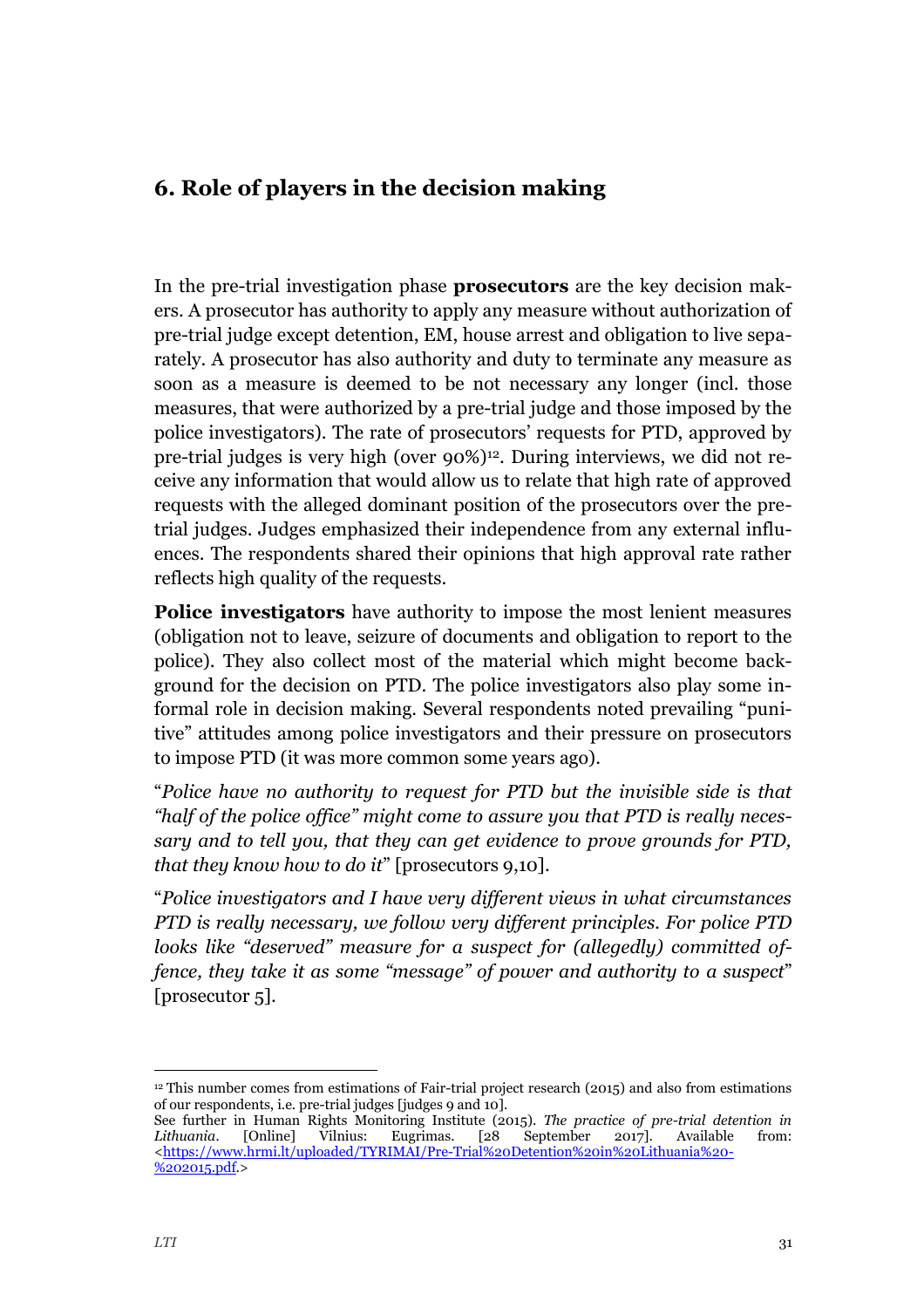*"Classics" are the phone calls from police where they tell you that the suspect is really bad person and they indeed need a request for detention. And they also tell that prosecutor should cooperate and not obstruct the work of the police. In fact, there is less of that "classics" in nowadays, but ten years ago it was frequent*" [prosecutor 7].

"*The police desires PTD the most, prosecutors less, judges the least. Prosecutors work as strong filter for ill-grounded detentions*" [judge 1].

The presence of the **defense lawyer** is mandatory in the hearings of PTD (a suspect has the right to meet a defense lawyer before the first hearing of PTD) and throughout all the proceedings where the suspect is detained. The respondents shared their views that from the procedural point of view there are no obstacles for the defense lawyers to participate in the proceedings properly [attorneys 1-4]. They are informed about the proceedings properly and have full access to the files that are presented to the judge who decides on PTD. Before 2004 the practice existed that some of the case materials that were available for the the judge deciding on PTD were unavailable for the defense and the suspect. In 2004 the Supreme Court of Lithuania ruled that these practices infringe the principle of adversary proceedings. In 2015 CCP was complemented with the relevant provision that all the files, presented by the prosecutor to the court, must be accessible to the suspect and defense. This legal provision reconfirmed the pattern which has already been followed in practice since the ruling of the Supreme Court of 2004.

Defense attorneys admitted that they were provided with enough time to read the case files [attorney 1-4]. However, exceptions may occur in rare situations. Attorney [1] shared his experience when the "supplementary" attorney had been involved after present attorney demanded more time to read the materials of large case than the time was left until the deadline of detention (by the negligence of prosecution it was a "last minute" request for extension of detention). The "supplementary" attorney was not very demanding and he was satisfied with the time limits and agreed to represent suspect after reading the case within given timeframe [attorney 1].

"*An attorney gets access to the files in the court before the hearing when all the parties are already present. The judge asks if attorney is willing to read the files or the attorney asks for it his/herself. Then judge leaves for a time needed for file reading. It might take 10 min., or an hour, it depends on the case. If the arrest and hearing take place soon after the alleged offence had been committed, the files usually contain very little material (5 pages or so). If the case is based on criminal intelligence data, then there would be even fewer pages in the file. If the suspect is arrested after lengthy investigation*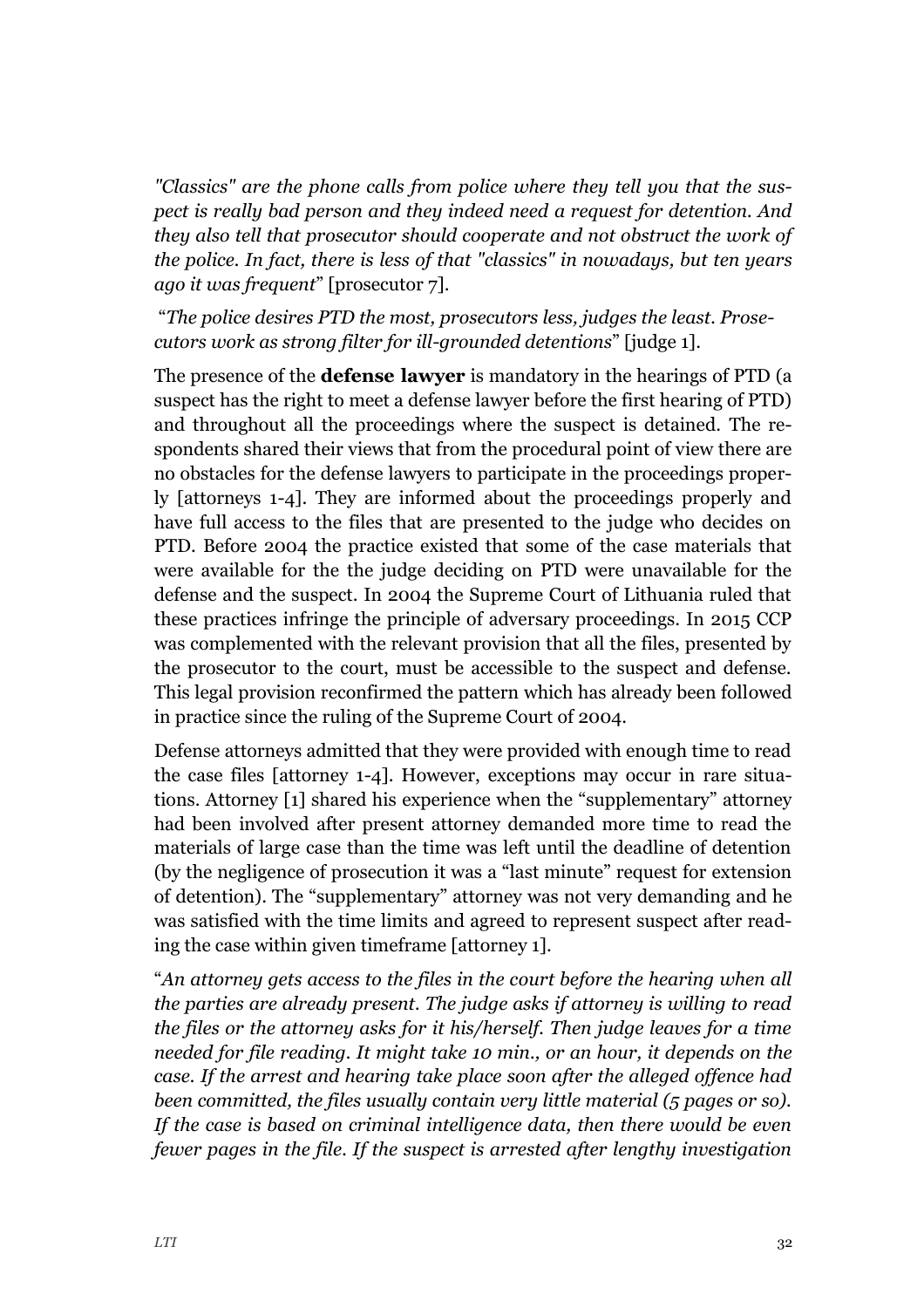*(which took a year or two) then reading the files might take a while. In fact, complaints regarding the access of the files occur sometimes in complicated cases with multi-volume files, but it happens very rarely*" [prosecutor 5].

However, both judges, prosecutors, and attorneys themselves were rather skeptical about the chances of the defense to play an important role in the hearings on PTD. The respondents shared their views that in the very beginning of the proceedings and during the first PTD hearing there are very few options for the defense to make significant contribution to the decision making. The role of defence becomes more important later when termination or extension of PTD comes into question. Attorney [1] shared his view that bail is, in fact, the only measure where the defense may effectively show initiative and "*receive any attention and response from the court*". In practice, this measure is "saved" for the defense. The prosecution never offers the bail [prosecutor 3]. However, bail is very rarely available in practice (see chapter 5.3.1).

Prosecutor [3] shared his or her rare experience where defense has showed substantial initiative to make EM or house arrest available for foreign suspect. The law firm offered to rent a cheap hotel room as the temporary residence for the suspect. The prosecutor him/herself assessed this initiative very positively, but it has never been approved by the courts.

Many respondents noted problem of the quality of legal representation of the suspects, namely widespread apathy of defense in the PTD hearings, mostly among State paid attorneys. State paid attorneys often represent their clients without any preparation, make very abstract objections to the PTD requests and leave it to the court to choose any other measure to apply instead of PTD. They do not suggest concrete measure and do not provide motives and supporting material which could convince the court to impose that alternative. On the other hand, there are very few options available for the defense that could have substantial potential to impress the judge and influence his decision in favor of alternatives rather than PTD.

**Social services** play no role in the PTD decision making. It is not provided by the law. The CCP provides that social report might be requested and issued for the purposes of sentencing and probation only. On the other hand, police and prosecution have access to the databases of State social security fund, State labor exchange, tax inspectorate, therefore relevant data about the employment situation and income of the suspect is usually already in the files of the case. Other data about the social environment of the suspect is usually provided by the suspect him- or herself (during his/her testimony) or/and his/her defense lawyer, if the latter is prepared and active in the case.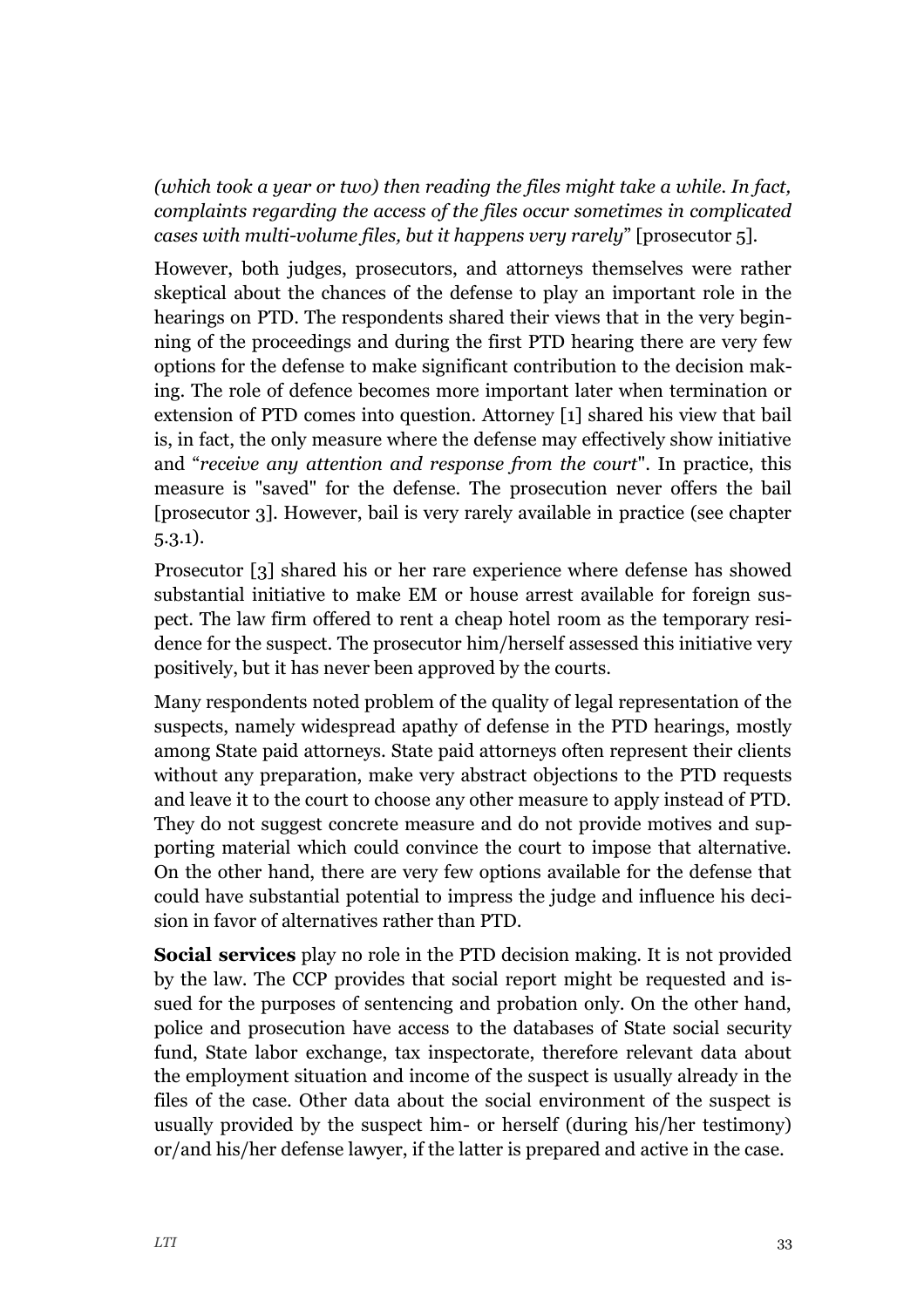- In the pre-trial investigation phase, prosecutors are the key decision makers. A prosecutor has the authority to apply any provisional measure, except detention, EM, house arrest and obligation to live separately without the authorisation of a pre-trial judge. A prosecutor also has the authority and duty to terminate any measure as soon it is no longer necessary.
- In the past, it was common for police investigators to pressure prosecutors to apply PTD. Now, these practices have largely been abandoned; however, pro-detention attitudes still prevail among police investigators.
- Police investigators have the power to impose the least severe measures without the authorisation of a prosecutor or a judge. It might be considered the catalyst for net-widening effect and increased rates of application.
- The presence of a defence attorney is mandatory in PTD hearings and throughout all the proceedings in which the suspect is detained. However, defence attorneys have very few options for playing significant role in the decision making in the initial phases of the proceedings. One of the only effective options for the defence attorney is offering bail.
- The low quality of public defence services is a challenge.
- Social services play no role in the process of decision-making for the imposition of provisional measures. Their role is not provided for under the law. On the other hand, basic information about the social circumstances of the suspect might be accessed by the police and prosecutors from the social security, labour exchange and tax inspectorate databases.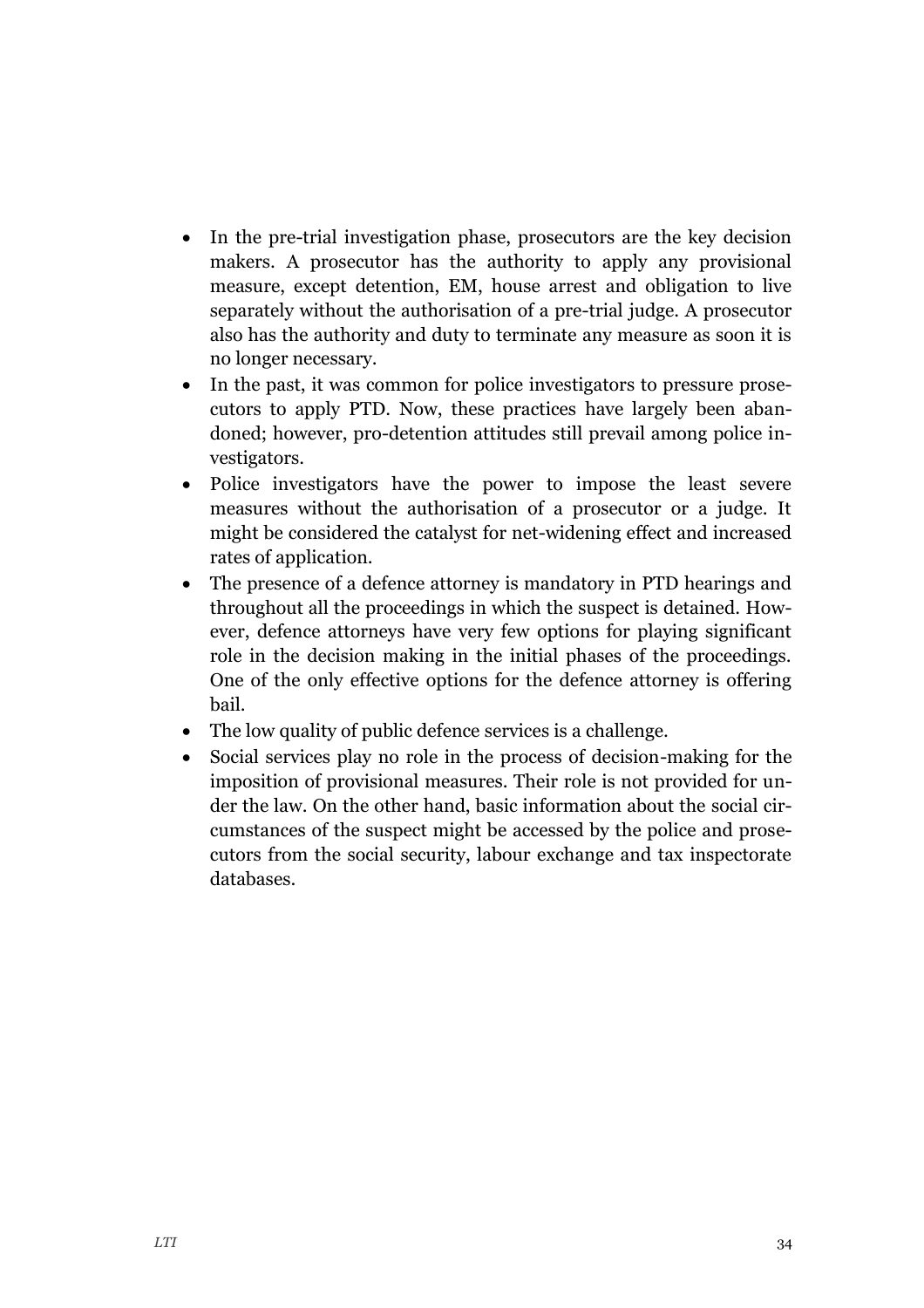## <span id="page-35-0"></span>**7. Procedural issues of decision making**

Interviewed judges and prosecutors admitted that their profession requires "strong backbone" to resist attempts to make influences on decision making. As we have already noted in the previous chapter, prosecutors experience pressure from police investigators to request for PTD. Though most of the prosecutors told us they dealed with the pressure, a prosecutor from a small town admitted, that prosecutors sometimes give up to the pressure: "*maybe prosecutor is supposed to be independent, but sometimes it happens that police push you to request for PTD and sometimes you simply give up, just in case you would not be the one to blame, it is like an act of self-protection*" [prosecutor 18].

Though prosecutors stated their independence from the higher ranking prosecutors, prosecutor who deals with serious offences admitted s/he sometimes feels the pressure from his or her chiefs not to risk and avoid releasing of suspects in the cases which might attract public's and media's attention [prosecutor 4].

Pressure from media was also mentioned by some respondents, which might be both pro-detention and pro-release, and sometimes very aggressive (it depends on the quality of the media). A judge shared his or her experience in the case where, after the release of the suspect from detention, the investigation institution cooperated with media for publishing biased publication, depicting the court decision as wrong [judge 4].

On the other hand, defense and or suspect might retaliate to judge for detention decision with very negative publication about the judge, e. g. by questioning his or her professional ethics. That happened to the interviewed judge [4] not long before our interview.

Respondents dismissed allegations that any informal communication between the judge and other parties before the hearing on PTD may exist, except for clearly technical questions on scheduling the hearings. In the beginning of 2016 electronic info system of criminal proceedings "IBPS" was launched which, among other advantages, minimized contacts between judges and prosecution outside the hearings room. The requests for PTD and also all the case files may be delivered through IBPS. However some respondents in small districts (also some in big cities) were rather skeptical about IBPS as they did not see any added value of uploading the files into the electronic system. They said they were comfortable with direct communication and delivering paper requests and files from the police to prosecution and from prosecution to the court [prosecutor 15, judge 1].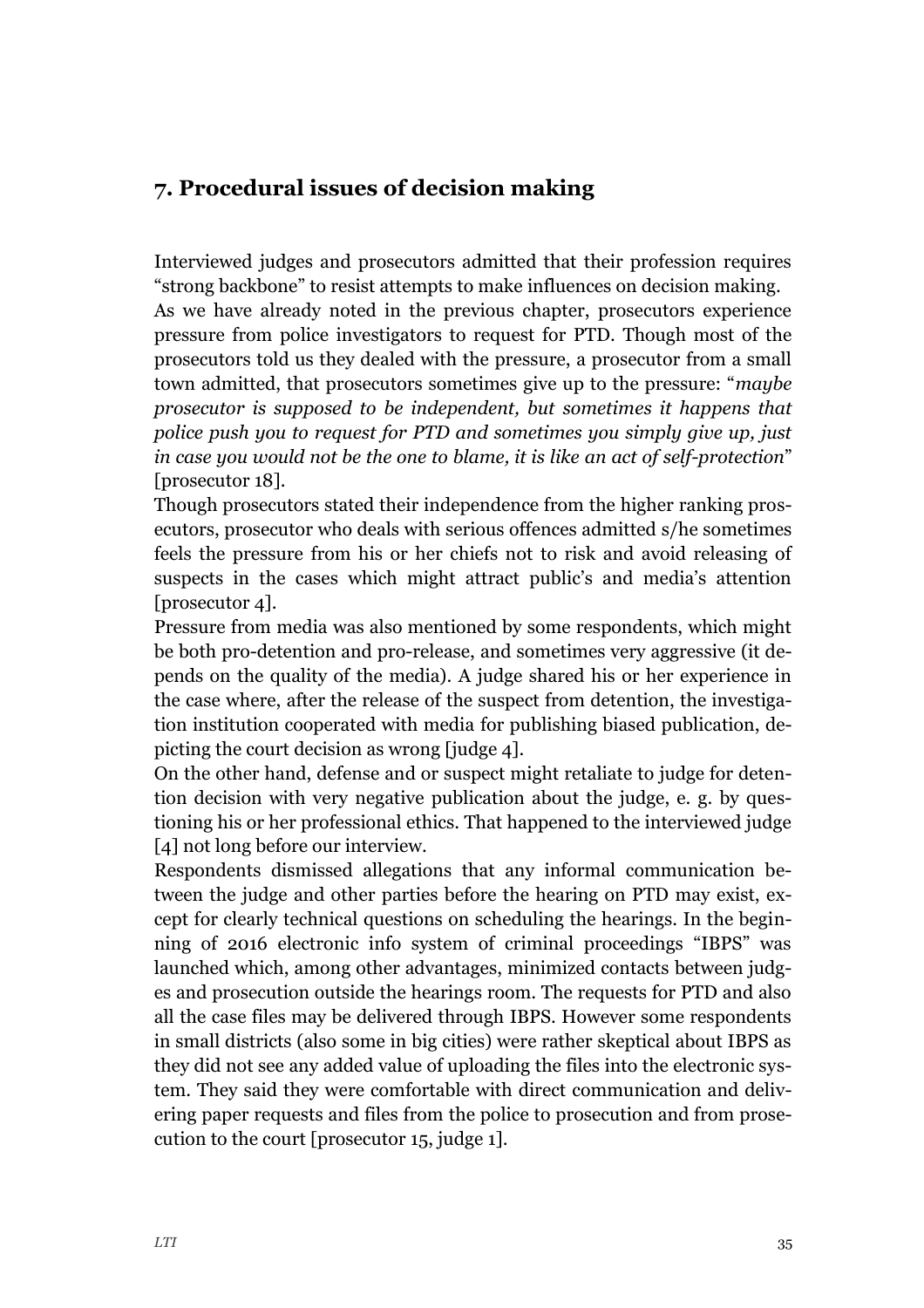The remains of practices of some informal communication before PTD hearings were recorded in only one small district where both the prosecutor and the judge admitted that sometimes the prosecutor calls or directly communicates to the judge before the hearings to "*give some broader context of the case or to clarify if it is worth to request PTD or not*" [prosecutor 18], "*sometimes prosecutors provide some more explanations before the hearings than it could be found in the case files*" [judge 12].

Workload and time pressure was noted by the prosecutors as important factor for choosing the measures, particularly deciding if it worth to apply for measures that need to be authorized and later extended by the court. Following the deadlines of measures and attending the court hearings are time and energy consuming, so cost and effect balance is important factor in deciding on measures for a suspect, as a rule resulting in decision against house arrest [prosecutor 3].

Some prosecutors from bigger district praised new electronic system IBPS for speeding up the delivery of the files from investigators to prosecutor. "It used to happen sometimes before IBPS that after late delivery of the files by the police you had only 10 minutes to decide to go to the court with the request for the PTD or not. Now you can see via IBPS immediately that a suspect is under arrest" [prosecutor 9].

The first decision on PTD must be passed within 48 hours after arrest of a suspect. That puts some time pressure on judges. "*There might be three PTD hearings in one afternoon, a hearing every hour. An hour for chairing the hearing and writing down the decision*" [judge 10]. "*Of course, we use templates for decisions and adjust them if necessary, there is no time to write "original masterpieces of literature*" [judge 6]. CCP provides that request for the extension of PTD must be delivered no later than 10 days before PTD term expires or no later than 5 days if the term of PTD was less than one month. Therefore the time pressure for making decisions on PTD extension is lower.

- There are no significant obstacles that prevent defence attorneys from executing their duties in proceedings on provisional measures.
- According to the respondents, the practise of informal communication between the prosecution and the court before court hearings has been mostly abandoned, at least in bigger districts.
- The electronic information system of criminal proceedings (IBPS), which enables electronic communication of the proceeding documents between investigators, prosecutors and judges, contributes to the elimination of the 'out of hearing' contact between prosecutors and judges.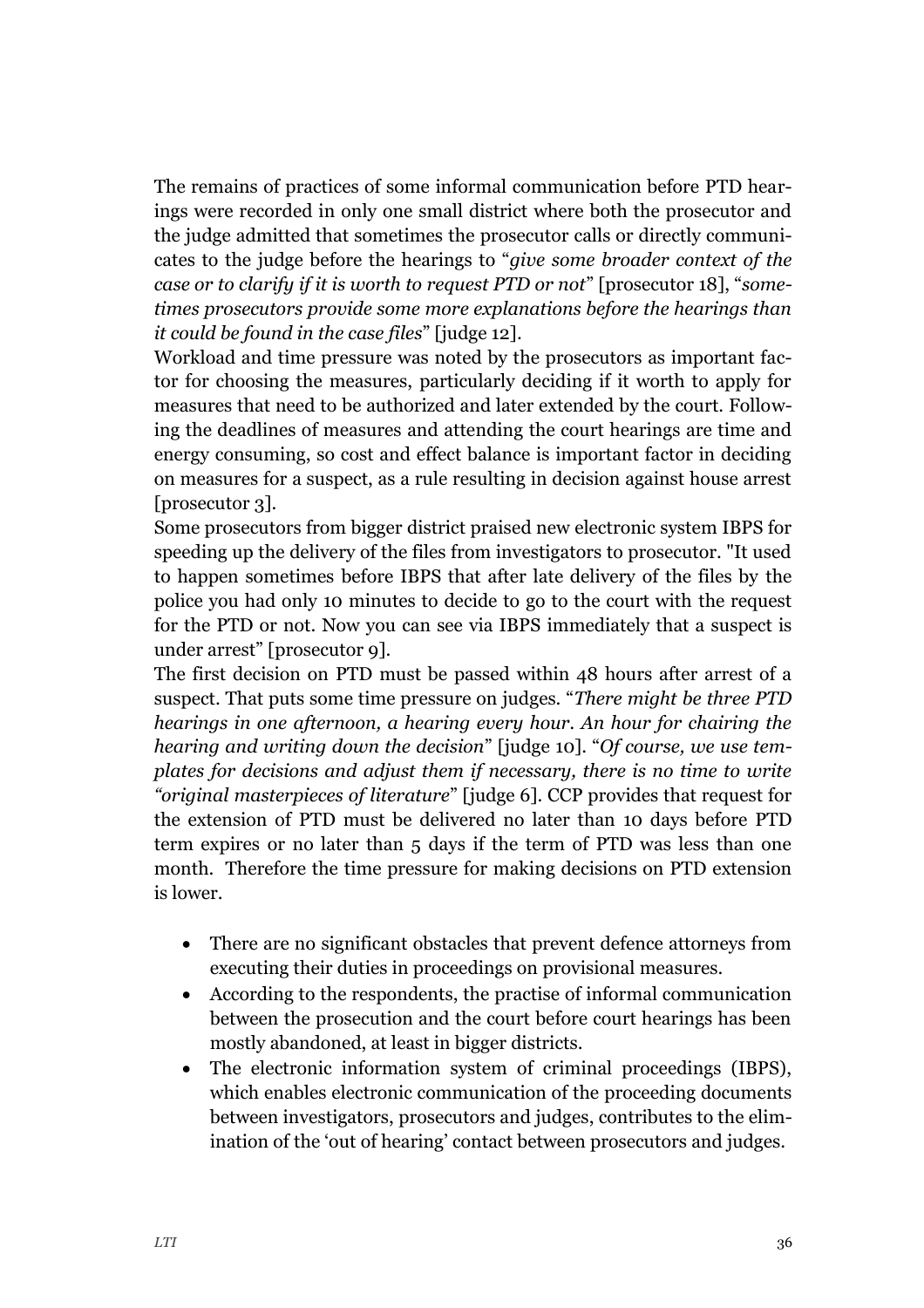- Respondents were mixed in their assessments of the value added by the IBPS. On one hand, some practitioners praised the increased speed of communication (delivery of the process documents) from an investigator to a prosecutor and from a prosecutor to a judge via this system. On the other hand, some were sceptical about IBPS, including practitioners from smaller districts where the speed of communication has never been a problem and judges that had seen IBPS as an additional instrument, which required extra work to upload the documents into the electronic system.
- The level of police investigators' pressure on the prosecution to impose the severest measures on the suspect has decreased in recent years, but still, a major difference in the police and prosecutors' attitudes exists.
- Coping with media pressure is an inevitable part of a judge's work.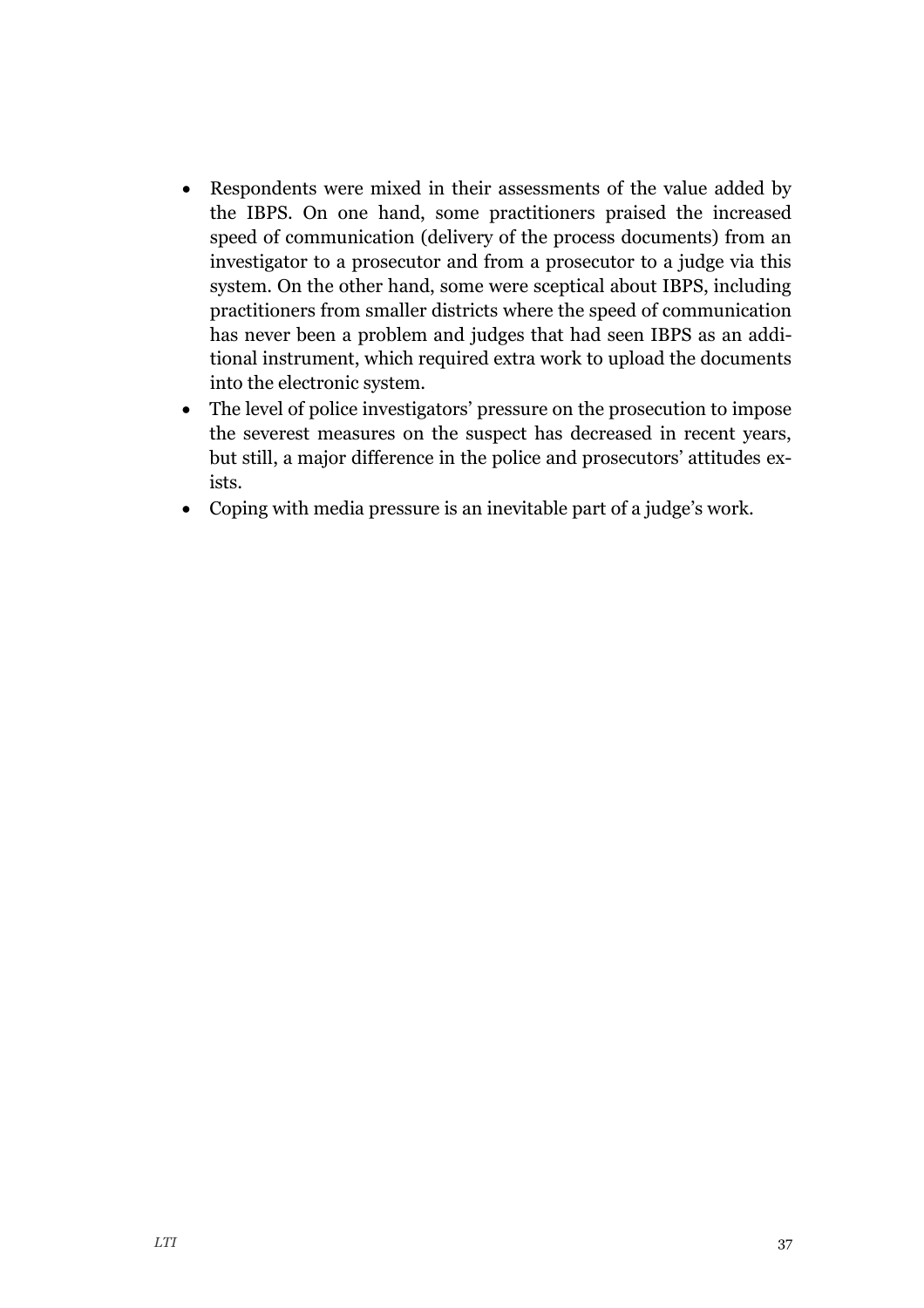## <span id="page-38-0"></span>**8. Procedural safeguards and control**

Lack of the effective judicial control over the long term (e. g. 3 months) detention has been noted by our respondent attorney [1]. This problem has been also discussed by Raimondas Jurka and Marina Gušauskienė in the academic publication "Controversial Issues Of Detention Corresponding To Ultimum Remedium principle" (2009)<sup>13</sup>. Attorney [1] noted that from the moment the appeal against the decision to impose or extend PTD is rejected (usually in the beginning of the detention term), there is no possibility to challenge the PTD in the court until the PTD term expires. Thus, after rejection of the appeal there might be no judicial control of PTD for all the rest period of PTD, i.e. for a month, two months or even longer. However important circumstances against PTD may emerge during that lengthy period. The only legal remedy in this case is making request to the prosecutor who has authority to terminate PTD as soon as it becomes unnecessary. But the attorney [1] did not assume it could be a sufficiently effective remedy and could effectively substitute judicial control. Though prosecutors assured us, that they obey the law and always terminate measures immediately as soon as they become unnecessary (prosecutor [5] noted that s/he releases every second detainee earlier before the detention term expires), we tend to agree with attorney and academic writers that judicial review of the grounds for detention (repeated appeal) should be available within shorter period than three months, at least when the new facts emerge.

The respondents confirmed the fact which has been established by the researchers of Lithuanian chapter of the Fair-Trial project, that pre-trial judges approve absolute majority of prosecutors' requests for PTD. Fair-trial researchers provided estimations that 95% of requests are approved. The judge [8] provided us with his estimations that approved requests might make around 98%. Judge [15] provided us with statistics of his own decisions that he rejected one of 50 requests for PTD which makes 90% of approvals. On the other hand, these numbers alone do not allow to make any assumptions about lack of effective judicial control and quasi-automatism in PTD decision making. Most of the judges noted decrease in numbers of applications for PTD on one hand and increase in the quality of the requests in recent years on the other (see chapter 3 Overall reflections) which might naturally make rejection rate very low.

j

<sup>13</sup> Jurka, R and Gušauskienė, M. 2009. Suėmimo atitikties ultimum remedium principui diskusiniai klausimai (in Lithuanian). *Teisės problemos.* [Online]. 2(64). [14 September 2017]. Available from: [<http://teise.org/wp-content/uploads/2016/10/2009-2-jurka-gusauskiene.pdf>](http://teise.org/wp-content/uploads/2016/10/2009-2-jurka-gusauskiene.pdf).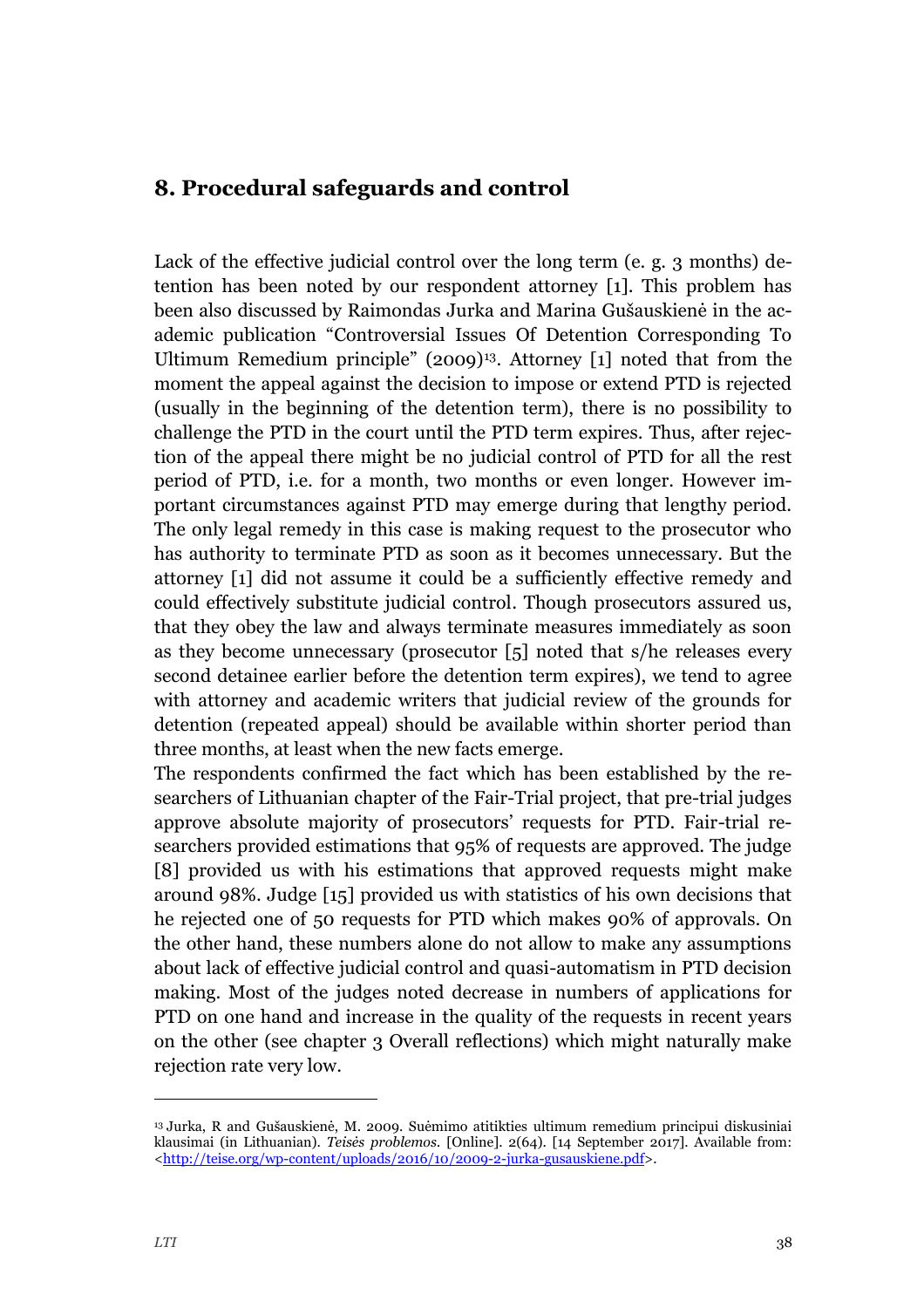However, in 2015 an attempt to improve the procedure of appeals against decisions on PTD was made. The Parliament passed an amendment of the CCP which established that the appeals must be heard by the collegium of three judges and not by one judge alone. Our respondents attorney [1] and judge [6] expressed some skepticism of the necessity and reasonableness of this amendment. In addition judge [6] noted that the higher court could not afford to hear appeals for PTD in collegiums of three judges from criminal chamber because the members of collegium would not be allowed to hear the same case in the later stages of the proceedings and thus there would be a risk that the court would face shortage of the judges eligible for hearing the cases. Therefore mixed collegiums of judges from criminal and civil chambers hear the appeals for PTD decisions. Involvement of judges from civil chamber had some probably unexpected consequences on the decisions. According to the judge [6] and also attorney [1], the civil law judges usually take more lenient attitudes and more frequently decide against PTD.

- The rule that provides only one appeal of the decision to detain the suspect or extend his or her detention poses a risk that lengthy detentions (up to 3 months) might be left without judicial control after the appeal is dismissed. **Judicial review of detention (repeated appeal) should be available within a shorter period than three months, if the new facts are present in the case.**
- Judicial approval rates (over 90 percent) of requests for detention alone do not indicate that the judicial control of detention lacks scrutiny and is quasi-automatic. The respondents suggested that the increased quality and the decreased number of the requests for the PTD are the main reasons for the high rates of the approval.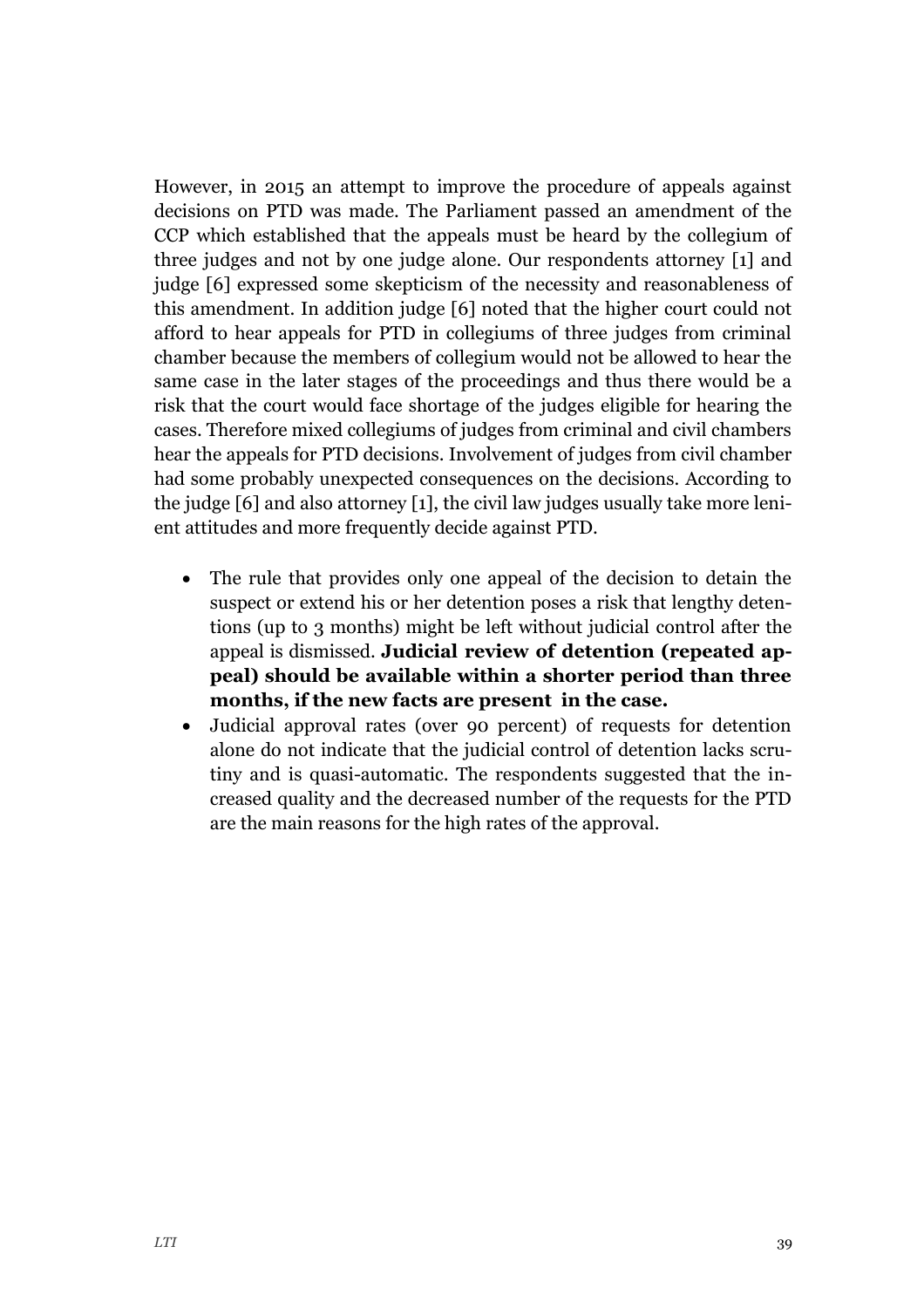## <span id="page-40-0"></span>**9. European aspects**

#### <span id="page-40-1"></span>**9.1 The impact of the rulings of the ECtHR**

Attorney [1] and prosecutor [5] both reported that the case law of the EC- $HIR<sup>14</sup>$  and the following ruling of the Supreme Court of Lithuania (2004)<sup>15</sup> triggered the change in practices, namely reassured the right of the defence to access the case files presented to the judge by the prosecution during the hearing on detention. The relevant rule was explicitly established in the law by the amendments to the Art. 121 CCP on the 25 June 201516. Both practitioners noted that this rule was followed in practice long before the enactment of the amendments of the law $\nu$ .

#### <span id="page-40-2"></span>**9.2 European Arrest Warrant**

Almost half of the interviewed prosecutors were familiar with the European Arrest Warrant (EAW) procedure in their practice. As for the judges, a smaller number had any experience in implementation of the EAW procedures.

Practitioners reported the EAW as an effective and reliable tool in the criminal procedure which significantly lowers the risk that absconding could damage the interests of justice.

*"In regard to the risk of absconding - where can a suspect go and hide? The EAW is executable all across the EU and the law enforcement do their job nicely. In the end, the suspect would be found. Absconding to the third countries (without having good connections there) is very complicated – visas are needed, hiding is costly, a person will be lonely there, a lot of problems. Absconding may cause the delay of the investigation (maybe even for one additional year) but it is not a problem unless the case is very sensitive in regard to the victims. Anyway, in the end, the suspect would not avoid the liability. I even see some advantages of absconding. It removes time pres-*

Human Rights Monitoring Institute (2015). *The practice of pre-trial detention in Lithuania.* [Online] Vilnius: Eugrimas. [28 September 2017]. Available from: [<https://www.hrmi.lt/uploaded/TYRIMAI/Pre-Trial%20Detention%20in%20Lithuania%20-](https://www.hrmi.lt/uploaded/TYRIMAI/Pre-Trial%20Detention%20in%20Lithuania%20-%202015.pdf)  $%202015.pdf$ , p. 20.

-

<sup>14</sup> Garcia Alva v Germany App no 23541/94 (ECtHR, 13 February 2001).

<sup>15</sup> Supreme Court of Lithuania Report No. 50 on the case law on application detention and house arrest and extension of the detention (2004).

<sup>16</sup> When applying for the use of PTD, the prosecution must in all cases allow the defence lawyer to access the pre-trial investigation material that the application is based on. This requirement also applies when applying to the court for the use of other restrictive measures.

<sup>17</sup> See further in chapter 6 "Role of players in the decision making".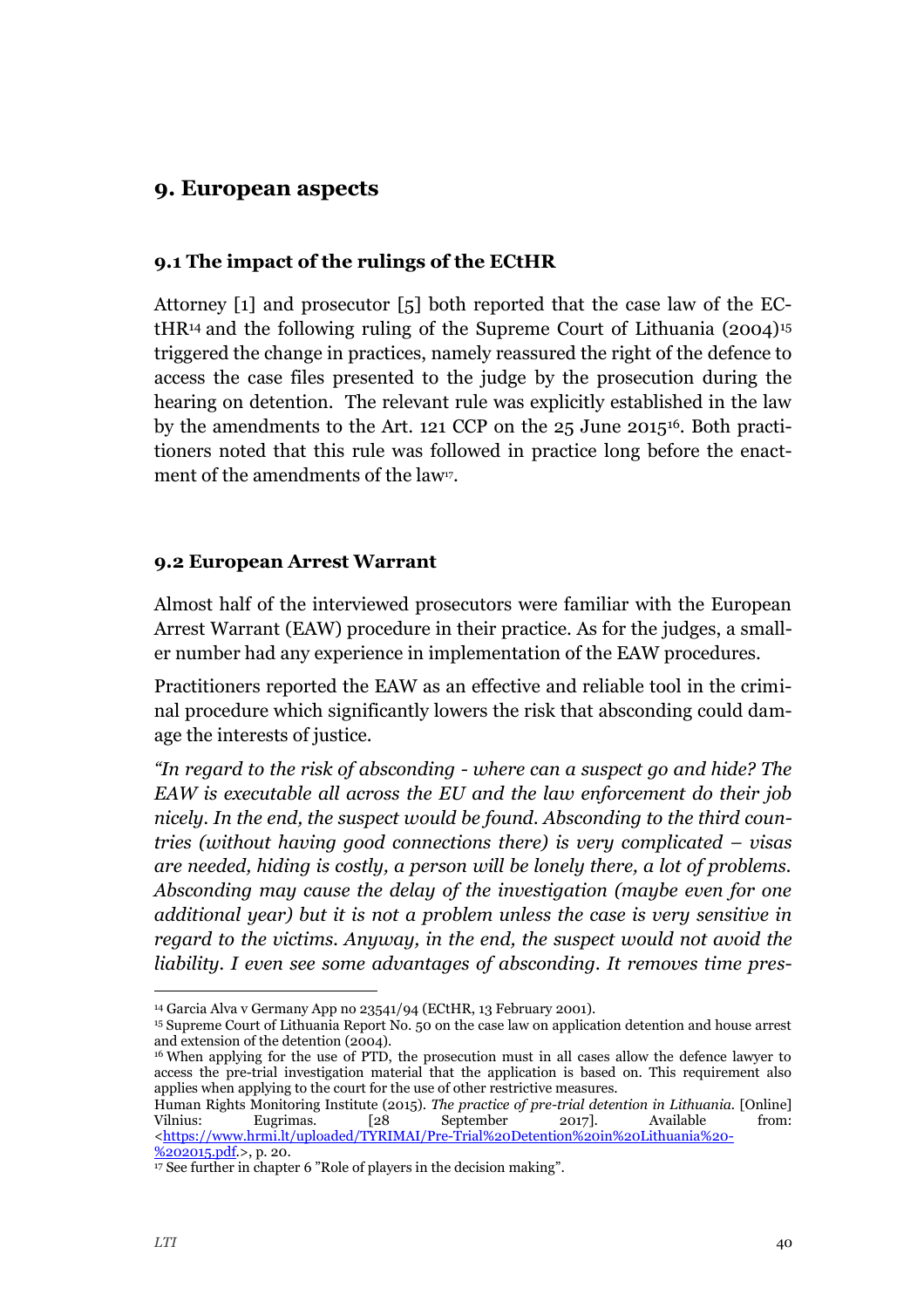*sure from the investigation, we have more time to investigate the case properly without any pressure from the attorneys. Also, I take absconding as the indirect self-incrimination. But for sure, absconding might have advantages only under the condition that the delay would not put at risk the interests of victims"* [prosecutor 5]*.*

*"The destination countries of fugitives are usually England and Spain. It is not a problem to bring the suspects back from there with the EAW"* [judge 5]*.*

*"The repeated offenders perfectly understand what the EAW brings. For the first time offenders, it is important to explain in a very detailed way about the EAW and possible recovery of the costs of the execution of the EAW from the suspect. The suspects abscond rarely (it happens once or couple times per year) and I think the effort to inform the suspects about the EAW largely contribute to the prevention of the abscondment.* 

*And even in the case a suspect absconds to the foreign country, we usually try to contact him or his relatives, explain possible consequences and persuade him or her to return voluntarily. If the suspect shows goodwill and returns I do not request for PTD. And usually, no problems occur"* [prosecutor 13].

However, some limitations of the EAW have been also reported.

Although aforementioned prosecutor [5] was not too concerned about the investigation delays in case of absconding, the other prosecutor complained about the lengthy EAW proceedings in England, where "*decisions to transfer the suspect receive plenty of appeals and hearing of the appeals takes a lot of time*" [prosecutor 12].

Also, there are a number of suspects (even though statistically low numbers) who are nationals of the third countries (Russia, Belarus, Georgia) or have good connections in said countries. The EAW is not an option for bringing them back in case of abscondment.

In some countries, the EAW is not executable for the convicted persons who abscond the execution of the judgement. For example, prosecutor [14] reported that in England and Sweden hiding from the execution of the sanction is not criminalized and therefore execution of the EAW is not possible.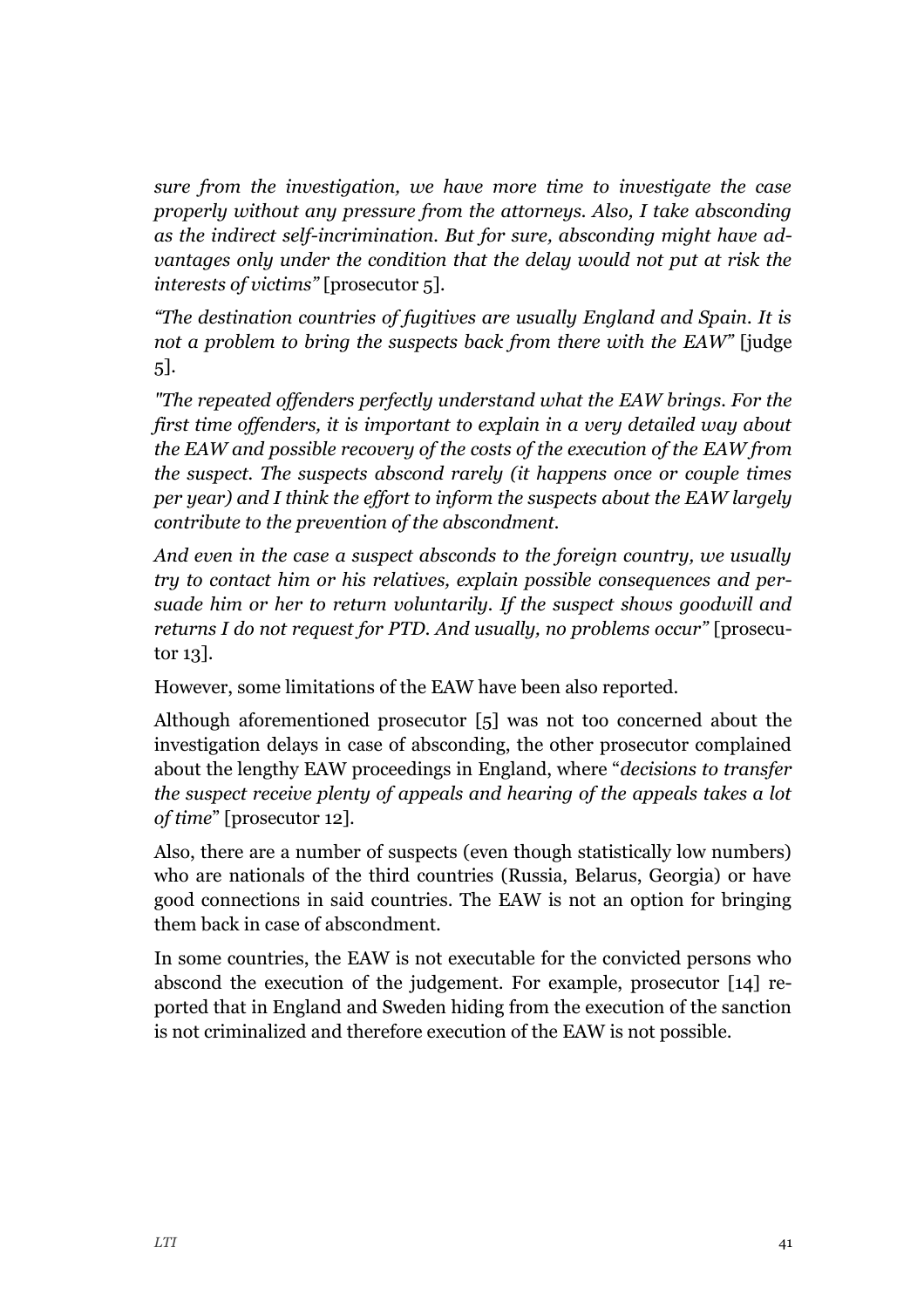#### <span id="page-42-0"></span>**9.3 European Supervision Order**

The majority of the practitioners were not acquainted with the mechanism of the European Supervision Order (ESO) and no one had ever applied it in practice. A few respondents attended training on the topic of the ESO. Also, some reported that the national law on the implementation of the ESO has been enacted<sup>18</sup>.

The prosecutor from the Prosecutor General office reported that to his knowledge there was one case of application of the ESO in the year 2016. The Czech Republic has been requested to execute some provisional measures other than PTD.

Interviewees shared mostly sceptical views towards the ESO mechanism. Some presumed that application of the ESO would be a very time-consuming and therefore unwanted process in the context of the already high level of the workload [judges 6, 10, prosecutor 6].

*"Additional translations would consume more time"* [prosecutor 6].

*"I am sceptical when it comes to inter-institutional cooperation as it delays the whole proceedings"* [judge 6].

The respondents shared their views that in the cases where the foreign nationals are involved they would prefer the financial bail and also they would make effort to complete the proceedings in a speedy form instead of involving into the trans-national cooperation for application of some provisional measures [prosecutors 3, 15].

The respondents also shared some considerations which alternatives might work in a foreign country. A prosecutor pointed out an issue if the suspect was a long distance truck driver [prosecutor 6]. Apparently, for that kind of suspects no other measure than the bail might work. A defence lawyer believed that in many cases registration at the police could work out under the ESO, while other alternatives might be too complicated to execute [defence lawyer 1]. We assume that obligation to stay in the place of residence might be also executable. The prosecutor [15] shared his or her experience where the obligation for the Latvian national suspect not to leave the place of residence in Latvia was issued by Lithuanian prosecutor without any involvement of Latvian authorities. However, the prosecutor admitted that in that case the measure was rather voluntary as control of execution of this measure

-

<sup>18</sup> The law on mutual recognition and enforcement of the decisions of the EU Member States in criminal cases (2014) No. XII-1322.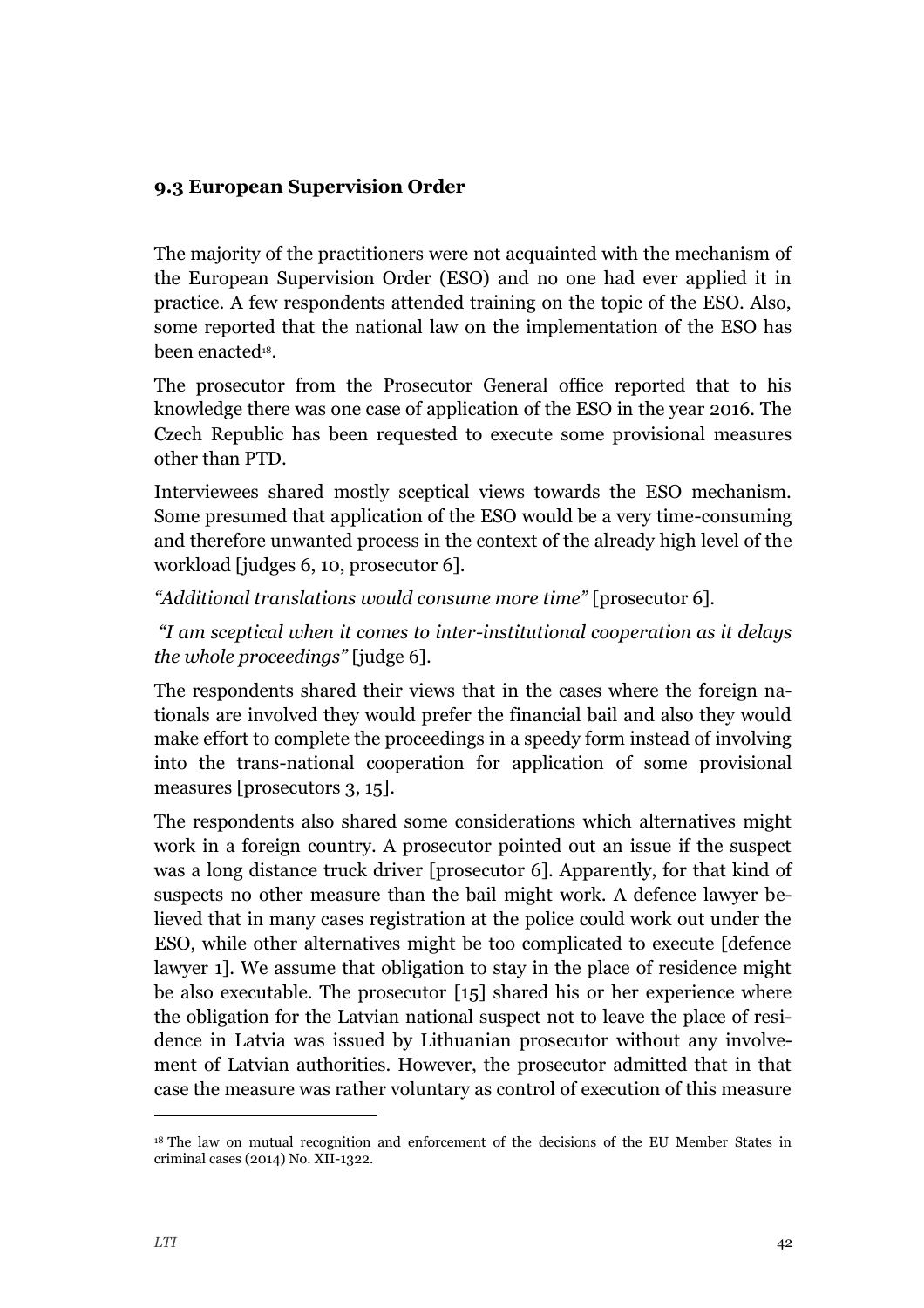was not possible. We assume this effort to impose a measure, even though no control was possible, was another example of the still vital mentality "every suspect must receive a measure".

- Practitioners believe that the European Arrest Warrant system is a trustworthy and effective tool. Some respondents believed that, with the EAW system, abscondment does not pose high risk for the interests of justice (if time is not a sensitive issue in the particular case) because the chances of the suspect successful hiding in the EU are very low. Moreover, hiding is often complicated and costly for the suspect. Thus, the likelihood of a suspect absconding should not be overestimated.
- The practitioners surveyed had no experience regarding the implementation of the European Supervision Order. They shared a sceptical view that the ESO mechanism is time-consuming and complicated due to the need for translations and inter-institutional communication and that little value is added by the international execution of alternatives. The priority for speeding up the proceedings and for the use of financial surety has been given.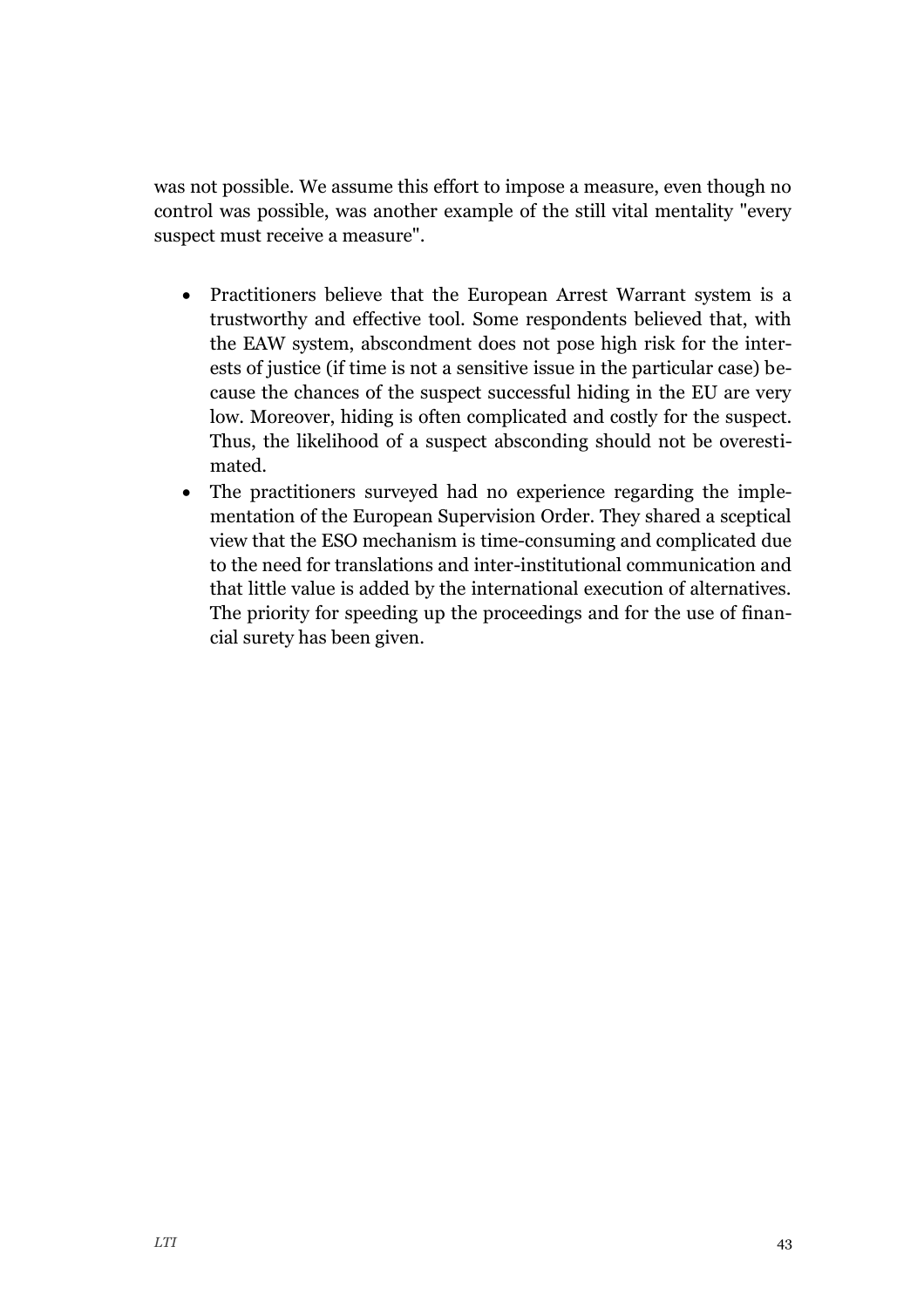## <span id="page-44-0"></span>**10. Vignette**

#### <span id="page-44-1"></span>**10.1 Vignette and summary of answers**

*A 23 year old male is suspected of burglary in a house at 3 o'clock at night, while the house-owners and their 4 years old daughter were sleeping upstairs. He went into the house by cutting the glass of the entrance door and opened the door. Next morning the owners discovered that precious jewelry, a lap top and money all together worth 3000 euro was stolen. The police identified the suspect from cctv recordings. The suspect is currently unemployed and was sentenced before to a cso/conditional sentence (depending on the national situations) two years ago. Apparently he is living with his parents.*

*The person is arrested at Monday-afternoon and brought before you at a Tuesday-morning. You have to decide if you keep him in custody or not.*

*The offence shall be prosecuted under Art. 178 section 2 of Lithuanian CC, which provides sanction of fine or restrictions of liberty, or custody up to 90 days, or imprisonment up to 6 years.*

|                    | PTD is more unlikely,<br>than likely |       | PTD is more likely,<br>than unlikely |       | Too difficult to answer,<br>depends |          |
|--------------------|--------------------------------------|-------|--------------------------------------|-------|-------------------------------------|----------|
| <b>Prosecutors</b> | 11                                   | 64,7% |                                      | 11,8% |                                     | $23.5\%$ |
| Judges             | 11                                   | 73,3% |                                      | 6,7%  |                                     | 20,0%    |
| Attorneys          |                                      | 50,0% | $\overline{2}$                       | 50,0% |                                     | 0,0%     |
| Total              | 24                                   | 66,7% |                                      | 13,9% |                                     | 19,4%    |

*Table 1. Responses of Lithuanian respondents*

Pro-release attitude clearly prevailed among respondents. The judges and prosecutors demonstrated liberal attitudes. The attorneys' predictions of decision were more pessimistic than the opinions of the decision makers (judges and prosecutors) themselves. One fifth of the respondents did not give their judgement in this particular case and rather provided general comments or assumptions if circumstances would turn out in one or another way. But rather big proportion of respondents shared their impression of the most likely, ordinary decision in this case on the ground of the facts presented in the vignette.

Respondents emphasized that their decision would be based on the whole set of the circumstances of the case, on the balance of pros and contras. It also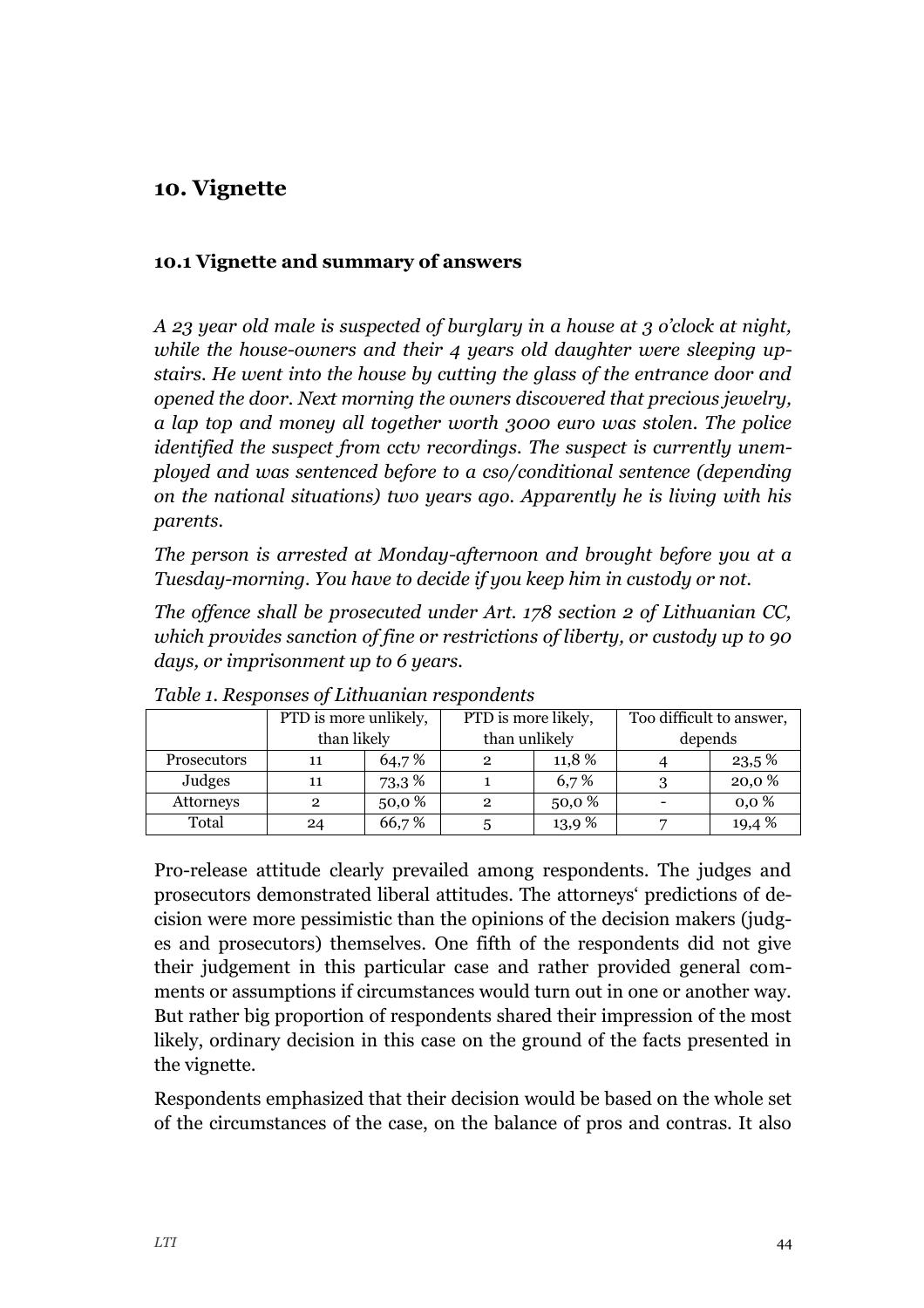appeared that judges consider some contextual circumstances which might seem to have only indirect relevance to the grounds for detention.

## <span id="page-45-0"></span>**10.2 Risk of absconding**

One of the main factors assessed and mentioned by the respondents was **the expected sanction**. Considering that the offense was not classified as serious and the suspect was not a recidivist, the custody or imprisonment sanction was not likely. This fact did not give strong motive for a suspect to abscond.

In addition, practitioners mentioned absence of the data giving grounds to believe the suspect had any **connections with foreign countries** (recent travels, work experience, family abroad) and no data that he would have any plans to leave the country.

*"If he [the suspect] was a "world citizen" [the one who constantly migrates from country to country], I would ask for PTD as it were a risk he could leave the country"* [prosecutor 3].

Prosecutors' shared different opinions if the **unemployment** of the suspect could be considered as the indicator of increased risk of absconding. One prosecutor claimed he or she would request for additional data regarding the efforts in job search and the objective reasons of the joblessness [prosecutor 2], while another interviewee directly related the unemployment of the suspect with the risk of absconding: "*the unemployed suspect has a higher risk of absconding, whereas an employee would fear to lose his job*" [prosecutor 17].

The fact that the suspect **resided with his parents** was assessed as debatable. One of the prosecutors emphasized that suspect's residency with his parents does not automatically prove their close relationship and therefore it might not be taken as the evident circumstance against detention [prosecutor 13]. In contrary to this view, another respondent considered living with parents as a social bond with a family decreasing the possibility of detention [prosecutor 2].

A few respondents emphasized the characteristics of the **suspect's decent life experience** that would speak against the realistic risk of flight in the vignette situation. The prosecutor [5] and the judge [6] drew attention to the suspect's decent life experience and his dependant way of life with no big life decisions made, no responsibilities taken so far. Together with the fact that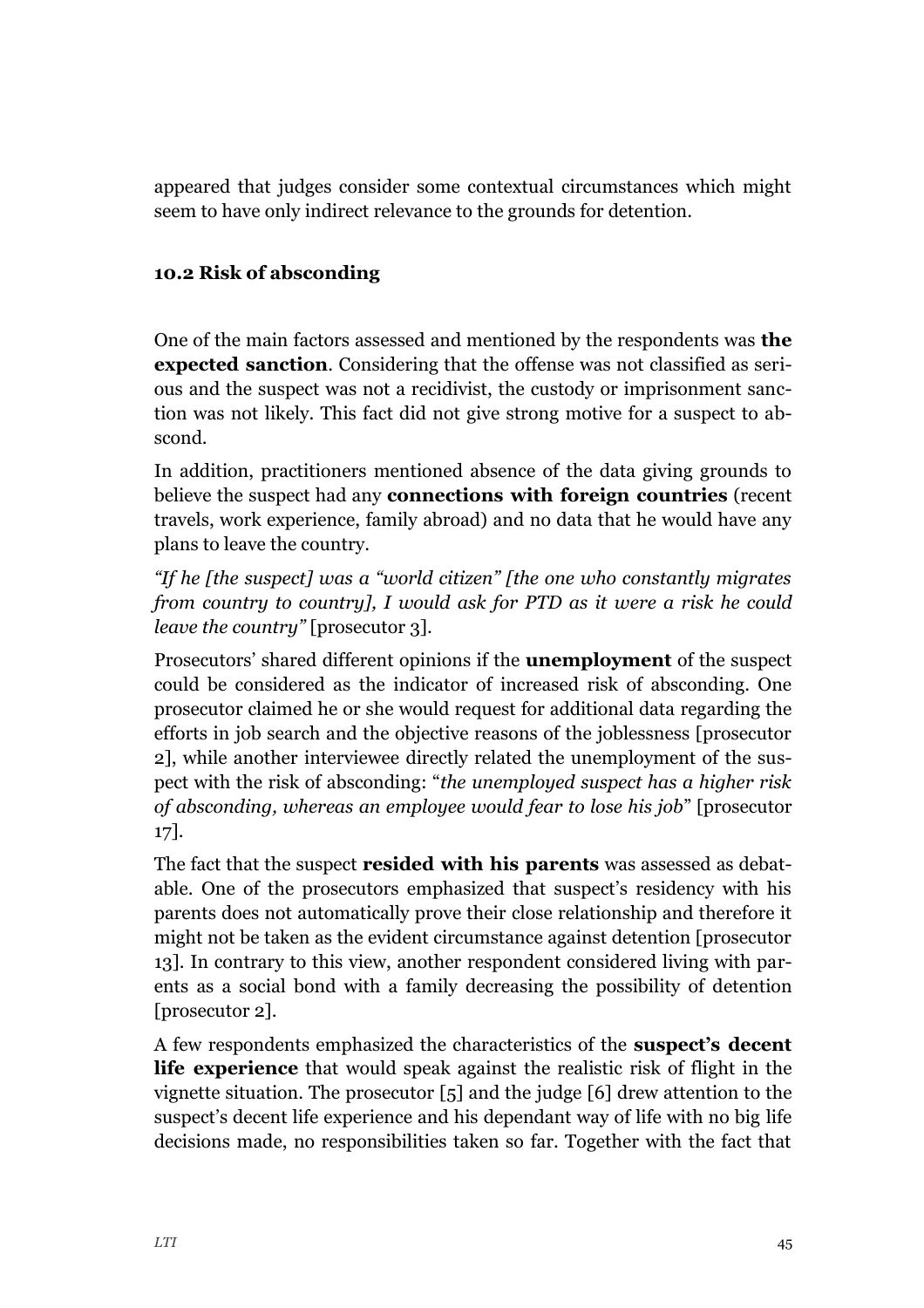he had no relatives or other relationships abroad, these circumstances gave little chance that the suspect could be capable in successful hiding and that he could decide to face the high pressure (stress) that would be related with the absconding in these circumstances [prosecutor 5, judge 6].

#### <span id="page-46-0"></span>**10.3 Risk of impeding proceedings**

Prosecutors were more likely to refer to the ground of impeding proceedings in the vignette situation than judges did. In fact practitioners focused on two sets of circumstances – if the stolen items had been found and if the accomplices had been present. However, they shared different opinions about the significance of these circumstances for the decision on PTD.

Some practitioners saw the reluctance of the suspect to cooperate and disclose the location of the stolen goods as impediment of the proceedings and thus reasonable ground for detention.

*"It is important to take into the account the risk of stolen items being sold or hidden"* [prosecutor 14].

Also one of the attorneys suggested that in practice, in case the goods were undiscovered, this would be used as a "concealed reason" to request for detention [defence lawyer 1].

However, some prosecutors and the majority of judges strongly disagreed with the employment of the said ground in the case at hand. In their opinion, if the fact that the suspect refused to disclose the location of the stolen goods would be regarded as the impediment to the proceedings, the suspect's right to remain silent would be infringed.

Some of the respondents emphasized the need to prevent communication between the suspect and his alleged accomplices. The judge [3] commented that PTD was the only measure that effectively prevented suspect's communication with other accomplices.

*"If the crime is committed by the accomplices, you have to take into account potential alignment of testimonials, flight risk of undiscovered person or possible dissemination of information"* [prosecutor 13].

*"If they [the accomplices] provide with different testimonials, it could be considered as a threat to investigation"* [defence lawyer 1].

But some respondents shared the opposite opinions.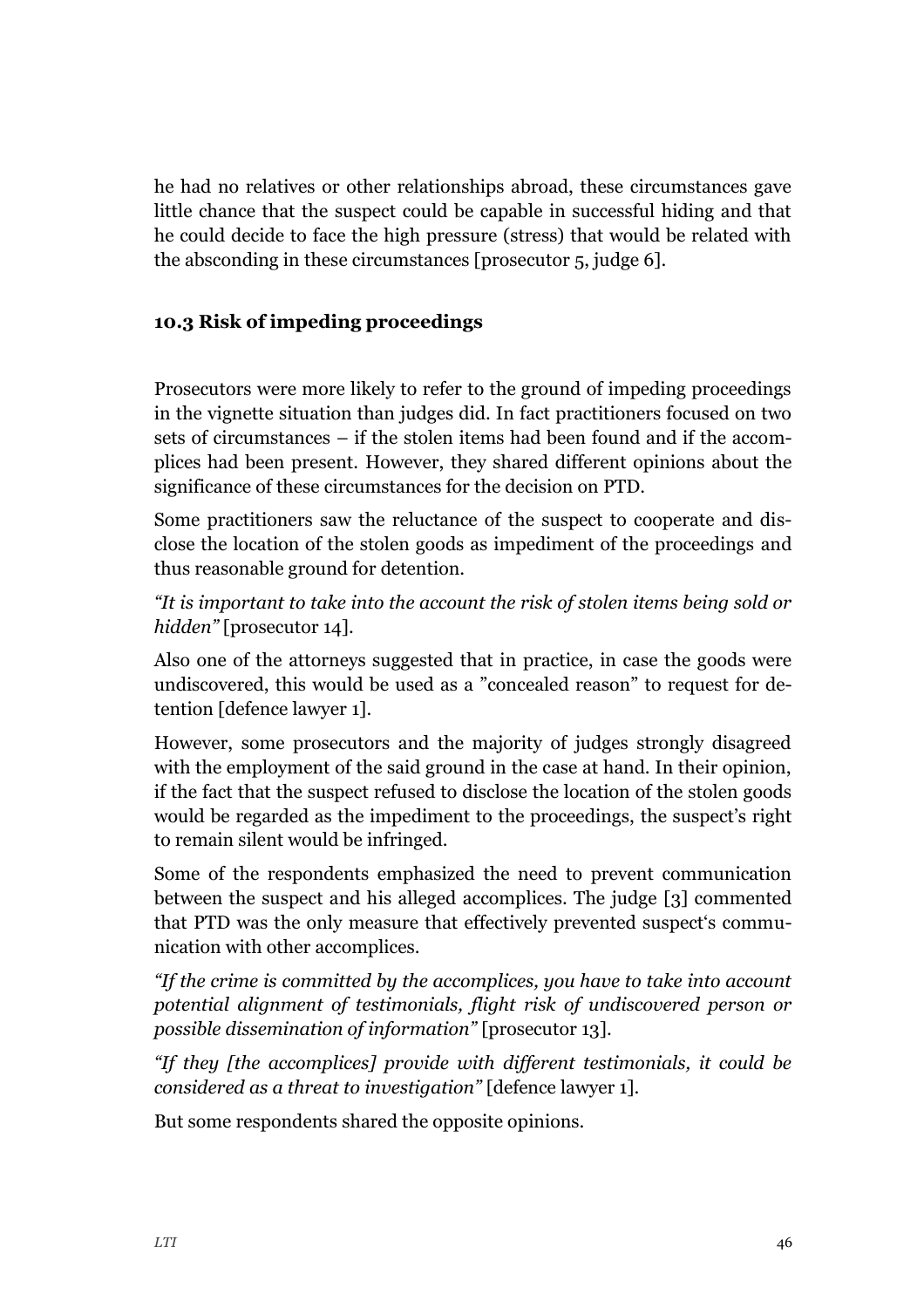*"I don't think that the fact that accomplices are undetected in the case may justify the assumption that the high risk of impeding proceedings exists, I don't know how prosecutors relate said risk to this fact. I think that this suspect makes an impression of infantile personality, who sits at his parents' home, also he has no criminal records, most probably he would not have necessary energy and creativity to temper the evidence"* [judge 6].

#### <span id="page-47-0"></span>**10.4 Risk of re-offending**

Considering the risk of reoffending the criminal records of the suspect was on the focus. Some interviewees emphasized that previous conviction took place long time (two years) ago, which, in their opinion, in fact denied any ground to believe that suspect is about to offend repeatedly even regardless of the nature of his previous offence.

*"Thefts are usually committed in series. If I could see in the files repeated thefts within a short period, then it would be a strong ground to believe that there is a high risk of re-offending"* [judge 13].

However, some respondents distanced themselves from the time factor. The most radical opinion was that the suspect, who [whenever] re-offends after he had been sentenced to non-custodial sanction, "*breaches the trust showed to him by the court*" and "*demonstrates inability to reintegrate into society*" and thus carries higher risk of re-offending [judge 15].

Some respondents focused mostly on the type of the previous offence  $-$  if it was of the same nature (i.e. property crime), which would weight towards detention, or a crime of different type, which would make the previous record of little significance.

*"Neither the prosecutor nor the judge would be convinced if the crimes were unrelated, for instance, forgery of a document or crime against traffic safety"* [prosecutor 2].

One of the defence lawyers projected that re-offending might be considered as a livelihood having evaluated previous conviction, unemployment and the nature of the crime [defence lawyer 1].

Some practitioners also mentioned that records of previously committed administrative offences, especially minor thefts, could demonstrate the tendency of the suspect to re-offend [prosecutors 9, 15].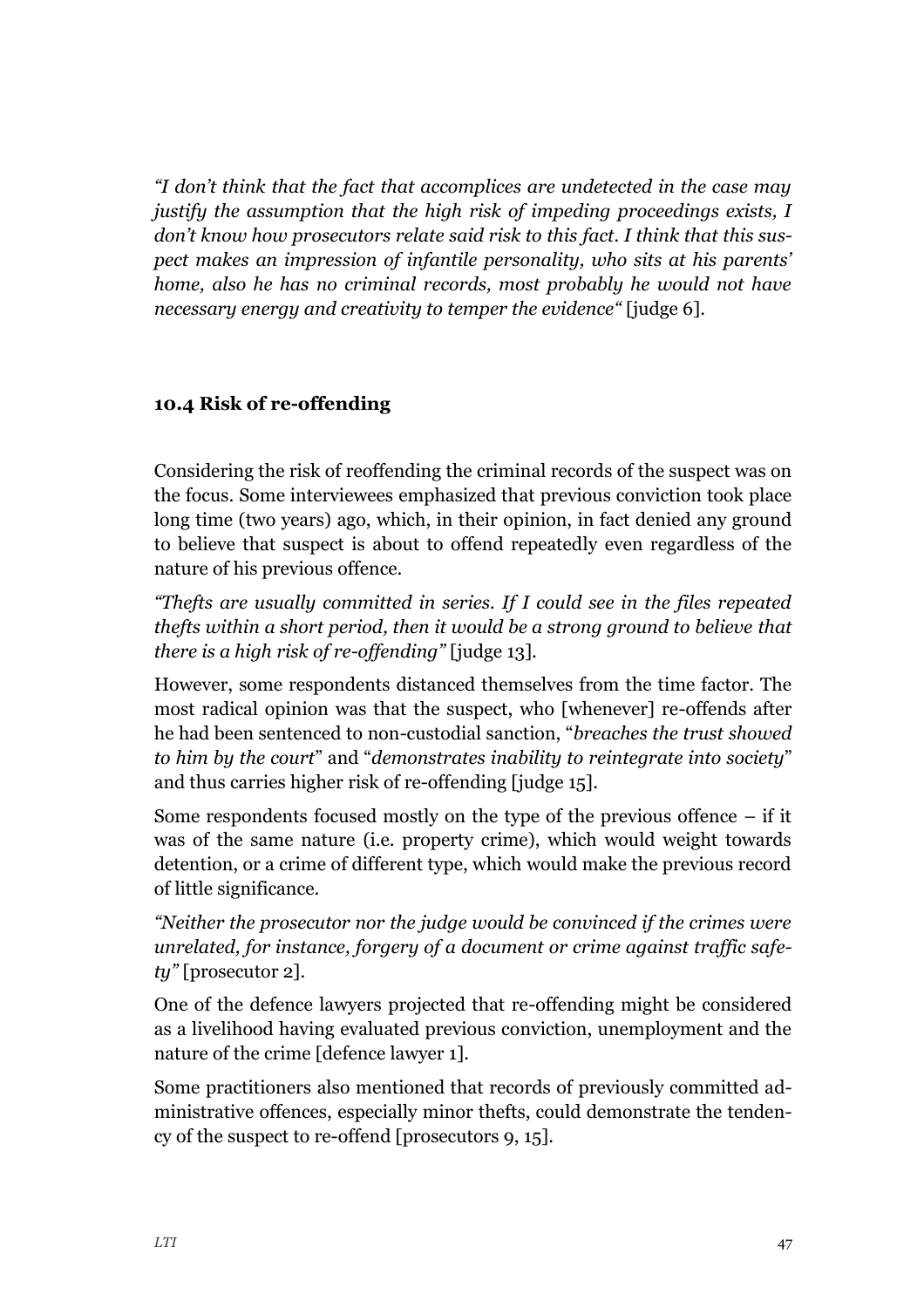#### <span id="page-48-0"></span>**10.5 Other (contextual) factors**

In addition to the facts relevant to the legal grounds of PTD, some judges reported they considered some contextual circumstances which might seem to have only indirect relevance to the grounds for detention.

General effort to keep people away from imprisonment as long as possible has been mentioned. This consideration reflects the principle that PTD (and any kind of incarceration) should be always employed as a measure of the last resort.

*"It is important, that the suspect in this vignette previously received only liberty restriction, not imprisonment. Me and other judges are very reluctant to incarcerate people with no previous incarceration experience. There is nothing positive they could learn in the prison."* [judge 5].

Some judges reported they consider nature of the offence.

*"Burglary in the night time into the living house is more dangerous that other burglaries. Though the law provides the same range of sanctions for all burglaries, this circumstance would speak in favor of detention."* [judge 4].

The consideration of the nature and dangerousness of the offence when deciding on provisional measures is not uncommon. The Prosecutor General even recommends considering it when deciding on provisional measures<sup>19</sup>. However, we assume that nature and dangerousness of the offence are rather criterions for measures of punitive character than for the preventive ones.

#### <span id="page-48-1"></span>**10.6 Alternatives**

Having inquired about the less severe measures applicable in the vignette situation, interviewees noted obligation to report to the police; seizure of personal documents; written obligation not to leave and house arrest.

Reporting to the police was mentioned more frequently than any other alternative measure. According to one prosecutor, it provides opportunity to

j

<sup>19</sup> Prosecutor General, Recommendations on application and supervision of the measures, except detention, in the pre-trial proceedings (2015) No. I-306.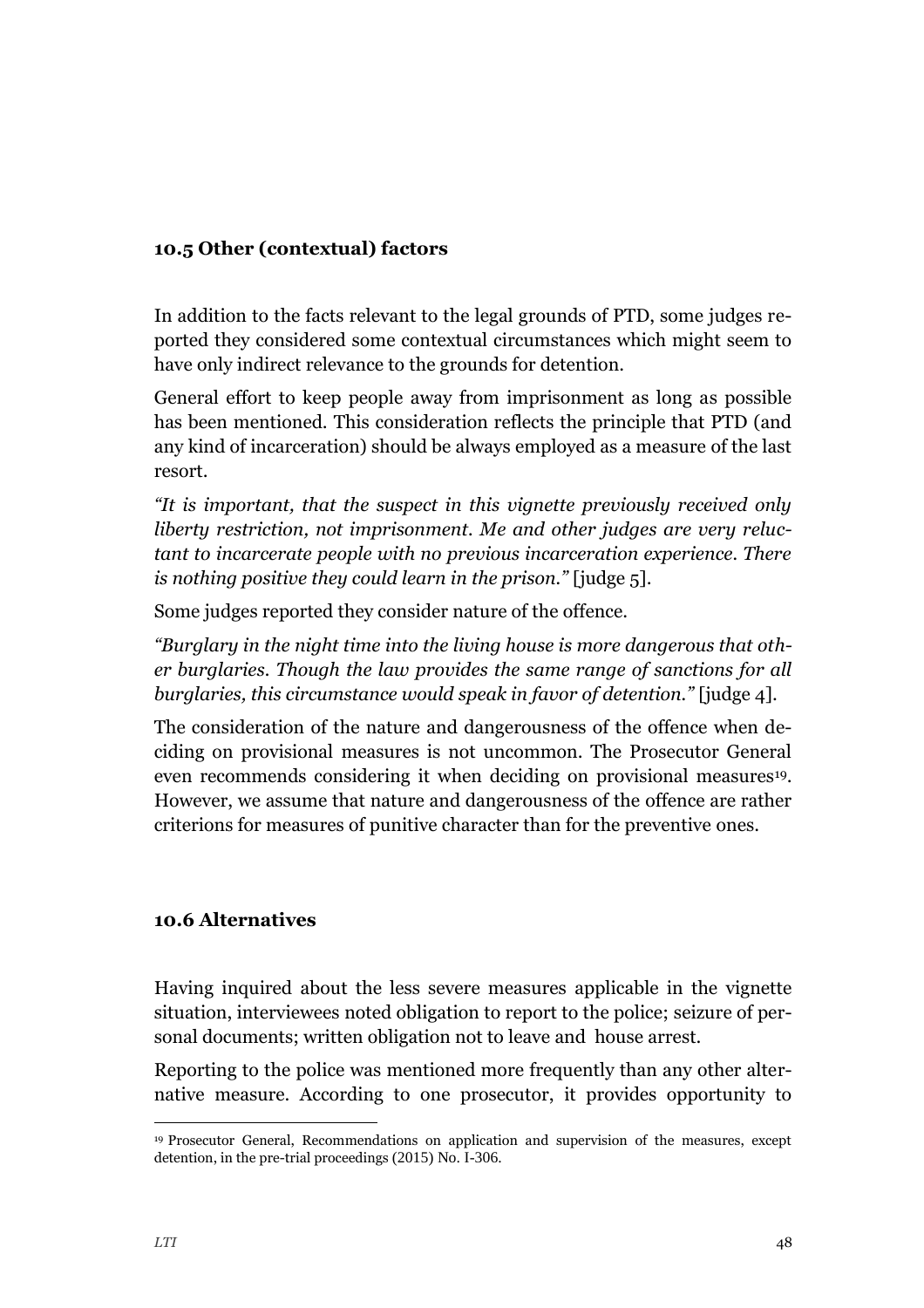schedule the contacts with the suspect and allows a relatively prompt response in case of infringement of the measure [prosecutor 11]. A defence lawyer reported that two alternative measures might be expected to be combined, e.g. reporting to the police and written obligation not to leave [defence lawyer 4].

Confiscation of personal documents would be mostly implemented in order to prevent the suspect from absconding. One of the respondents noted that this alternative, even thou regarded as the most lenient one, "*significantly limits the social life of the suspected individual*" [prosecutor 11].

Two of the prosecutors considered house arrest to be an appropriate measure for the suspect in the vignette situation. However, the other interviewee held a different opinion that "*house arrest is only applicable in cases of more serious offences*" [prosecutor 10].

- In the vignette, a majority of both judges and prosecutors decided in favour of alternatives for PTD. They generally found no evidence of a substantial risk of abscondment (due to the suspect's rather undeveloped social skills, dependent lifestyle and lack of connections abroad), re-offending (due to the long time lapse since the previous, not serious offence), or obscuring the evidence. Also, the anticipated noncustodial sanction as well as the lack of prior imprisonment was important in the determinations.
- The respondents reported that strong justifications in favour of PTD include: the current offence's similarity to previous offences, drug addiction in connection with multiple property offences and a record of absconding in previous proceedings. On the other hand, unemployment has not been deemed as a significant factor.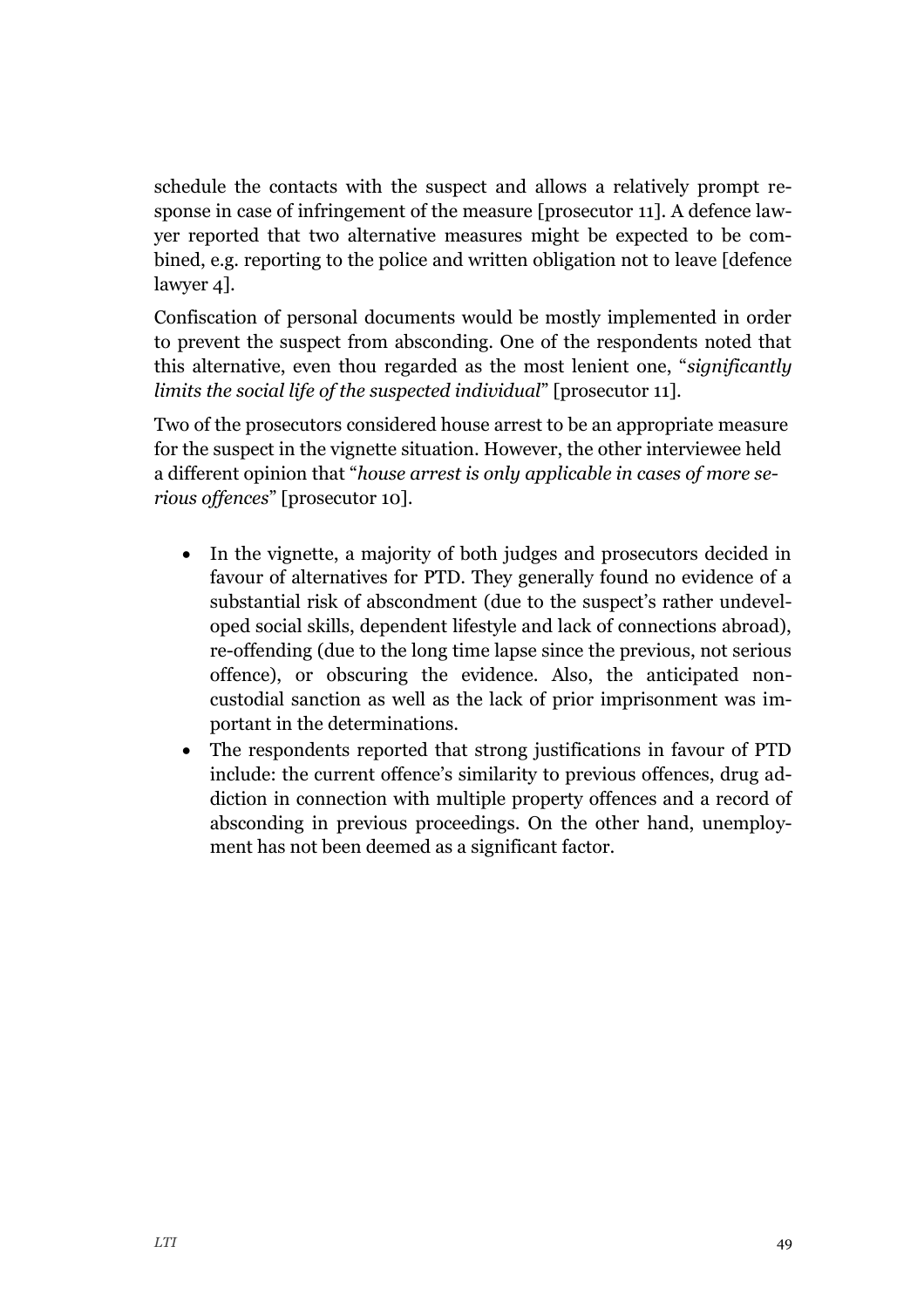# <span id="page-50-0"></span>**Conclusions and recommendations**

#### **Overall reflections on recent developments**

- A significant downward trend in the application for PTD was observed during the period between 2004 and 2016.
- These changes are not related to any legal reforms as no significant changes in relevant legislation have been made. The option to impose electronic monitoring was only introduced in April 2016.
- Lower rates of PTD may be due to a shift in professional (both prosecution and judicial) attitudes, towards a more liberal, human rightsbased approach. As a result, the level of scrutiny imposed in the imposition of PTD may have increased in practise. Also, respondents have noted an abandonment (at least to some extent) of formerly common improper practices, including the use of detention for other than legal aims (e.g. to force suspect to confess or to punish him or her), the informal contacts between a prosecutor and a judge and the limitation of the right of the defence to receive all relevant case files.
- The shift in judicial and prosecutorial attitude might be explained by: (1) the steady promotion of high standards in the precedents of the ECHR and Lithuanian higher courts, the internal communication within prosecutoral organization and academic discourse and (2) the influx of the younger generation (educated in the light of contemporary human-rights-focussed standards) into the judicial and prosecution profession. The effective implementation of the European arrest warrant (EAW) system might also be a factor in facilitating more limited use of PTD because the EAW system lowers the risk that a suspect's absconding could damage the interests of justice.
- **Therefore, further institutional and academic promotion of PTD as ultima ratio, combined with the promotion of effective international cooperation, might further limit the imposition of PTD.**

#### **Basis of decision making**

 The predominant justification for PTD depends on the category of the offence at issue. It is common that more than one justification for PTD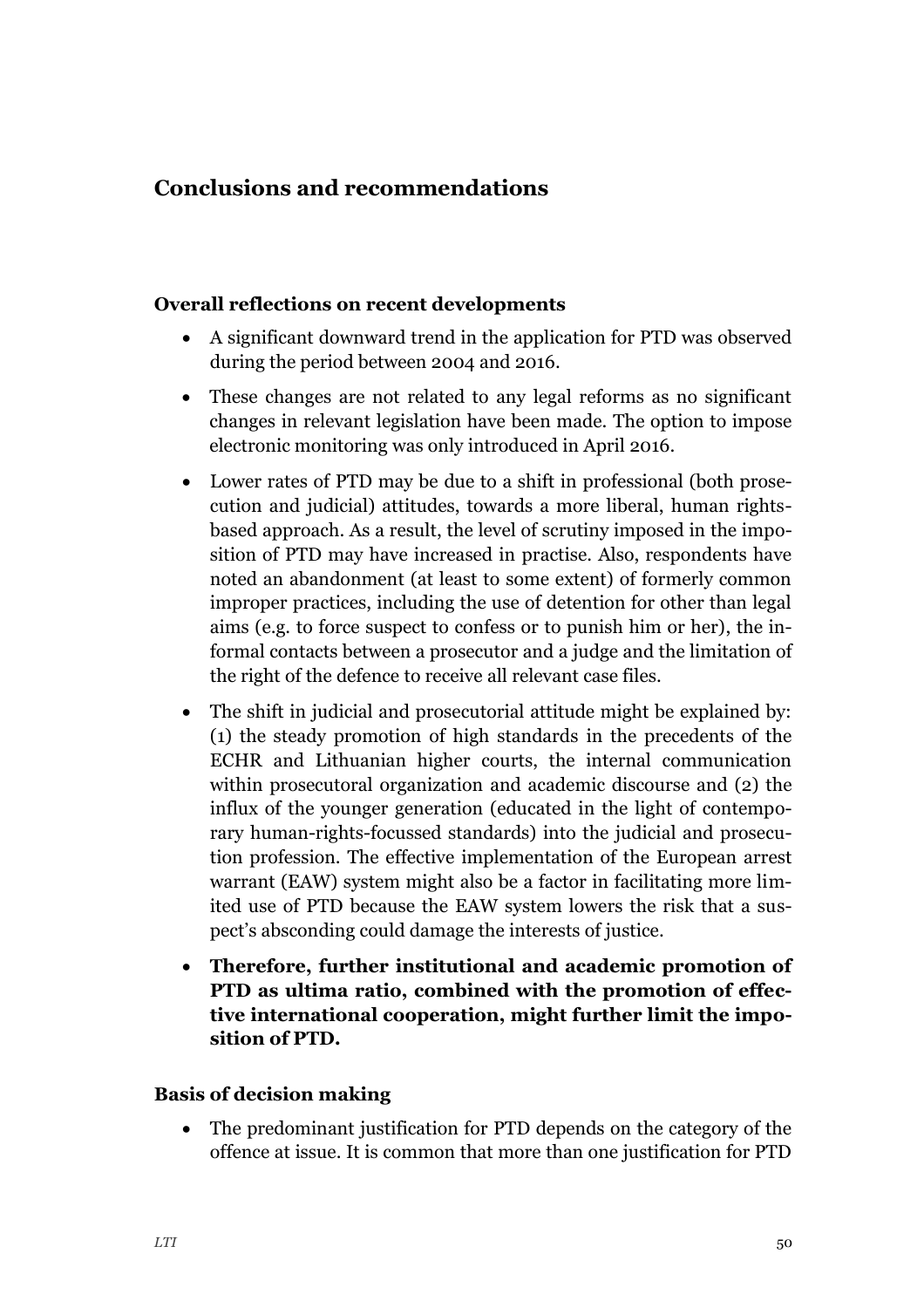is established. Overall, the risk of absconding is the most frequently cited ground for PTD.

- The risk of impeding the proceeding is the rarest justification for PTD in practise. This justification is interpreted in a very restrictive way; usually, an actual attempt to obscure evidence must be established. Our respondents differed in reports of whether the silence of a suspect, e.g. his or her failure to reveal the location of the stolen goods, can be used to prove an act that impedes the proceedings. Among judicial respondents, this was generally considered an invalid justification for PTD.
- The respondents reported that strong justifications in favour of PTD include: the current offence's similarity to previous offences, drug addiction in connection with multiple property offences and a record of absconding in previous proceedings. On the other hand, unemployment has not been deemed as a significant factor.
- Justifications for elimination of substantial risk of abscondment may include the suspect's rather undeveloped social skills, dependent lifestyle and lack of connections abroad. Also, the anticipated noncustodial sanction as well as the lack of prior imprisonment are important determinators. The long time lapse since the previous, not serious offence may indicate low risk of re-offending.
- The judge's personal impression of the suspect's motives and general social attitudes expressed during the hearing, appear to play an important role in the decision to implement PTD.

#### **Less severe measures substituting PTD**

- The professional mentality that 'every suspect should receive a measure' is still prevalent. We may assume that it stems from a couple of considerations: the belief that 'every suspect naturally deserves a measure', and the excessive hedging of the risks and from the possibility of reproach for failing to prevent those risks from occurring. These considerations result in very widespread and quasi-automatic application of the least severe measures, often without giving substantial justifications for why these measures are necessary. In addition, the overuse of the least severe measures (LSM) is facilitated by providing police investigators the authority to apply LSM.
- **We recommend restricting the authority to impose the LSM (except seizure of documents) to only prosecutors and the**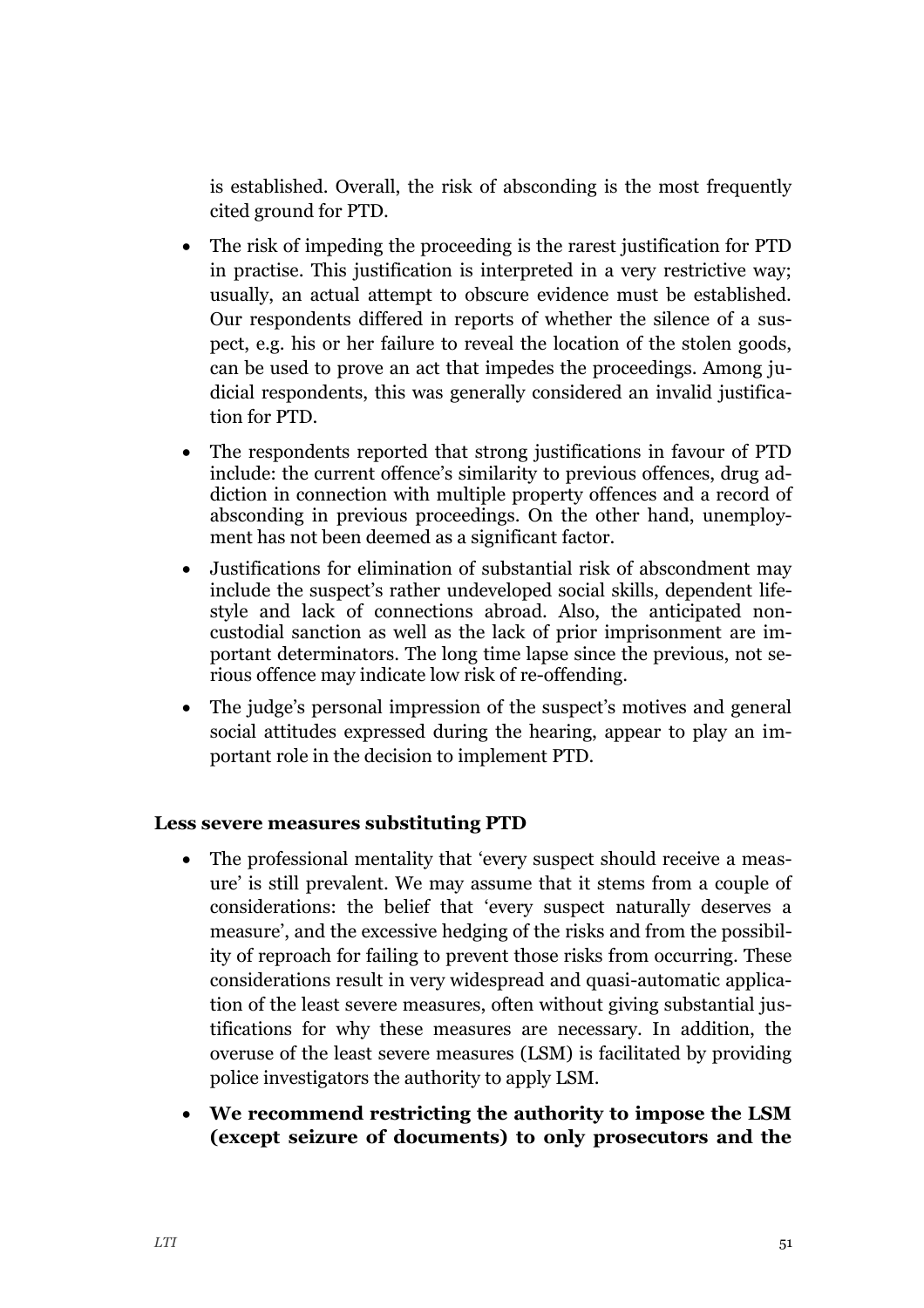## **courts and promoting the importance of diligence in reviewing the necessity of the LSM.**

- The application for bail is mostly limited to suspects of 'white collar crime' and smuggling cases. Other suspects usually have no financial means or refuse to pay the substantial sums requested for the bail. Recommendations of the Prosecutor General provide that minimum standard bail should start at 1140 EUR. However, some prosecutors demand substantially higher minimum bail sums.
- In smuggling cases, where the suspects are foreign truck drivers, bail is a common alternative for PTD. The bail money is often used to guarantee the recovery of imposed fines. This relatively recent, but already common, practise allows the State to recover otherwise unrecoverable fines. However, prosecution practice to force the provider of the bail to sign up an agreement to give up the bail money for the recovery of a fine is deemed to be unfair. **Therefore, it is recommended to reconsider these practices in the light of the principle of fair proceedings.**
- Some procedural complications (lack of pre-hearing communication between bail providers and the judge and also lack of a set timeframe to collect the requested sum for the bail) may hinder more frequent applications of bail. **Therefore, it is recommended that the law be amended to allow conditional PTD, i.e. a rule which would allow the automatic release of the suspect from detention as soon as the ordered sum of financial bail was paid.**
- Most respondents were sceptical about the use of house arrest. It is by far less effective than the PTD and is no more effective than the combination of LSM's. In addition, it is more complicated for a prosecutor to arrange house arrest and it is more restrictive to a suspect when compared to other LSMs. Some practitioners believe that house arrest provides no added value to the proceedings, but is instead punitive. **Therefore, it is recommended that the prosecution and judiciary critically reconsider the reasonability of use of house arrest.**
- Starting in April 2016, electronic monitoring (EM) became available. It might be executed using either radius or GPS technology. The respondents' attitudes towards electronic monitoring were just slightly more positive than towards house arrest, but they remained sceptical about effectiveness and complicated implementation. Additionally, the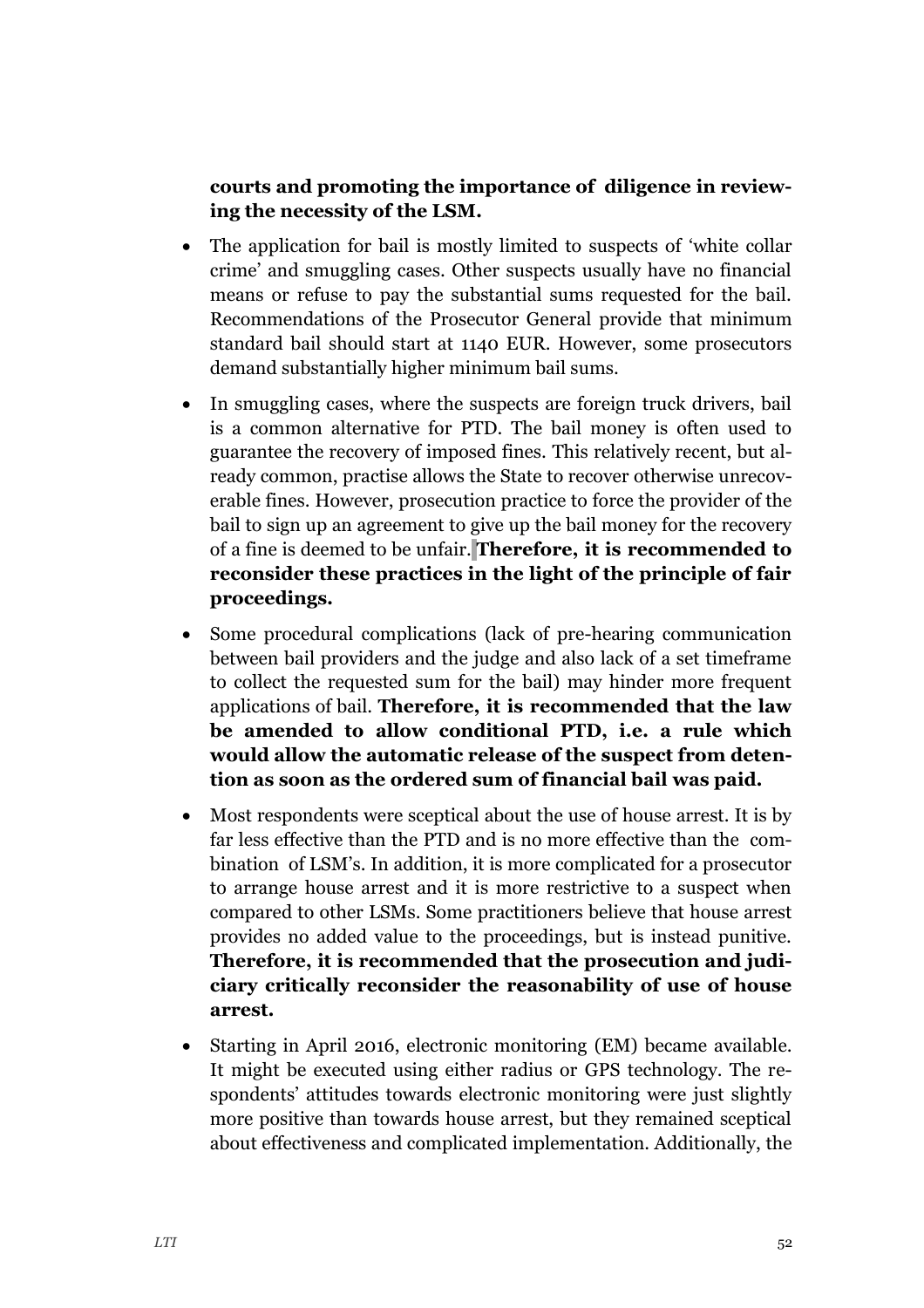respondents lacked knowledge about the technical details of the measure.

While EM is impractical to apply in the initial stages of the proceedings, it might serve as attractive alternative for PTD for serious offences where PTD has already been applied for prolonged period of time. However, due to the severity, complexity and limited effectiveness of EM, other less severe measures, i.e. financial bail, should be considered as prima facie alternatives for PTD.

## **Role of players in the decision making**

- In the pre-trial investigation phase, prosecutors are the key decision makers. A prosecutor has the authority to apply any provisional measure, except detention, EM, house arrest and obligation to live separately without the authorisation of a pre-trial judge. A prosecutor also has the authority and duty to terminate any measure as soon it is no longer necessary.
- In the past, it was common for police investigators to pressure prosecutors to apply PTD. Now, these practices have largely been abandoned; however, pro-detention attitudes still prevail among police investigators.
- Police investigators have the power to impose the least severe measures without the authorisation of a prosecutor or a judge. It might be considered the catalyst for net-widening effect and increased rates of application.
- The presence of a defence attorney is mandatory in PTD hearings and throughout all the proceedings in which the suspect is detained. However, defence attorneys have very few options for playing significant role in the decision making in the initial phases of the proceedings. One of the only effective options for the defence attorney is offering bail.
- The low quality of public defence services is a challenge.
- Social services play no role in the process of decision-making for the imposition of provisional measures. Their role is not provided for under the law. On the other hand, basic information about the social circumstances of the suspect might be accessed by the police and prosecutors from the social security, labour exchange and tax inspectorate databases.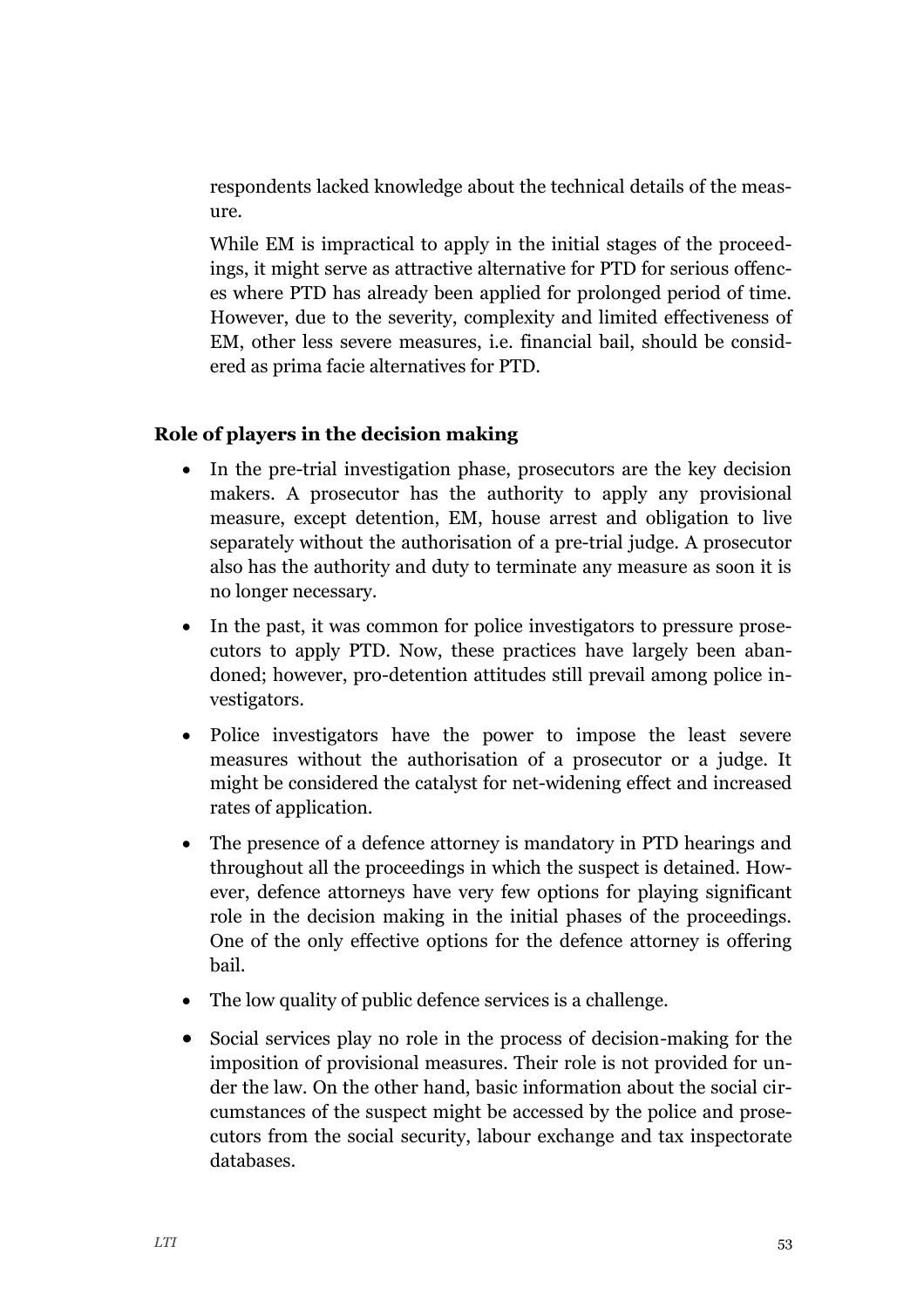#### **Procedural aspects**

- There are no significant obstacles that prevent defence attorneys from executing their duties in proceedings on provisional measures.
- According to the respondents, the practise of informal communication between the prosecution and the court before court hearings has been mostly abandoned, at least in bigger districts.
- The electronic information system of criminal proceedings (IBPS), which enables electronic communication of the proceeding documents between investigators, prosecutors and judges, contributes to the elimination of the 'out of hearing' contact between prosecutors and judges.
- Respondents were mixed in their assessments of the value added by the IBPS. On one hand, some practitioners praised the increased speed of communication (delivery of the process documents) from an investigator to a prosecutor and from a prosecutor to a judge via this system. On the other hand, some were sceptical about IBPS, including practitioners from smaller districts where the speed of communication has never been a problem and judges that had seen IBPS as an additional instrument, which required extra work to upload the documents into the electronic system.
- The level of police investigators' pressure on the prosecution to impose the severest measures on the suspect has decreased in recent years, but still, a major difference in the police and prosecutors' attitudes exists.
- Coping with media pressure is an inevitable part of a judge's work.

#### **Procedural safeguards and control**

- The rule that provides only one appeal of the decision to detain the suspect or extend his or her detention poses a risk that lengthy detentions (up to 3 months) might be left without judicial oversight after the appeal is dismissed. **Judicial review of detention (repeated appeal) should be available within a shorter period than three months, if the new facts are present in the case.**
- Judicial approval rates (over 90 percent) of requests for detention alone do not indicate that the judicial control of detention lacks scrutiny and is quasi-automatic. The respondents suggested that the in-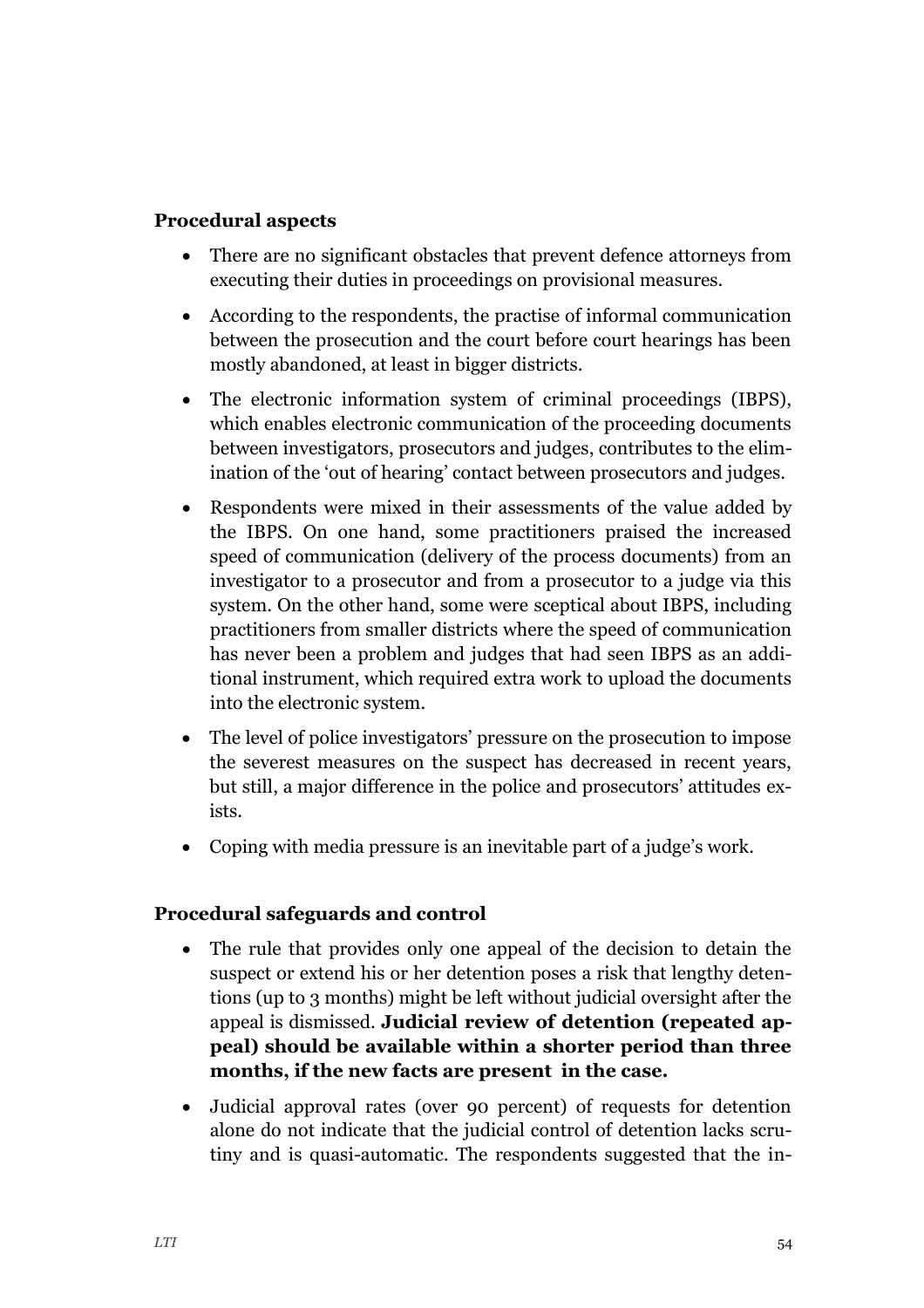creased quality and the decreased number of the requests for the PTD are the main reasons for the high rates of the approval.

#### **European aspects**

- Practitioners believe that the European Arrest Warrant system is trustworthy and effective tool. Some respondents believed that, with the EAW system, abscondment does not pose high risk for the interests of justice (if time is not sensitive issue in the particular case) because the chances of the suspect successful hiding in the EU are very low. Moreover, hiding is often complicated and costly for the suspect. Thus, the likelihood of a suspect absconding should not be overestimated.
- The practitioners surveyed had no experience regarding the implementation of the European Supervision Order. They shared a sceptical view that the ESO mechanism is time consuming and complicated due to the need for translations and inter-institutional communication and that little value is added by the international execution of alternatives. The priority for speeding up the proceedings and for the use of financial surety has been given.